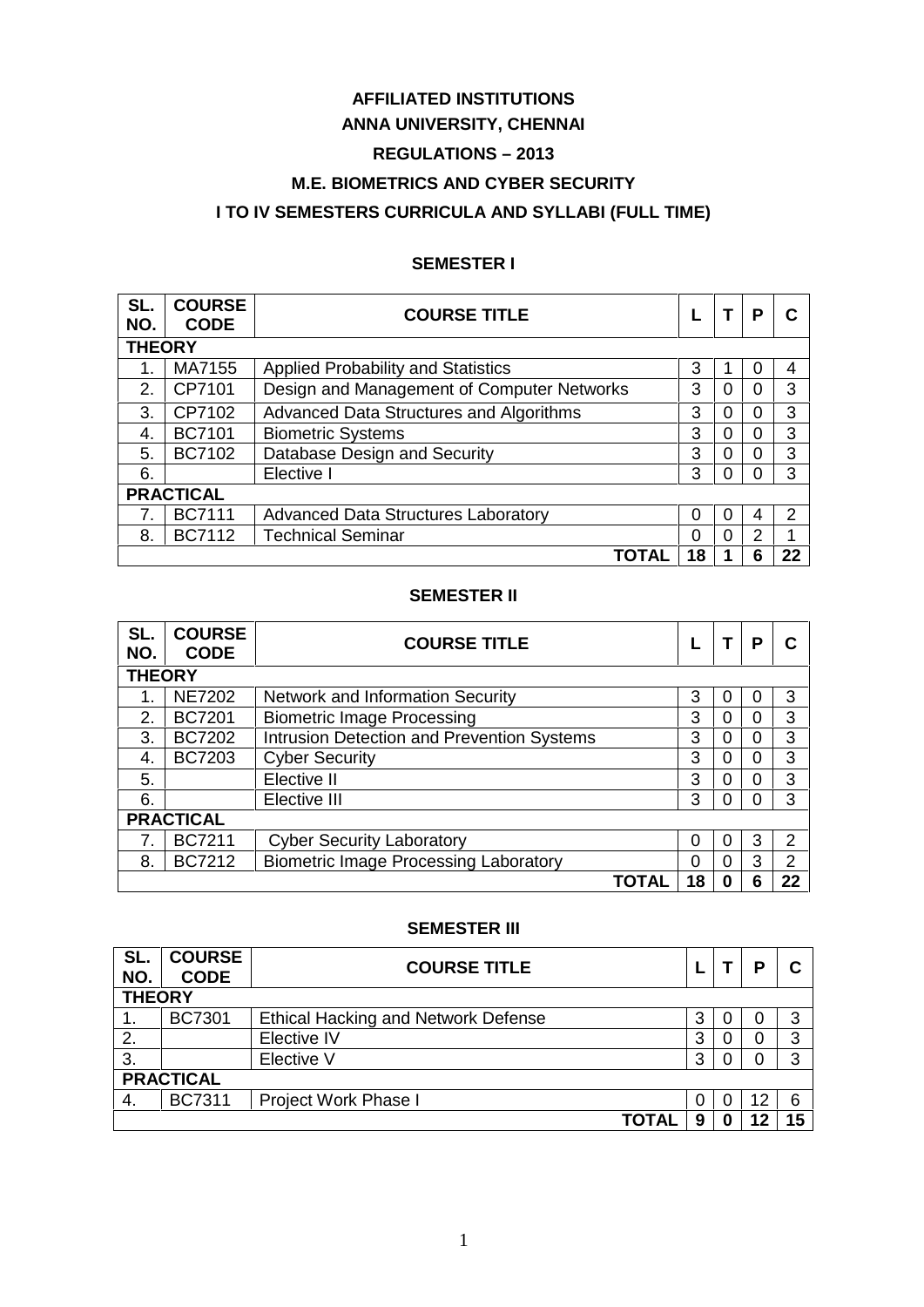### **SEMESTER IV**

| SL.<br><b>NO</b> | <b>COURSE</b><br><b>CODE</b> | <b>COURSE TITLE</b>   |  |  | D  |    |  |
|------------------|------------------------------|-----------------------|--|--|----|----|--|
| <b>PRACTICAL</b> |                              |                       |  |  |    |    |  |
| . .              | <b>BC7411</b>                | Project Work Phase II |  |  | 24 | 12 |  |
|                  |                              | <b>TOTAL</b>          |  |  | 24 | 12 |  |

## **TOTAL NO.OF CREDITS:71**

# **LIST OF ELECTIVES**

### **SEMESTER I**

| SL.<br>NO. | <b>COURSE</b><br><b>CODE</b> | <b>COURSE TITLE</b>                                  |   | D | C |
|------------|------------------------------|------------------------------------------------------|---|---|---|
| ι.         | <b>BC7001</b>                | <b>Multicore Architectures and Security Analysis</b> | 3 |   | 3 |
| 2.         | <b>BC7002</b>                | <b>Software Engineering</b>                          | 3 | 0 | 3 |
| 3.         | <b>BC7003</b>                | <b>Applied Cryptography</b>                          | 3 |   | 3 |
| -4.        | <b>SE7003</b>                | Machine Learning                                     | 3 | 0 | 3 |
| 5.         | CP7025                       | Data Mining Techniques                               | 3 |   | 3 |

### **SEMESTER II**

| SL.<br><b>NO</b> | <b>COURSE</b><br><b>CODE</b> | <b>COURSE TITLE</b>                           |   |   | Р | C |
|------------------|------------------------------|-----------------------------------------------|---|---|---|---|
| 1.               | <b>NE7003</b>                | Web Engineering                               | 3 | 0 | 0 | 3 |
| 2.               | <b>BC7004</b>                | Access Control and Identity Management System | 3 |   | 0 | 3 |
| 3.               | EL7001                       | Artificial Intelligence                       | 3 | 0 | 0 | 3 |
| 4.               | <b>BC7005</b>                | <b>Operating Systems Security</b>             | 3 | 0 | 0 | 3 |
| 5.               | <b>BC7006</b>                | Trust Management in E - Commerce              | 3 | 0 | 0 | 3 |
| 6.               | <b>BC7007</b>                | <b>Biometric Security</b>                     | 3 | 0 | 0 | 3 |
| 7.               | <b>BC7008</b>                | <b>Distributed System Security</b>            | 3 | 0 | 0 | 3 |
| 8.               | <b>NE7002</b>                | Mobile and Pervasive Computing                | 3 |   | 0 | 3 |

## **SEMESTER III**

| SL.<br>NO. | <b>COURSE</b><br><b>CODE</b> | <b>COURSE TITLE</b>                             |   |   | P        | С |
|------------|------------------------------|-------------------------------------------------|---|---|----------|---|
| 1.         | <b>CU7001</b>                | <b>Real Time Embedded Systems</b>               | 3 | 0 | $\Omega$ | 3 |
| 2.         | <b>NE7201</b>                | <b>Network Programming</b>                      | 3 | 0 | $\Omega$ | 3 |
| 3.         | <b>NE7012</b>                | Social Networks Analysis                        | 3 | 0 | 0        | 3 |
| 4.         | CP7022                       | Software Design                                 | 3 | 0 | $\Omega$ | 3 |
| 5.         | <b>BC7009</b>                | Steganography and Digital Watermarking          | 3 | 0 | $\Omega$ | 3 |
| 6.         | <b>BC7010</b>                | <b>Security Threats</b>                         | 3 | 0 | $\Omega$ | 3 |
| 7.         | CP7019                       | Managing Big Data                               | 3 | 0 | $\Omega$ | 3 |
| 8.         | <b>NE7011</b>                | <b>Mobile Application Development</b>           | 3 | 0 | $\Omega$ | 3 |
| 9.         | <b>BC7011</b>                | <b>Wireless Security</b>                        | 3 | 0 | $\Omega$ | 3 |
| 10.        | IF7202                       | <b>Cloud Computing</b>                          | 3 | 0 | $\Omega$ | 3 |
| 11         | <b>BC7012</b>                | Cybercrime Investigations and Digital Forensics | 3 | 0 | $\Omega$ | 3 |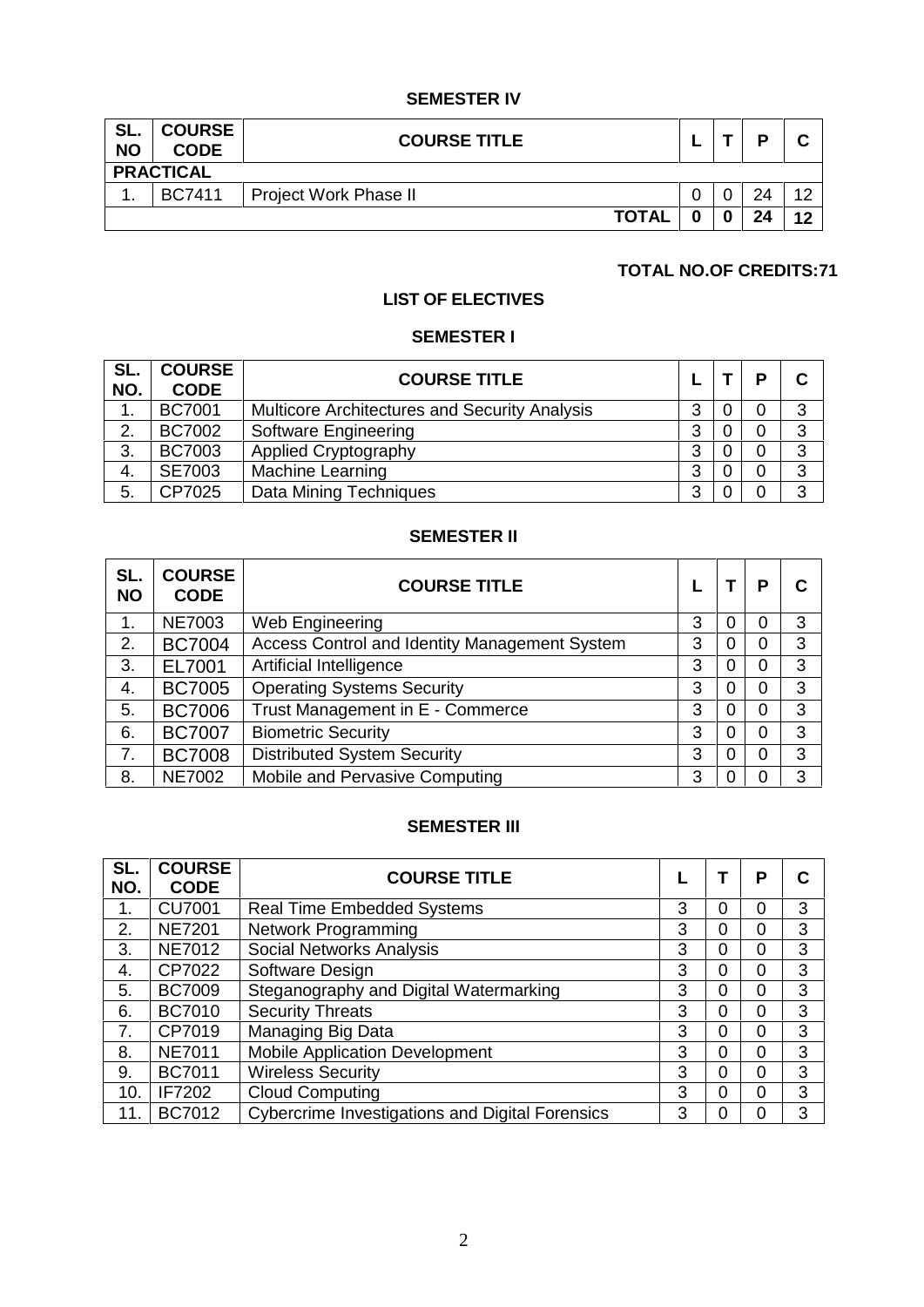### **MA7155 APPLIED PROBABILITY AND STATISTICS L T P C**

### **OBJECTIVES:**

- To introduce the basic concepts of one dimensional and two dimensional Random Variables.
- To provide information about Estimation theory, Correlation, Regression and Testing of hypothesis.
- To enable the students to use the concepts of multivariate normal distribution and principle components analysis.

### **UNIT I ONE DIMENSIONAL RANDOM VARIABLES 9+3**

Random variables - Probability function – Moments – Moment generating functions and their properties – Binomial, Poisson, Geometric, Uniform, Exponential, Gamma and Normal distributions – Functions of a Random Variable.

### **UNIT II TWO DIMENSIONAL RANDOM VARIABLES 9+3**

Joint distributions – Marginal and Conditional distributions – Functions of two dimensional random variables – Regression Curve – Correlation.

### **UNIT III ESTIMATION THEORY 9+3**

Unbiased Estimators – Method of Moments – Maximum Likelihood Estimation - Curve fitting by Principle of least squares – Regression Lines.

### **UNIT IV TESTING OF HYPOTHESES 9+3**

Sampling distributions - Type I and Type II errors - Tests based on Normal, t,2 and F distributions for testing of mean, variance and proportions – Tests for Independence of attributes and Goodness of fit.

### **UNIT V MULTIVARIATE ANALYSIS 9+3**

Random Vectors and Matrices - Mean vectors and Covariance matrices - Multivariate Normal density and its properties - Principal components Population principal components - Principal components from standardized variables.

### **TOTAL 45+15:60 PERIODS**

### **OUTCOME:**

 The student will able to acquire the basic concepts of Probability and Statistical techniques for solving mathematical problems which will be useful in solving Engineering problems

### **REFERENCES:**

- 1 Jay L. Devore, "Probability and Statistics For Engineering and the Sciences", Thomson and Duxbury, 2002.
- 2. Richard Johnson. "Miller & Freund's Probability and Statistics for Engineer", Prentice Hall , Seventh Edition, 2007.
- 3. Richard A. Johnson and Dean W. Wichern, "Applied Multivariate Statistical Analysis", Pearson Education, Asia, Fifth Edition, 2002.
- 4. Gupta S.C. and Kapoor V.K."Fundamentals of Mathematical Statistics", Sultan an Sons, 2001.
- 5. Dallas E Johnson , "Applied Multivariate Methods for Data Analysis", Thomson an Duxbury press,1998.

# **3 1 0 4**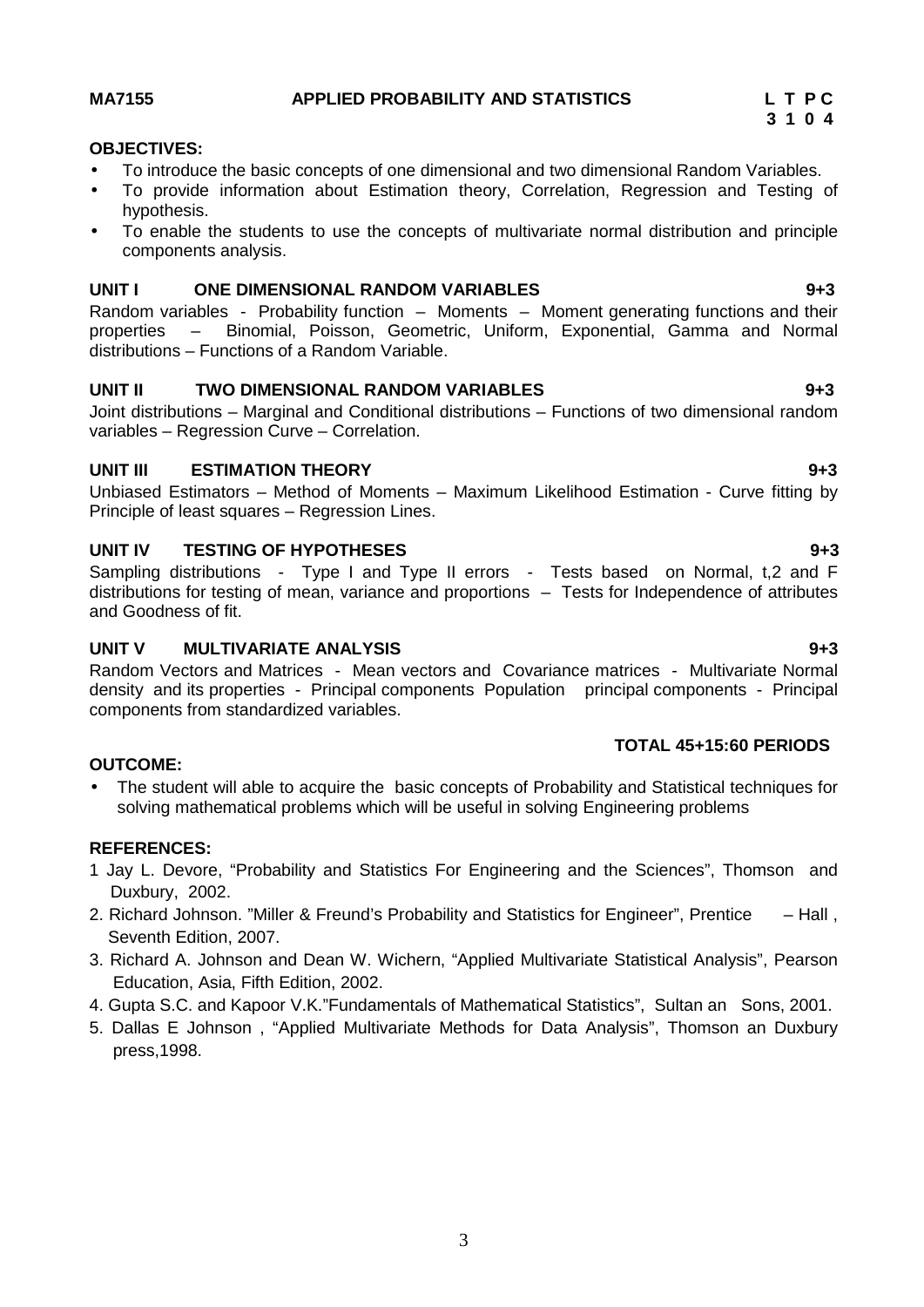### **CP7101 DESIGN AND MANAGEMENT OF COMPUTER NETWORKS L T P C**

### **UNIT I INTRODUCTION TO NETWORK MANAGEMENT 9**

Overview of Analysis, Architecture and Design Process-System Methodology, Service methodology, Service Description - Service characteristics - Performance Characteristics - Network supportability - Requirement analysis – User Requirements – Application Requirements – Device Requirements – Network Requirements – Other Requirements - Requirement specification and map.

### **UNIT II REQUIREMENTS ANALYSIS 9**

Requirement Analysis Process – Gathering and Listing Requirements- Developing service metrics – Characterizing behavior – Developing RMA requirements – Developing delay Requirements - Developing capacity Requirements - Developing supplemental performance Requirements – Requirements mapping – Developing the requirements specification

### **UNIT III FLOW ANALYSIS 9**

Individual and Composite Flows – Critical Flows - Identifying and developing flows – Data sources and sinks – Flow models- Flow prioritization – Flow specification algorithms – Example Applications of Flow Analysis

### **UNIT IV NETWORK ARCHITECTURE 9**

Architecture and design – Component Architectures – Reference Architecture – Architecture Models – System and Network Architecture – Addressing and Routing Architecture – Addressing and Routing Fundamentals – Addressing Mechanisms – Addressing Strategies – Routing Strategies – Network Management Architecture – Network Management Mechanisms Performance Architecture – Performance Mechanisms – Security and Privacy Architecture – Planning security and privacy Mechanisms

### **UNIT V NETWORK DESIGN 9**

Design Concepts – Design Process - Network Layout – Design Traceability – Design Metrics – Logical Network Design – Topology Design – Bridging, Switching and Routing Protocols- Physical Network Design – Selecting Technologies and Devices for Campus and Enterprise Networks – Optimizing Network Design

### **REFERENCES:**

- 1. Network Analysis, Architecture, and Design By James D. McCabe, Morgan Kaufmann, Third Edition, 2007.ISBN-13: 978-0123704801
- 2. Computer Networks: A Systems Approach by Larry L. Peterson, Bruce S. Davie 2007, Elsevier Inc.
- 3. Top-down Network Design: [a Systems Analysis Approach to Enterprise Network Design] By Priscilla Oppenheimer, Cisco Press , 3rd Edition, ISBN-13: 978-1-58720- 283-4 ISBN-10: 1- 58720-283-2
- 4. Integrated Management of Networked Systems: Concepts, Architectures, and Their Operational Application (The Morgan Kaufmann Series in Networking), Heinz-Gerd Hegering, Sebastian Abeck, and Bernhard Neumair, 1999.
- 5. "Network Design and Management" by Steven T.Karris, Orchard publications, Second edition, Copyright 2009, ISBN 978-1-934404-15-7
- 6. "Network Design, Management and Technical Perspective", Teresa C. Mann-Rubinson and Kornel Terplan, CRC Press, 1999
- 7. "Ethernet Networks-Design, Implementation, Operation and Management by Gilbert Held, John Wiley and sons, Fourth Edition
- 8. James Kurose and Keith Ross, "Computer Networking: A Top-Down Approach Featuring the Internet", 1999

**TOTAL: 45 PERIODS**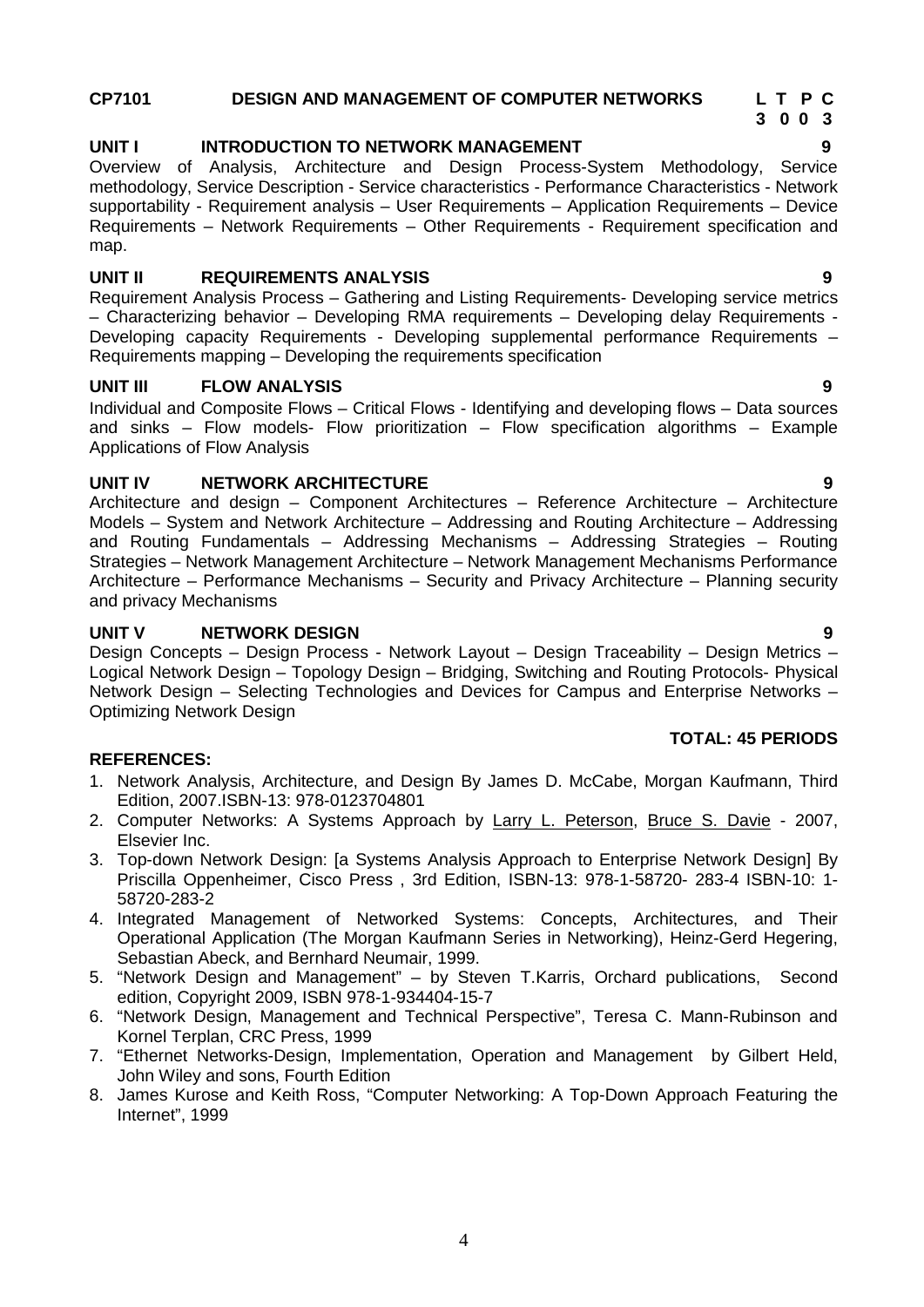**CP7102 ADVANCED DATA STRUCTURES AND ALGORITHMS L T P C**

### **OBJECTIVES:**

- To understand the principles of iterative and recursive algorithms.
- To learn the graph search algorithms.
- To study network flow and linear programming problems.
- To learn the hill climbing and dynamic programming design techniques.
- To develop recursive backtracking algorithms.
- To get an awareness of NP completeness and randomized algorithms.
- To learn the principles of shared and concurrent objects.
- To learn concurrent data structures.

### **UNIT I ITERATIVE AND RECURSIVE ALGORITHMS 9**

Iterative Algorithms: Measures of Progress and Loop Invariants-Paradigm Shift: Sequence of Actions versus Sequence of Assertions- Steps to Develop an Iterative Algorithm-Different Types of Iterative Algorithms--Typical Errors-Recursion-Forward versus Backward- Towers of Hanoi- Checklist for Recursive Algorithms-The Stack Frame-Proving Correctness with Strong Induction- Examples of Recursive Algorithms-Sorting and Selecting Algorithms-Operations on Integers- Ackermann's Function- Recursion on Trees-Tree Traversals- Examples- Generalizing the Problem - Heap Sort and Priority Queues-Representing Expressions.

### **UNIT II OPTIMISATION ALGORITHMS 9**

Optimization Problems-Graph Search Algorithms-Generic Search-Breadth-First Search-Dijkstra's Shortest-Weighted-Path -Depth-First Search-Recursive Depth-First Search-Linear Ordering of a Partial Order- Network Flows and Linear Programming-Hill Climbing-Primal Dual Hill Climbing- Steepest Ascent Hill Climbing-Linear Programming-Recursive Backtracking-Developing Recursive Backtracking Algorithm- Pruning Branches-Satisfiability

### **UNIT III DYNAMIC PROGRAMMING ALGORITHMS 9**

Developing a Dynamic Programming Algorithm-Subtle Points- Question for the Little Bird- Subinstances and Subsolutions-Set of Substances-Decreasing Time and Space-Number of Solutions-Code. Reductions and NP - Completeness **–** Satisfiability - Proving NP-Completeness- 3- Coloring- Bipartite Matching. Randomized Algorithms **-** Randomness to Hide Worst Cases- Optimization Problems with a Random Structure.

### **UNIT IV SHARED OBJECTS AND CONCURRENT OBJECTS 9**

Shared Objects and Synchronization -Properties of Mutual Exclusion-The Mora l- The Producer– Consumer Problem -The Readers–Writers Problem-Realities of Parallelization-Parallel Programming- Principles- Mutual Exclusion-Time- Critical Sections--Thread Solutions-The Filter Lock-Fairness - Lamport's Bakery Algorithm-Bounded Timestamps-Lower Bounds on the Number of Locations-Concurrent Objects- Concurrency and Correctness-Sequential Objects-Quiescent Consistency- Sequential Consistency-Linearizability- Formal Definitions- Progress Conditions- The Java Memory Model

### **UNIT V CONCURRENT DATA STRUCTURES 9**

Practice-Linked Lists-The Role of Locking-List-Based Sets-Concurrent Reasoning- Coarse-Grained Synchronization-Fine-Grained Synchronization-Optimistic Synchronization- Lazy Synchronization- Non-Blocking Synchronization-Concurrent Queues and the ABA Problem-Queues-A Bounded Partial Queue-An Unbounded Total Queue-An Unbounded Lock-Free Queue-Memory Reclamation and the ABA Problem- Dual Data Structures- Concurrent Stacks and Elimination- An Unbounded Lock-Free Stack- Elimination-The Elimination Backoff Stack.

### **TOTAL : 45 PERIODS**

### **OUTCOMES:**

Upon completion of the course, the students will be able to

- Design and apply iterative and recursive algorithms.
- Design and implement optimisation algorithms in specific applications.
- Design appropriate shared objects and concurrent objects for applications.
- Implement and apply concurrent linked lists, stacks, and queues.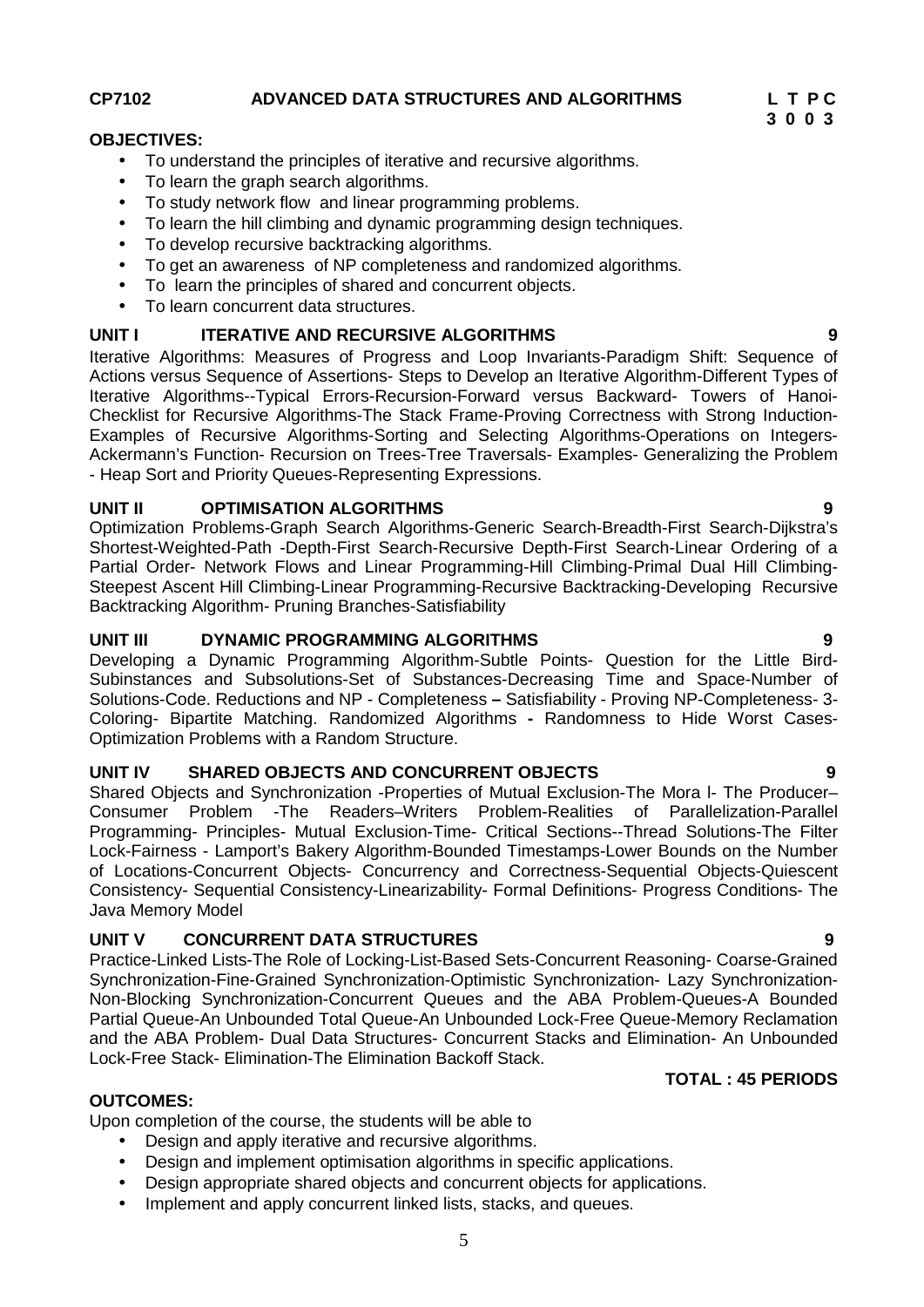### **REFERENCES:**

- 1. Jeff Edmonds, "How to Think about Algorithms", Cambridge University Press, 2008.
- 2. M. Herlihy and N. Shavit, "The Art of Multiprocessor Programming", Morgan Kaufmann, 2008.
- 3. Steven S. Skiena, "The Algorithm Design Manual", Springer, 2008.
- 4. Peter Brass, "Advanced Data Structures", Cambridge University Press, 2008.
- 5. S. Dasgupta, C. H. Papadimitriou, and U. V. Vazirani, "Algorithms" , McGraw Hill, 2008.
- 6. J. Kleinberg and E. Tardos, "Algorithm Design", Pearson Education, 2006.
- 7. T. H. Cormen, C. E. Leiserson, R. L. Rivest and C. Stein, "Introduction to Algorithms", PHI Learning Private Limited, 2012.
- 8. Rajeev Motwani and Prabhakar Raghavan, "Randomized Algorithms", Cambridge University Press, 1995.
- 9. A. V. Aho, J. E. Hopcroft, and J. D. Ullman, "The Design and Analysis of Computer Algorithms**",** Addison-Wesley, 1975.
- 10. A. V. Aho, J. E. Hopcroft, and J. D. Ullman,"Data Structures and Algorithms", Pearson, 2006.

### **BC7101 BIOMETRIC SYSTEMS L T P C**

### **UNIT I INTRODUCTION 9**

Biometric fundamentals – Biometric technologies – Biometrics Vs traditional techniques – Characteristics of a good biometric system – Benefits of biometrics – Key biometric processes: verification, identification and biometric matching – Performance measures in biometric systems: FAR, FRR, FTE rate, EER and ATV rate.

### **UNIT II PHYSIOLOGICAL BIOMETRICS 9**

Leading technologies : Finger-scan – Facial-scan – Iris-scan – Voice-scan – Hand Scan, Retina Scan - components, working principles, competing technologies, strengths and weaknesses.

### **UNIT III AUTOMATED BIOMETRIC SYSTEM AND BEHAVIOURAL BIOMETRICS 9**

Automated fingerprint identification systems - Leading technologies: Signature-scan – Keystroke scan – components, working principles, strengths and weaknesses.

### **UNIT IV BIOMETRIC APPLICATIONS 9**

Categorizing biometric applications – application areas: criminal and citizen identification, surveillance, PC/network access, e-commerce and retail/ATM – costs to deploy – other issues in deployment

### **UNIT V PRIVACY AND STANDARDS IN BIOMETRICS 9**

Assessing the Privacy Risks of Biometrics – Designing Privacy-Sympathetic Biometric Systems – Need for standards – different biometric standards.

### **TOTAL : 45 PERIODS**

### **REFERENCES:**

- 1. Samir Nanavati, Michael Thieme, Raj Nanavati, "Biometrics Identity Verification in a Networked World", Wiley-dreamtech India Pvt Ltd, New Delhi, 2003
- 2. Paul Reid, "Biometrics for Network Security", Pearson Education, New Delhi, 2004
- 3. John R Vacca, "Biometric Technologies and Verification Systems", Elsevier Inc, 2007
- 4. Anil K Jain, Patrick Flynn, Arun A Ross, "Handbook of Biometrics", Springer, 2008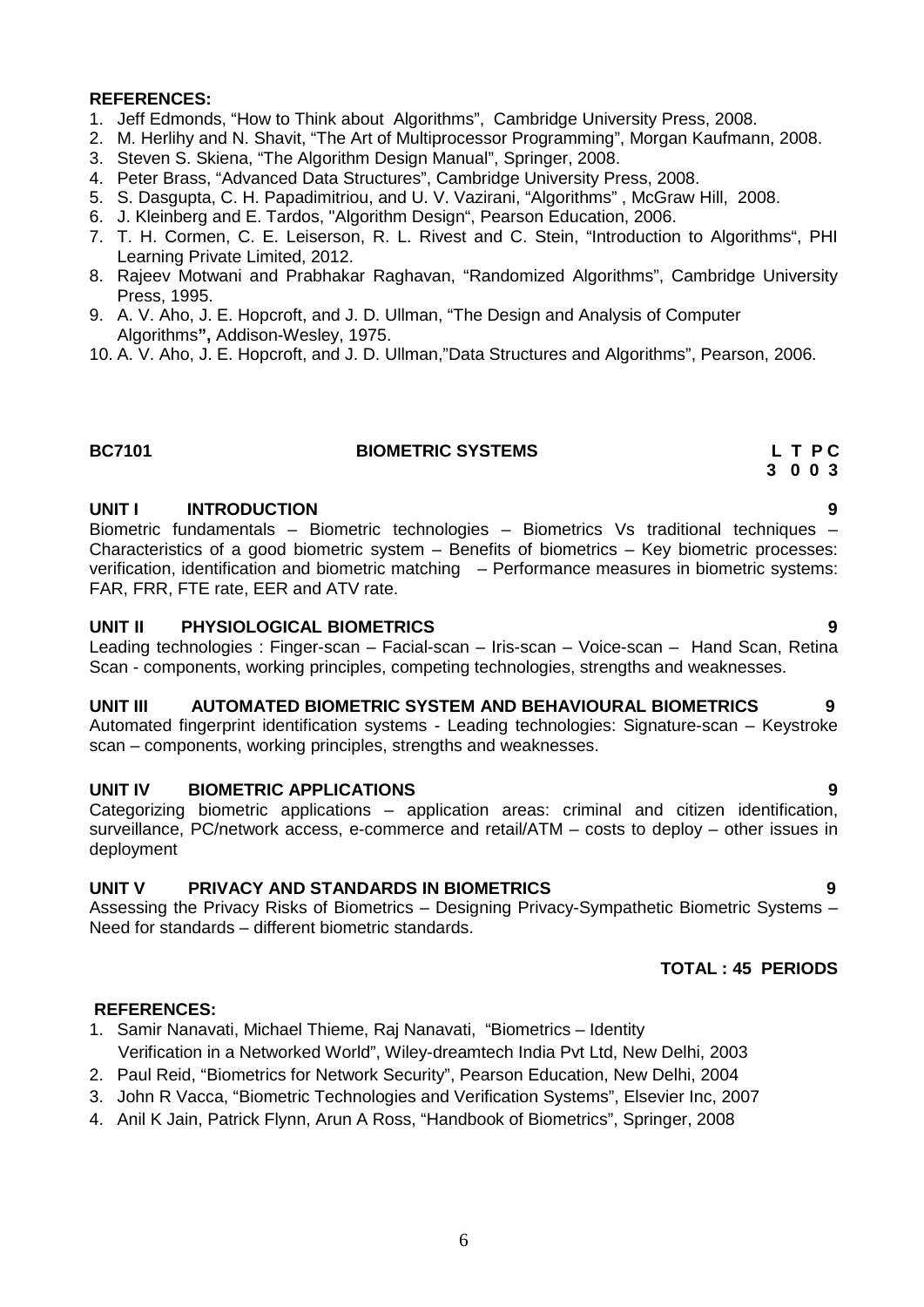### **BC7102 DATABASE DESIGN AND SECURITY L T P C**

# **UNIT I INTRODUCTION 9**

Data models, structure of relational databases, component of management system – DDL, DML, database languages, SQL standard, database users and administrators.

### **UNIT II RELATIONAL DBMS 9**

Design issues - basic normal forms and additional normal forms, Transforming E-R diagram to relations, Integrity constraints, Query processing and optimization

**UNIT III TRANSACTION PROCESSING**<br> **Transaction concept. concurrent execution. isolation. testing for serializability. Concurrency** Transaction concept, concurrent execution, isolation, testing for serializability, control, lock based - time-stamp based - validation based protocols, multi-version schemes, deadlock handling.

### **UNIT IV DATABASE SECURITY 9**

Introduction to database security, security models, physical and logical security, security requirements, reliability and integrity, sensitive data, inference, multilevel databases and multilevel security, access control- mandatory and discretionary, security architecture, issues.

### **UNIT V SECURITY ISSUES 9**

Application access, security and authorization, authorization in SQL, encryption and authentication, secure replication mechanisms, Audit- logon/logoff, sources, usage and errors, changes, external audit system architecture, archive and secure auditing information

### **REFERENCES:**

- 1. Abraham Silberschatz, Hanry F Korth, Sudarshan S, "Database Systems Concepts", McGraw Hill, 2007.
- 2. Ron Ben Natan, "Implementing database security and auditing", Elsevier publications, 2005.
- 3. Hassan A. Afyduni, "Database Security and Auditing", Course Technology Cengage Learning, NewDelhi, 2009.
- 4. Raghu Ramakrishnan, "Database Management Systems", McGraw Hill/ Third Edition, 2003
- 5. Ramez Elmasri, Shamkant B. Navathe , "Fundamentals of Database System" Addison Wesley, New Delhi/Fourth Edition 2004
- 6. M. Gertz, and S. Jajodia, Handbook of Database Security- Application and Trends, 2008, Springer.

## **BC7111 ADVANCED DATA STRUCTURES LABORATORY L T P C**

### **OBJECTIVES:**

- To learn to implement iterative and recursive algorithms.
- To learn to design and implement algorithms using hill climbing and dynamic programming techniques.
- To learn to implement shared and concurrent objects.
- To learn to implement concurrent data structures.

### **LAB EXERCISES:**

Each student has to work individually on assigned lab exercises. Lab sessions could be scheduled as one contiguous us four-hour session per week or two two-hour sessions per week. There will be about 15 exercises in a semester. It is recommended that all implementations are carried out in Java. If C or C++ has to be used, then the threads library will be required for concurrency. Exercises should be designed to cover the following topics:

• Implementation of graph search algorithms.

**3 0 0 3**

### **TOTAL : 45 PERIODS**

# **0 0 4 2**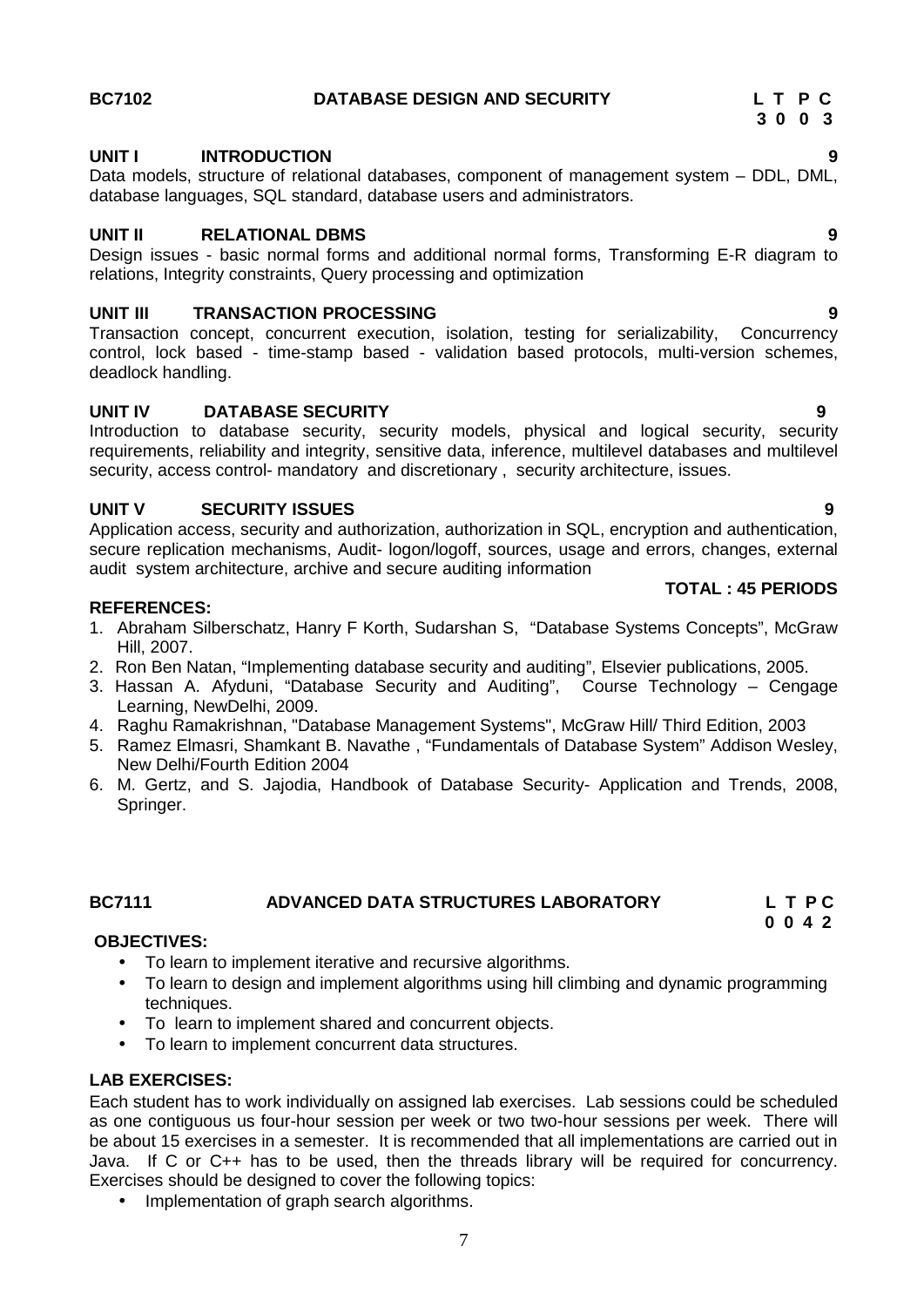- Implementation and application of network flow and linear programming problems.
- Implementation of algorithms using the hill climbing and dynamic programming design techniques.
- Implementation of recursive backtracking algorithms.
- Implementation of randomized algorithms.
- Implementation of various locking and synchronization mechanisms for concurrent linked lists, concurrent queues, and concurrent stacks.
- Developing applications involving concurrency.

### **TOTAL: 60 PERIODS**

### **BC7112 TECHNICAL SEMINAR L T P C**

# **0 0 2 1**

The objective of this technical seminar is to enable the students to read technical article, comprehend and to share with others

The students should read a recent technical article from any of the leading reputed journals like:

- IEEE Transactions
- $\bullet$  ACM
- **Springer**
- Elsevier publications

In the area of

- Biometric Systems
- Biometric Image Processing
- Intrusion Detection and Prevention Systems
- Cyber Security
- Ethical Hacking
- Network Defense

and present to the fellow students with a technical report. External assessment should be conducted along with web technology lab.

### **TOTAL:30 PERIODS**

# **NE7202 NETWORK AND INFORMATION SECURITY L T P C**

**3 0 0 3**

### **OBJECTIVES:**

- To understand the fundamentals of Cryptography
- To acquire knowledge on standard algorithms used to provide confidentiality, integrity and authenticity.
- To understand the various key distribution and management schemes.
- To understand how to deploy encryption techniques to secure data in transit across data networks
- To design security applications in the field of Information technology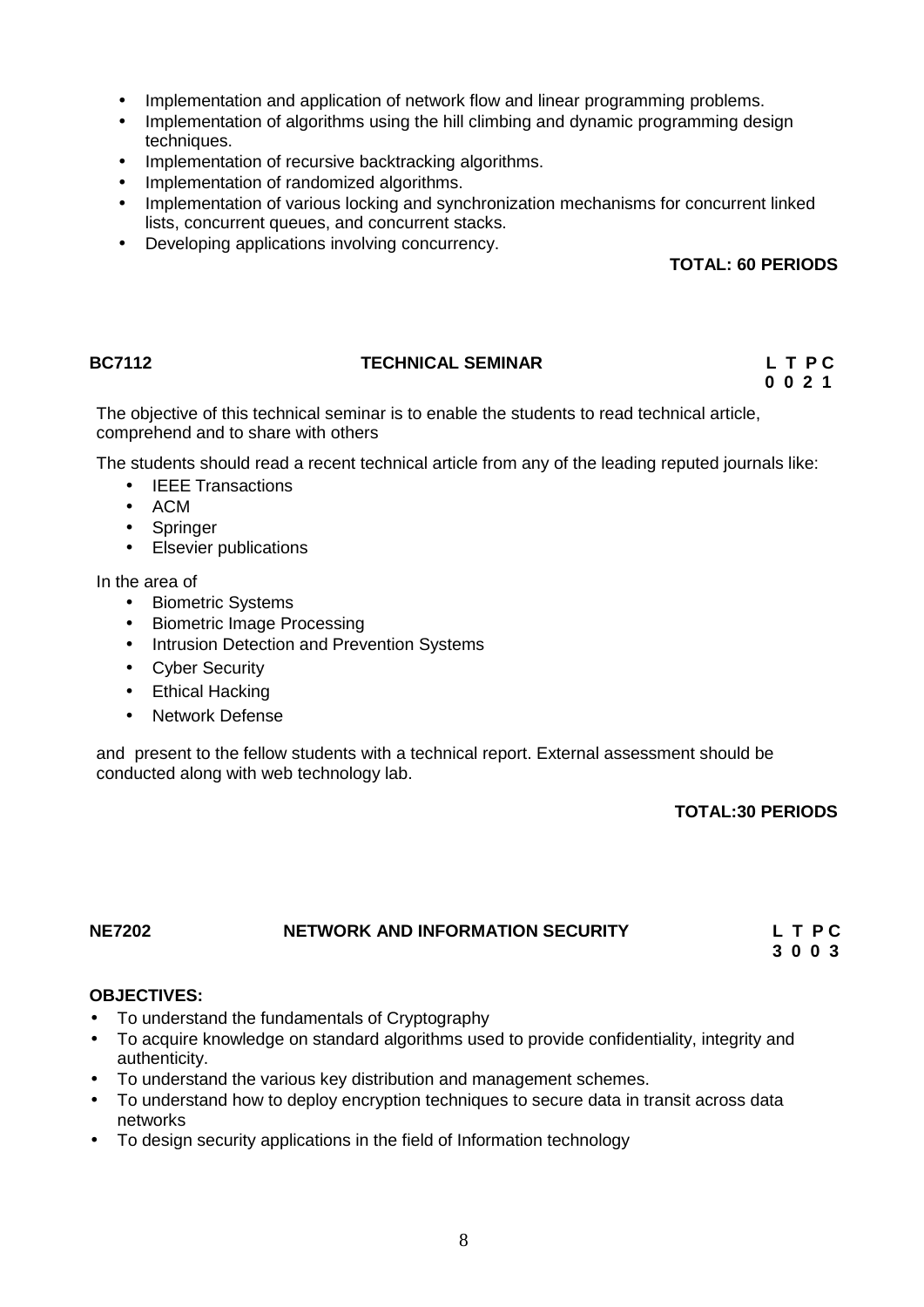### **UNIT I INTRODUCTION 9**

An Overview of Computer Security-Security Services-Security Mechanisms-Security Attacks- Access Control Matrix, Policy-Security policies, Confidentiality policies, Integrity policies and Hybrid policies.

### **UNIT II CRYPTOSYSTEMS & AUTHENTICATION 9**

Classical Cryptography-Substitution Ciphers-permutation Ciphers-Block Ciphers-DES- Modes of Operation- AES-Linear Cryptanalysis, Differential Cryptanalysis- Hash Function - SHA 512- Message Authentication Codes-HMAC - Authentication Protocols -

### **UNIT III PUBLIC KEY CRYPTOSYSTEMS 9**

Introduction to Public key Cryptography- Number theory- The RSA Cryptosystem and Factoring Integer- Attacks on RSA-The ELGamal Cryptosystem- Digital Signature Algorithm-Finite Fields- Elliptic Curves Cryptography- Key management – Session and Interchange keys, Key exchange and generation-PKI

### **UNIT IV SYSTEM IMPLEMENTATION 9**

Design Principles, Representing Identity, Access Control Mechanisms, Information Flow and Confinement Problem Secure Software Development: Secured Coding - OWASP/SANS Top Vulnerabilities - Buffer Overflows - Incomplete mediation - XSS - Anti Cross Site Scripting Libraries - Canonical Data Format - Command Injection - Redirection - Inference – Application Controls

### **UNIT V NETWORK SECURITY 9**

Secret Sharing Schemes-Kerberos- Pretty Good Privacy (PGP)-Secure Socket Layer (SSL)- Intruders – HIDS- NIDS - Firewalls - Viruses

### **TOTAL : 45 PERIODS**

### **OUTCOMES:**

Upon Completion of the course, the students will be able to

- Implement basic security algorithms required by any computing system.
- Analyze the vulnerabilities in any computing system and hence be able to design a security solution.
- Analyze the possible security attacks in complex real time systems and their effective countermeasures
- Identify the security issues in the network and resolve it.
- Evaluate security mechanisms using rigorous approaches, including theoretical derivation, modeling, and simulations
- Formulate research problems in the computer security field

### **REFERENCES:**

- 1. William Stallings, "Cryptography and Network Security: Principles and Practices", Third Edition, Pearson Education, 2006.
- 2. Matt Bishop ,"Computer Security art and science ", Second Edition, Pearson Education, 2002
- 3. Wade Trappe and Lawrence C. Washington, "Introduction to Cryptography with Coding Theory" Second Edition, Pearson Education, 2007
- 4. Jonathan Katz, and Yehuda Lindell, Introduction to Modern Cryptography, CRC Press, 2007
- 5. Douglas R. Stinson, "Cryptography Theory and Practice", Third Edition, Chapman & Hall/CRC, 2006
- 6. Wenbo Mao, "Modern Cryptography Theory and Practice", Pearson Education, First Edition, 2006.
- 7. Network Security and Cryptography, Menezes Bernard, Cengage Learning, New Delhi, 2011
- 8. Man Young Rhee, Internet Security, Wiley, 2003
- 9. OWASP top ten security vulnerabilities: http://xml.coverpages.org/OWASP-TopTen.pdf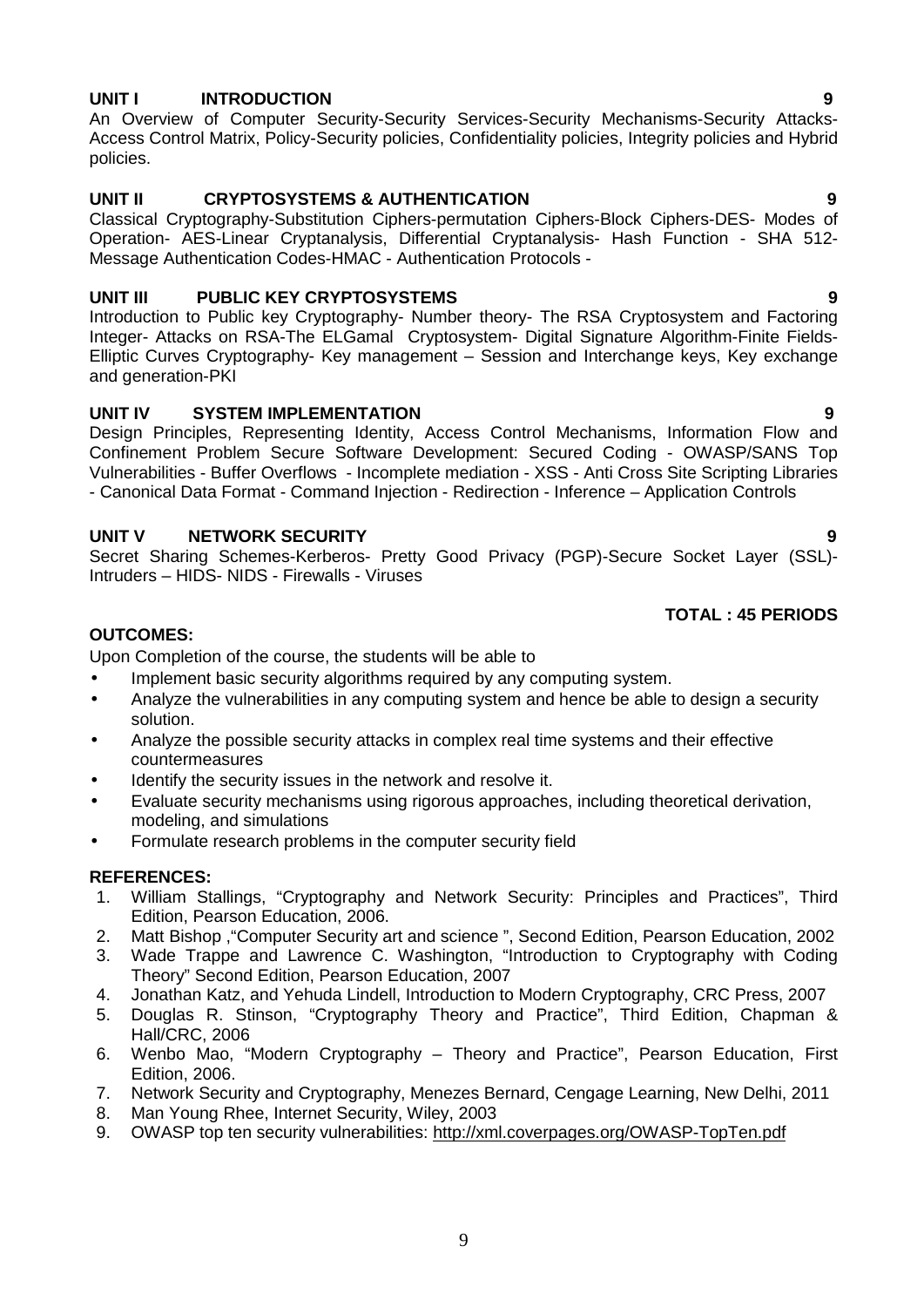### **UNIT I FUNDAMENTALS OF IMAGE PROCESSING 9**

Digital Image representation - Fundamental steps in Image Processing - Elements of Digital Image Processing Systems - Sampling and Quantization - Basic relationships between pixels - Imaging Geometry - Transformation Technology - The Fourier Transform, The Hadamard Transform, The Discrete Cosine Transform. Image Enhancement: The Spatial Domain Methods, The Frequency Domain Methods - Image Segmentation: Pixel Classification by Thresholding, Histogram Techniques, Smoothing and Thresholding - Gradient Based Segmentation: Gradient Image, Boundary Tracking, Laplacian Edge Detection.

### **UNIT II FINGERPRINT BIOMETRICS 9**

Fingerprint Patterns, Fingerprint Features, Fingerprint Image, width between two ridges - Fingerprint Image Processing - Minutiae Determination - Fingerprint Matching: Fingerprint Classification, Matching policies.

### **UNIT III FACE RECOGNITION 9**

Detection and Location of Faces: Statistics-Based method, Knowledge-Based method - Feature Extraction and Face Recognition: Gray value Based method, Geometry Feature Based method, Neural Networks method.

### **UNIT IV IRIS BIOMETRICS 9**

Iris System Architecture, Definitions and Notations - Iris Recognition: Iris location, Doubly Dimensionless Projection, Iris code, Comparison - Coordinate System: Head Tilting Problem, Basic Eye Model, Searching Algorithm - Texture Energy Feature.

### **UNIT V FUSION IN BIOMETRICS 9**

Introduction to Multibiometrics - Information Fusion in Biometrics - Issues in Designing a Multibiometric System - Sources of Multiple Evidence - Levels of Fusion in Biometrics - Sensor level , Feature level, Rank level, Decision level fusion - Score level Fusion.

### **REFERENCES:**

- 1. David D. Zhang, "Automated Biometrics: Technologies and Systems", Kluwer Academic Publishers, New Delhi, 2000.
- 2. Rafael C.Gonzalez, Richard E.Woods, Steven L.Eddins, "Digital Image Processing", Pearson Education, New Delhi, 2009
- 3. Arun A. Ross , Karthik Nandakumar, A.K.Jain, "Handbook of Multibiometrics", Springer, New Delhi, 2006.

## **BC7202 INTRUSION DETECTION AND PREVENTION SYSTEMS L T P C**

### **UNIT I INTRODUCTION 9**

Understanding Intrusion Detection – Intrusion detection and prevention basics – IDS and IPS analysis schemes, Attacks, Detection approaches –Misuse detection – anamoly detection – specification based detection – hybrid detection

### **UNIT II THEORETICAL FOUNDATIONS OF DETECTION 9**

Taxonomy of anomaly detection system – fuzzy logic – Bayes theory – Artificial Neural networks – Support vector machine – Evolutionary computation – Association rules – Clustering

### **UNIT III ARCHITECTURE AND IMPLEMENTATION 9**

Centralized – Distributed – Cooperative Intrusion Detection - Tiered architecture

### **TOTAL :45 PERIODS**

- **3 0 0 3**
	-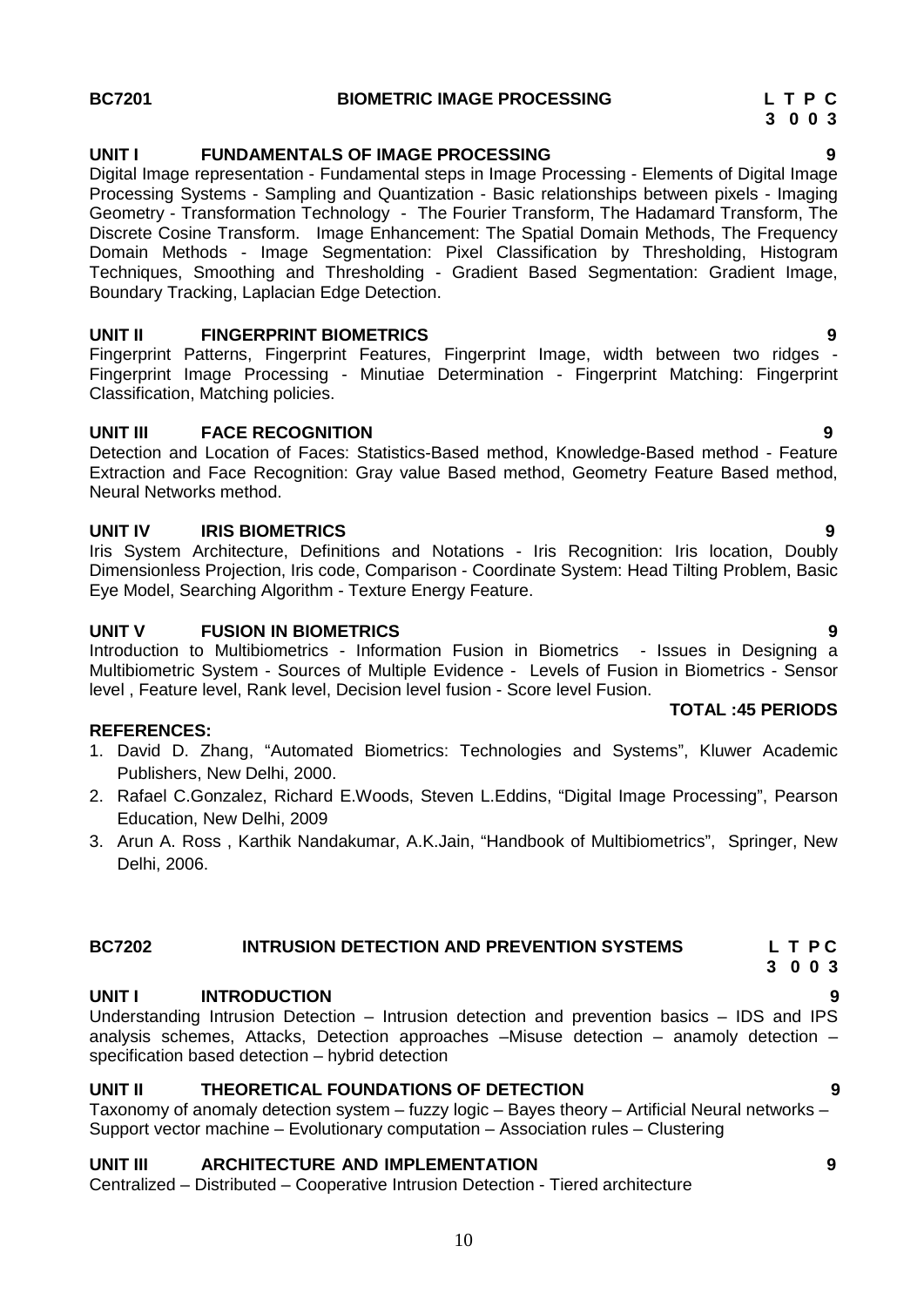### **UINIT IV LEGAL ISSUES AND ORGANIZATIONS STANDARDS 9** Intrusion detection in security – Threat Briefing – Quantifying risk – Return on Investment (ROI)

### **UNIT V APPLICATIONS AND TOOLS: 9**

Organizations and Standardizations.

Tool Selection and Acquisition Process - Bro Intrusion Detection – Prelude Intrusion Detection - Cisco Security IDS - Snorts Intrusion Detection – NFR security **TOTAL : 45 PERIODS**

Law Enforcement / Criminal Prosecutions – Standard of Due Care – Evidentiary Issues,

### **REFERENCES:**

- 1. Ali A. Ghorbani, Wei Lu, "Network Intrusion Detection and Prevention: Concepts and Techniques", Springer, 2010.
- 2. Carl Enrolf, Eugene Schultz, Jim Mellander, "Intrusion detection and Prevention", McGraw Hill, 2004
- 3. Paul E. Proctor, "The Practical Intrusion Detection Handbook ",Prentice Hall , 2001.
- 4. Ankit Fadia and Mnu Zacharia, "Intrusiion Alert", Vikas Publishing house Pvt., Ltd, 2007.
- 5. Earl Carter, Jonathan Hogue, "Intrusion Prevention Fundamentals", Pearson Education, 2006.

# **BC7203 CYBER SECURITY L T P C**

## **UNIT I INTRODUCTION 9**

Cyber Security – Cyber Security policy – Domain of Cyber Security Policy – Laws and Regulations – Enterprise Policy – Technology Operations – Technology Configuration - Strategy Versus Policy – Cyber Security Evolution – Productivity – Internet – E commerce – Counter Measures Challenges.

### **UNIT II CYBER SECURITY OBJECTIVES AND GUIDANCE 9**

Cyber Security Metrics – Security Management Goals – Counting Vulnerabilities – Security Frameworks – E Commerce Systems – Industrial Control Systems – Personal Mobile Devices – Security Policy Objectives – Guidance for Decision Makers – Tone at the Top – Policy as a Project – Cyber Security Management – Arriving at Goals – Cyber Security Documentation – The Catalog Approach – Catalog Format – Cyber Security Policy Taxonomy.

## **UNIT III CYBER SECURITY POLICY CATALOG 9**

Cyber Governance Issues – Net Neutrality – Internet Names and Numbers – Copyright and Trademarks – Email and Messaging - Cyber User Issues - Malvertising - Impersonation – Appropriate Use – Cyber Crime – Geo location – Privacy - Cyber Conflict Issues – Intellectual property Theft – Cyber Espionage – Cyber Sabotage – Cyber Welfare.

## **UNIT IV CYBER MANGEMENT ISSUES 9**

Fiduciary Responsibility – Risk Management – Professional Certification – Supply Chain – Security Principles – Research and Development – Cyber Infrastructure Issue – Banking and finance – Health care – Industrial Control systems.

# **UNIT V CASE STUDY 9**

A Government's Approach to Cyber Security Policy.

## **REFERENCES:**

- 1. Jennifer L. Bayuk, J. Healey, P. Rohmeyer, Marcus Sachs , Jeffrey Schmidt, Joseph Weiss "Cyber Security Policy Guidebook" John Wiley & Sons 2012.
- 2. Rick Howard "Cyber Security Essentials" Auerbach Publications 2011.
- 3. Richard A. Clarke, Robert Knake "Cyberwar: The Next Threat to National Security & What to Do About It" Ecco 2010
- 4. Dan Shoemaker Cyber security The Essential Body Of Knowledge, 1st ed. Cengage Learning 2011

**3 0 0 3**

**TOTAL : 45 PERIODS**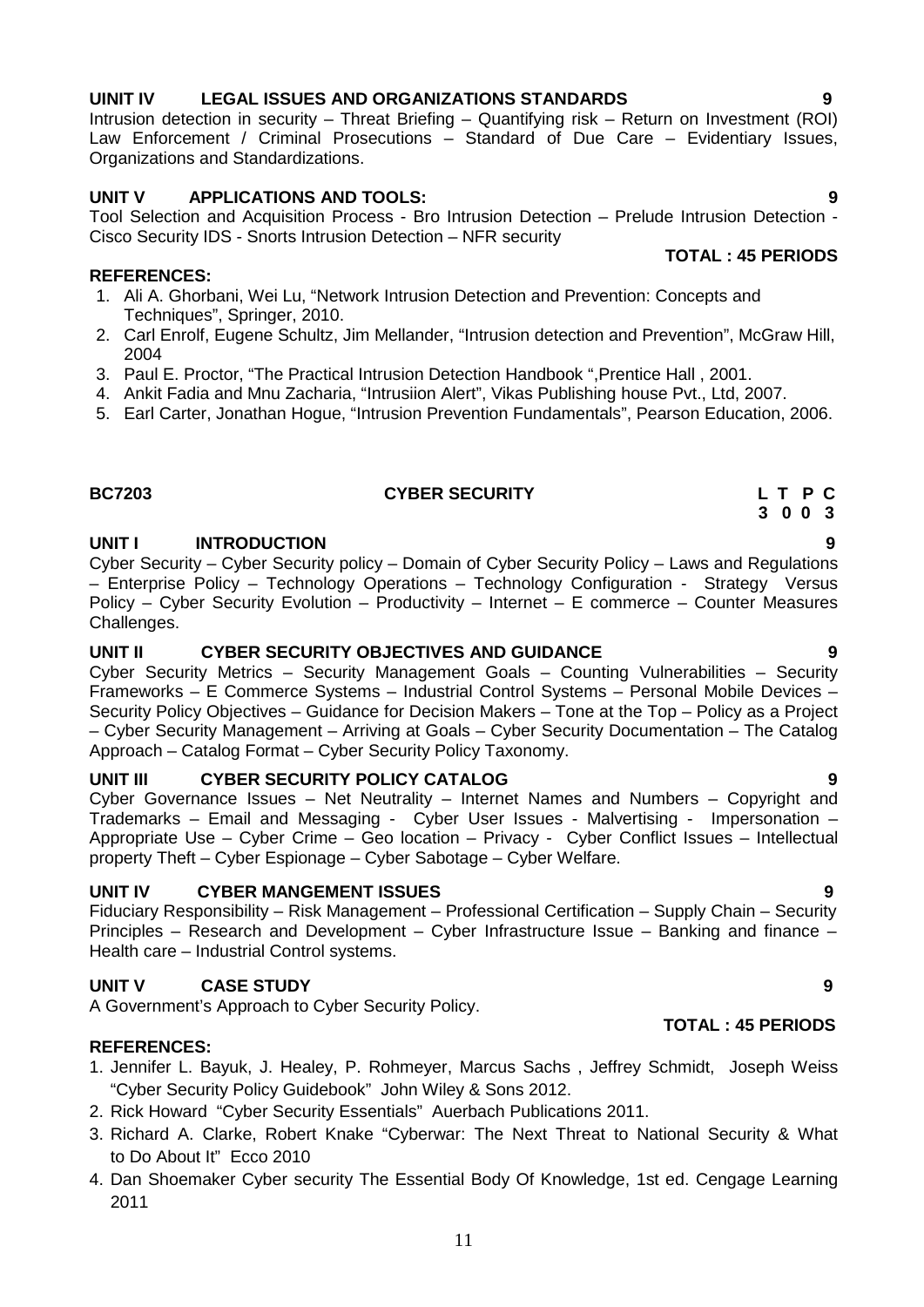| <b>BC7211</b>                    | <b>CYBER SECURITY LABORATORY</b>                                                                                                                                                                                                                                                                                                                                                                                                                         | P C<br>$0 \t0 \t3 \t2$                     |
|----------------------------------|----------------------------------------------------------------------------------------------------------------------------------------------------------------------------------------------------------------------------------------------------------------------------------------------------------------------------------------------------------------------------------------------------------------------------------------------------------|--------------------------------------------|
| 1.<br>2.<br>5.<br>6.<br>7.<br>8. | Implementation of Substitution and Transposition ciphers<br>Implementation of Data Encryption Standard<br>3. Implementation of International Data Encryption Algorithm<br>4. Implementation of Advanced Encryption Standard<br>Implementation of RSA Algorithm<br>Implementation of Diffie-Hellman Key Exchange<br>Implementation of Message Authentication Codes<br>Implementation of Hash functions<br>9. Implementation of Digital Signature Standard |                                            |
|                                  | 10. Hiding of confidential information within Image                                                                                                                                                                                                                                                                                                                                                                                                      | <b>TOTAL: 45 PERIODS</b>                   |
| <b>BC7212</b>                    | <b>BIOMETRIC IMAGE PROCESSING LABORATORY</b><br><b>List of Experiments</b>                                                                                                                                                                                                                                                                                                                                                                               | P C<br>$0 \quad 3 \quad 2$<br>$\mathbf{0}$ |
|                                  | 1. Image Enhancement                                                                                                                                                                                                                                                                                                                                                                                                                                     |                                            |
|                                  | 2. Image Segmentation                                                                                                                                                                                                                                                                                                                                                                                                                                    |                                            |
|                                  | 3. Image Acquisition - Fingerprint                                                                                                                                                                                                                                                                                                                                                                                                                       |                                            |
|                                  | 4. Feature Extraction - Fingerprint                                                                                                                                                                                                                                                                                                                                                                                                                      |                                            |
|                                  | 5. Image Acquisition - Face                                                                                                                                                                                                                                                                                                                                                                                                                              |                                            |
|                                  | 6. Feature Extraction - Face                                                                                                                                                                                                                                                                                                                                                                                                                             |                                            |
|                                  | 7. Image Acquisition - Iris                                                                                                                                                                                                                                                                                                                                                                                                                              |                                            |
|                                  | 8. Feature Extraction - Iris                                                                                                                                                                                                                                                                                                                                                                                                                             |                                            |
|                                  | 9. Multimodal Biometrics - Serial                                                                                                                                                                                                                                                                                                                                                                                                                        |                                            |
|                                  | 10. Multimodal Biometrics - Parallel                                                                                                                                                                                                                                                                                                                                                                                                                     |                                            |

### **TOTAL: 45 PERIODS**

| <b>BC7301</b> | ETHICAL HACKING AND NETWORK DEFENSE | LTPC    |  |
|---------------|-------------------------------------|---------|--|
|               |                                     | 3 0 0 3 |  |

### **UNIT I ETHICAL HACKING AND SOCIAL ENGINEERING 9**

Introduction - Certified Ethical Hackers – Network and Computer Attacks – Ethical Hacking Plan – Hacking Methodology. Footprinting Tools – Conducting Competitive Intelligence - DNS Zone Transfers – Introduction to Social Engineering – Performing Social Engineering Attacks - Social Engineering Countermeasures.

### **UNIT II SERVICE SCANNING 9**

Introduction to Port Scanning – Types of Port Scan – Port Scanning Tools - Conducting Ping Sweeps - Shell Scripting. Enumeration: Introduction - Enumerating Windows, Symbian, Java OS, Android and NetWare Operating Systems.

### **UNIT III HACKING NETWORKS 9**

Hacking Web Servers: Web Application – Web Application Vulnerabilities – Tools for Web Attackers and Security Testers. Hacking Wireless Network: Wireless Technology – Wireless Network Standards – Authentication – Wardriving – Wireless Hacking – Protecting Networks with Security Devices.

12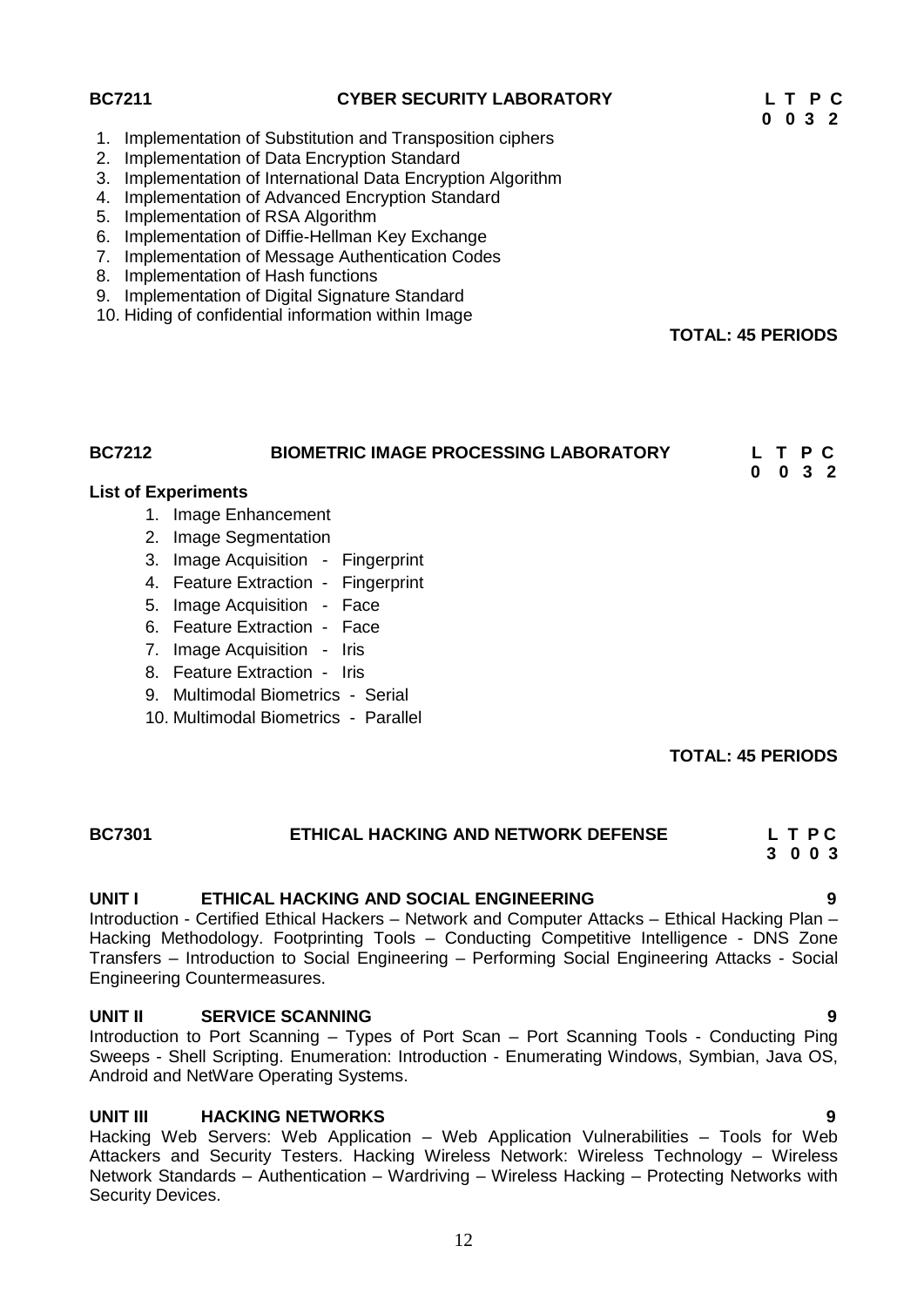### **UNIT IV HACKING OPERATING SYSTEMS 9** Windows: Vulnerabilities – Choosing Tools – Information Gathering – RPC – Null Sessions –

# **UNIT V HACKING APPLICATIONS 9**

Messaging Systems – Web Applications – Mobile Applications - Databases - Reporting Results.

Share Permissions – Hardcore Vulnerability Exploitation. Linux: Vulnerabilities – Information Gathering – Unconnected Services - .rhosts and hosts.equiv Files – NFS – File Permissions –

## **REFERENCES:**

Buffer Overflow.

- 1. Michael T. Simpson, "Ethical Hacking and Network Defense", Cengage Learning, New Delhi, 2010.
- 2. Kevin Beaver, "Hacking for Dummies", Wiley Publication, India, 2007.
- 3. Ankit Fadia, "Unofficial Guide to Ethical Hacking", Macmillan Company, New Delhi, 2001.
- 4. Stuart McClure, Joel Scambray and Goerge Kurtz, "Hacking Exposed Network Security Secrets & Solutions", Tata Mcgrawhill Publishers, 2010.
- 5. Bensmith, and Brian Komer, "Microsoft Windows Security Resource Kit", Prentice Hall of India, 2010.

### **BC7001 MULTICORE ARCHITECTURES AND SECURITY ANALYSIS L T P C**

### **OBJECTIVES:**

- To understand the recent trends in the field of Computer Architecture and identify performance related parameters
- To appreciate the need for parallel processing
- To expose the students to the problems related to multiprocessing
- To understand the different types of multicore architectures
- To expose the students to warehouse-scale and embedded architectures

### **UNIT I FUNDAMENTALS OF QUANTITATIVE DESIGN AND ANALYSIS 9**

Classes of Computers – Trends in Technology, Power, Energy and Cost – Dependability – Measuring, Reporting and Summarizing Performance – Quantitative Principles of Computer Design – Classes of Parallelism - ILP, DLP, TLP and RLP - Multithreading - SMT and CMP Architectures – Limitations of Single Core Processors - The Multicore era – Case Studies of Multicore Architectures.

### **UNIT II RLP AND DLP IN WAREHOUSE-SCALE ARCHITECTURES 9**

Programming Models and Workloads for Warehouse-Scale Computers – Architectures for Warehouse-Scale Computing – Physical Infrastructure and Costs – Cloud Computing – Case Studies.

### **UNIT III ARCHITECTURES FOR EMBEDDED SYSTEMS 9**

Features and Requirements of Embedded Systems – Signal Processing and Embedded Applications – The Digital Signal Processor – Embedded Multiprocessors - Case Studies.

### **UNIT IV SECURITY ANALYSIS 9**

Basic components of Security - Confidentiality - Integrity, Availability - Threats Security policies types , role of trust - types of access control

### **TOTAL: 45 PERIODS**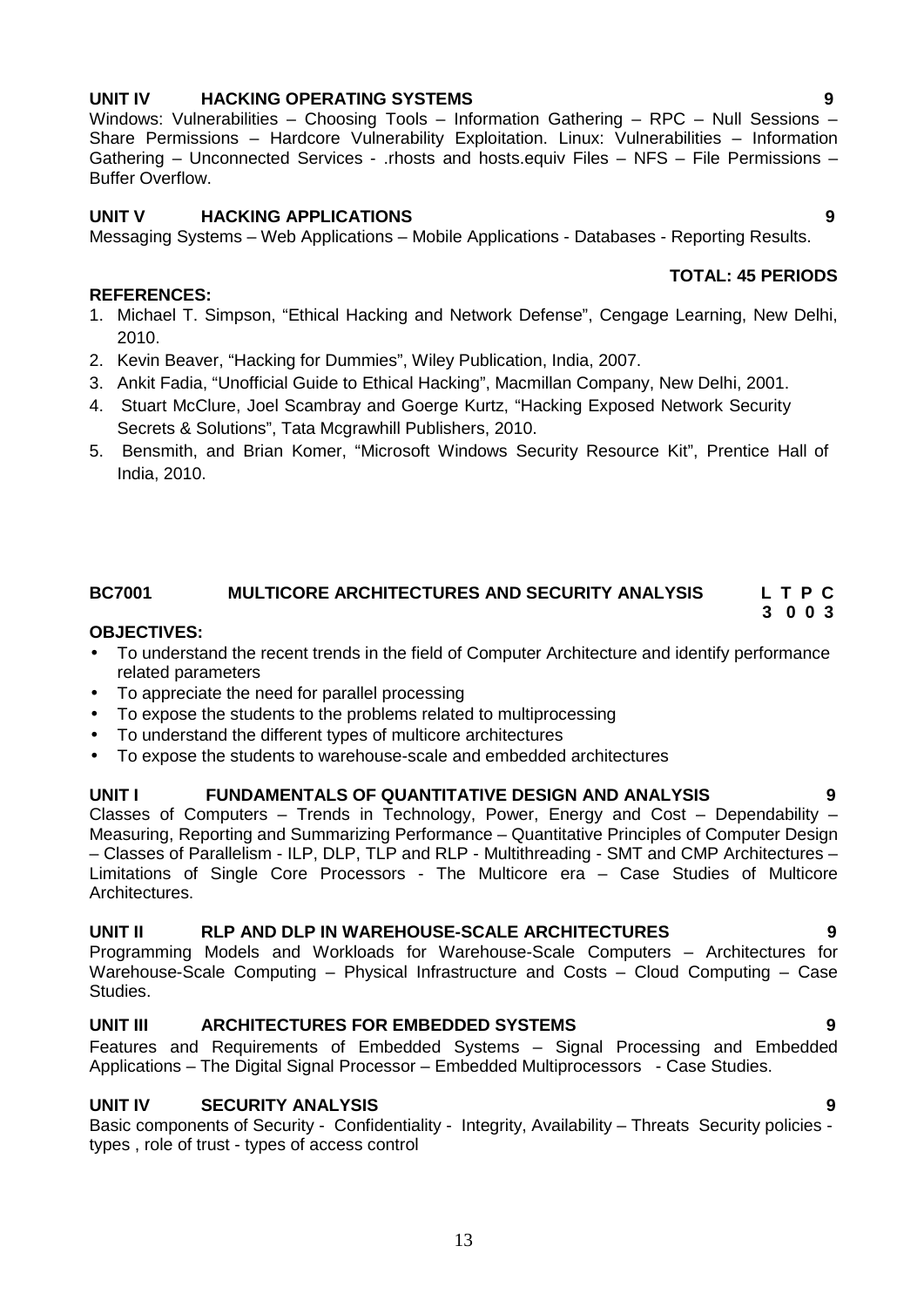### **UNIT V AUTHENTICATION AND CONFINEMENT 9**

Basics, Passwords: attacking, countering, password ageing Biometrics Confinement Problem - Introduction, isolation virtual machines, sandboxes, covert channels, detection analysis, mitigation

### **TOTAL: 45 PERIODS**

### **OUTCOMES:**

Upon completion of the course, the students will be able to

- Identify the limitations of ILP and the need for multicore architectures
- Discuss the issues related to multiprocessing and suggest solutions
- Point out the salient features of different multicore architectures and how they exploit parallelism
- Critically analyze the different types of inter connection networks
- Discuss the architecture of GPUs, warehouse-scale computers and embedded processors

### **REFERENCES:**

- 1. John L. Hennessey and David A. Patterson, "Computer Architecture A Quantitative Approach", Morgan Kaufmann / Elsevier, 5<sup>th</sup> edition, 2012.
- 2. Kai Hwang, "Advanced Computer Architecture", Tata McGraw-Hill Education, 2003
- 3. Richard Y. Kain, "Advanced Computer Architecture a Systems Design Approach", Prentice Hall, 2011.
- 4. David E. Culler, Jaswinder Pal Singh, "Parallel Computing Architecture : A Hardware/ Software Approach" , Morgan Kaufmann / Elsevier, 1997.

### **BC7002 SOFTWARE ENGINEERING L T P C**

# **3 0 0 3**

### **OBJECTIVES:**

- To provide information about wider engineering issues that form the background to develop complex, evolving (software-intensive) systems.
- To plan a software engineering process to account for quality issues and non-functional requirements.
- To employ a selection of concepts and techniques to complete a small-scale analysis and design in mini projects.
- To impart knowledge to translate requirement specifications into a design, and then realize that design practically, all using an appropriate software engineering methodology.
- To provide basic knowledge about software project management.

### **UNIT I INTRODUCTION 9**

Software Engineering – Product and process – process models - Waterfall Life cycle model – Spiral Model – Prototype Model – fourth Generation Techniques – Agile methods.

### **UNIT II REQUIREMENT ANALYSIS 9**

Software Requirements Analysis and Specification – Software Requirements – Problem Analysis – Requirements Specification – Validation – Metrics – Summary.

### **UNIT III SOFTWARE DESIGN 9**

Abstraction – Modularity – Software Architecture – Cohesion – Coupling – Various Design Concepts and notations – Real time and Distributed System Design – Documentation – Dataflow Oriented design – Designing for reuse – Programming standards.

### **UNIT IV SOFTWARE TESTING 9**

Coding – Programming Practice – Top-down and Bottom-up - structured programming – Information Hiding – Programming style – Internal Documentation Verification – Code Reading – Static Analysis – Symbolic Execution – Code Inspection or Reviews – Unit Testing – Fundamentals – Functional Testing versus structural Testing Coding.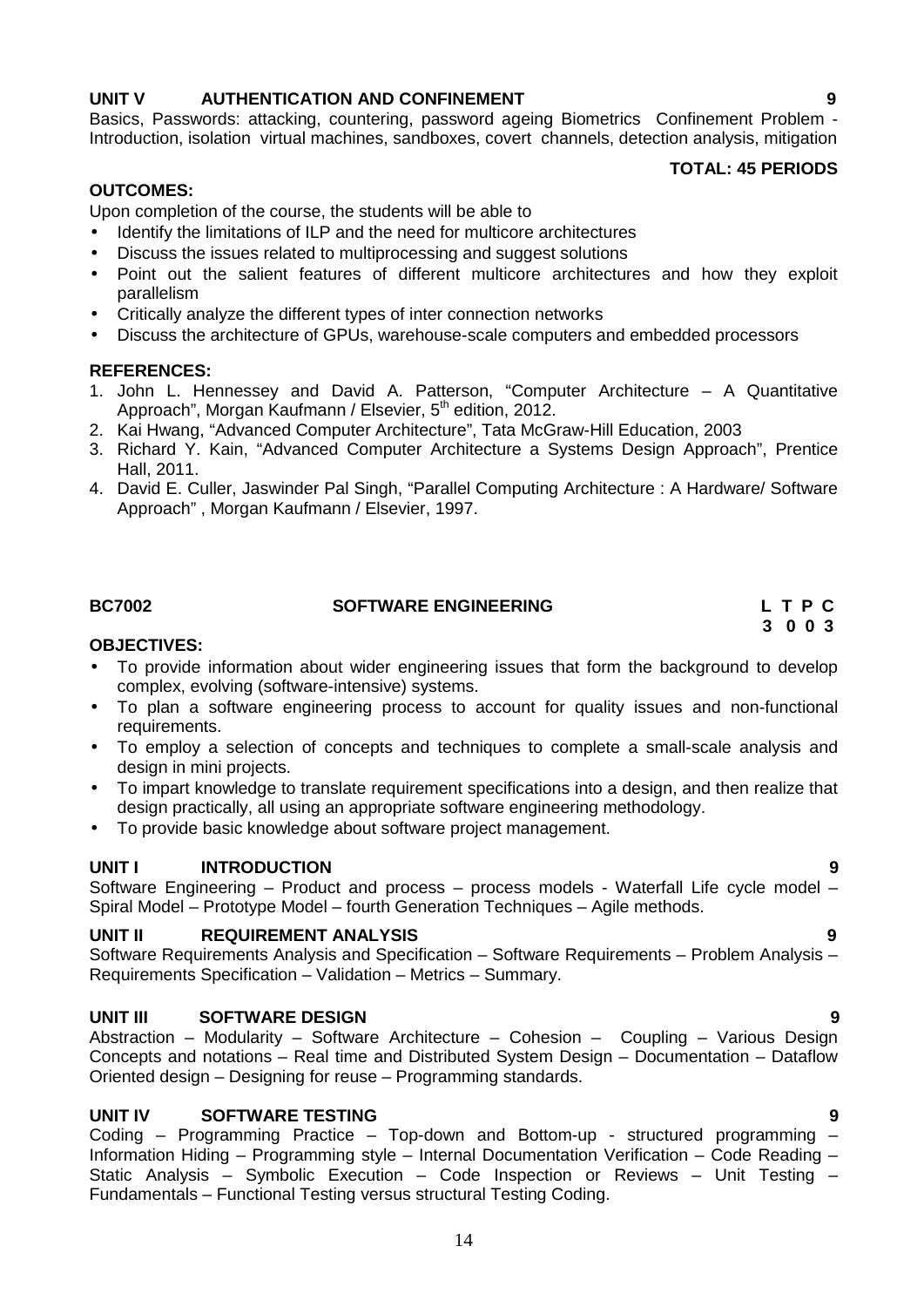# **UNIT V SOFTWARE MAINTENANCE AND SOFTWARE METRICS 9**

Need for Software maintenance – Maintenance models - SCM – Version Control – SCM process – Software Configuration Items – Taxonomy – Basics of Case tools - Scope of Software Metrics – Classification of metrics – Measuring Process and Product attributes – Direct and Indirect measures – Reliability – Software Quality Assurance – Standards.

### **TOTAL: 45 PERIODS**

### **OUTCOMES:**

Upon completion of the course, the students should be able to:

- Familiarize the basic concepts of Software design and implementation.
- Perform software testing on various applications.
- Apply various software metrics on software quality products.

### **REFERENCES:**

- 1. Pankaj Jalote, "An Integrated Approach to Software Engineering", Third Edition, Narosa publications, 2011.
- 2. Ian Sommerville, "Software engineering", Ninth Edition, Pearson Education Asia, 2010.
- 3. Roger S. Pressman, "Software Engineering A Practitioner's Approach", Seventh Edition, Tata McGraw-Hill International Edition, 2009.

### **BC7003 APPLIED CRYPTOGRAPHY L T P C 3 0 0 3**

### **UNIT I INTRODUCTION 9**

Cryptography and modern cryptography – The setting of private-key encryption – Historical ciphers and their cryptanalysis – Basic principles of modern cryptography – Services, Mechanisms and Attacks – OSI security architecture.

### **UNIT II SYMMETRIC TECHNIQUES 9**

Definition – Substitution ciphers – Transposition ciphers - Stream and block ciphers - A5, RC4. Characteristics of good ciphers - Data Encryption Standard (DES) – International Data Encryption Algorithm – Advanced Encryption Standard – Block cipher modes of operation – Confidentiality using symmetric encryption.

### **UNIT III ASYMMETRIC TECHNIQUES 9**

Principles of Public Key Cryptosystems – The RSA Algorithm – Key Management – Diffie Hellman Key Exchange – Elliptic Curve Cryptography – over reals, prime fields and binary fields, Applications, Practical considerations. Cryptography in Embedded Hardware

### **UNIT IV MESSAGE AUTHENTICATION 9**

Authentication requirements – Authentication functions – Message Authentication Codes (MAC) – Hash functions – Security of hash functions and MACs.

## **UNIT V HASH AND DIGITAL SIGNATURES 9**

MD5 Message Digest Algorithm – Secure Hash Algorithm (SHA) –RIPMED160 - HMAC - Digital Signatures - Authentication Protocols - Digital Signature Standard (DSS)

### **REFERENCES:**

- 1. Bernard Menezes, "Network Security and Cryptography", Cengage Learning, New Delhi, 2010.
- 2. Ingemar J.Cox, Matthew L.Miller, Jeffrey A.Bloom, Jessica Fridrich, Ton Kalker, "Digital Watermarking and Steganography", Morgan Kaufmann Publishers, New York, 2008.
- 3. William Stallings, "Cryptography and Network Security, Prentice Hall, New Delhi, 2006.
- 4. Wenbo Mao, "Modern Cryptography Theory and Practice", Pearson Education, New Delhi, 2006.
- 5. Jonathan Katz, Yehuda Lindell, "Introduction to Modern Cryptography", Chapman & Hall/CRC, New York, 2007.
- 6. Bruce Schneier, "Applied Cryptography", John Wiley & Sons, New York, 2004.
- 7. Atul Kahate, "Cryptography and Network Security", Tata McGrew Hill, 2003.

**TOTAL : 45 PERIODS**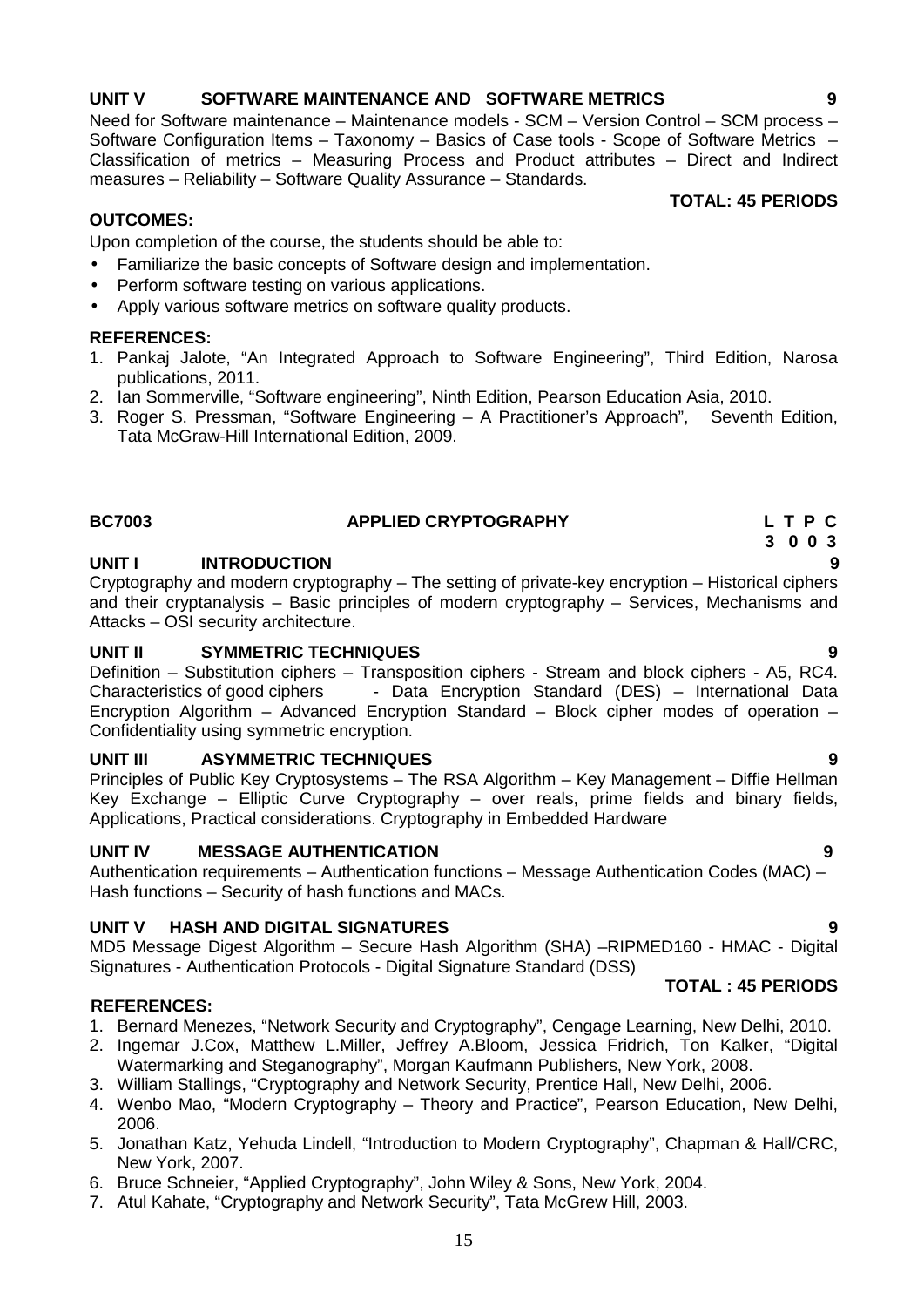### **UNIT I INTRODUCTION 9**

Learning Problems – Perspectives and Issues – Concept Learning – Version Spaces and Candidate Eliminations – Inductive bias – Decision Tree learning – Representation – Algorithm – Heuristic Space Search.

### **UNIT II NEURAL NETWORKS AND GENETIC ALGORITHMS 9**

Neural Network Representation – Problems – Perceptrons – Multilayer Networks and Back Propagation Algorithms – Advanced Topics – Genetic Algorithms – Hypothesis Space Search – Genetic Programming – Models of Evaluation and Learning.

### **UNIT III BAYESIAN AND COMPUTATIONAL LEARNING 9**

Bayes Theorem – Concept Learning – Maximum Likelihood – Minimum Description Length Principle –Bayes Optimal Classifier –Gibbs Algorithm – Naïve Bayes Classifier – Bayesian Belief Network – EM Algorithm – Probability Learning – Sample Complexity – Finite and Infinite Hypothesis Spaces – Mistake Bound Model.

### **UNIT IV INSTANT BASED LEARNING 9**

K-Nearest Neighbour Learning – Locally weighted Regression – Radial Bases Functions – Case Based Learning.

### **UNIT V ADVANCED LEARNING 9**

Learning Sets of Rules – Sequential Covering Algorithm – Learning Rule Set – First Order Rules – Sets of First Order Rules – Induction on Inverted Deduction – Inverting Resolution – Analytical Learning – Perfect Domain Theories – Explanation Base Learning – FOCL Algorithm – Reinforcement Learning – Task – Q-Learning – Temporal Difference Learning.

### **REFERENCES:**

- 1. Tom M. Mitchell, "Machine Learning", McGraw-Hill edition, 1997
- 2. Ethem Alpaydin, "Introduction to Machine Learning (Adaptive Computation and Machine Learning)", The MIT Press 2004
- 3. T. Hastie, R. Tibshirani, J. H. Friedman, "The Elements of Statistical Learning", Springer Verlag, 2001
- 4. Pattern recognition and machine learning by Christopher Bishop, Springer Verlag, 2006.

# **CP7025 DATA MINING TECHNIQUES L T P C**

## **UNIT I INTRODUCTION TO DATA MINING 9**

Introduction to Data Mining – Data Mining Tasks – Components of Data Mining Algorithms – Data Mining supporting Techniques – Major Issues in Data Mining – Measurement and Data – Data Preprocessing – Data sets

### **UNIT II OVERVIEW OF DATA MINING ALGORITHMS 9**

Overview of Data Mining Algorithms – Models and Patterns – Introduction – The Reductionist viewpoint on Data Mining Algorithms – Score function for Data Mining Algorithms- Introduction – Fundamentals of Modeling – Model Structures for Prediction – Models for probability Distributions and Density functions – The Curve of Dimensionality – Models for Structured Data – Scoring Patterns – Predictive versus Descriptive score functions – Scoring Models with Different Complexities – Evaluation of Models and Patterns – Robust Methods.

## **TOTAL: 45 PERIODS**

# **3 0 0 3**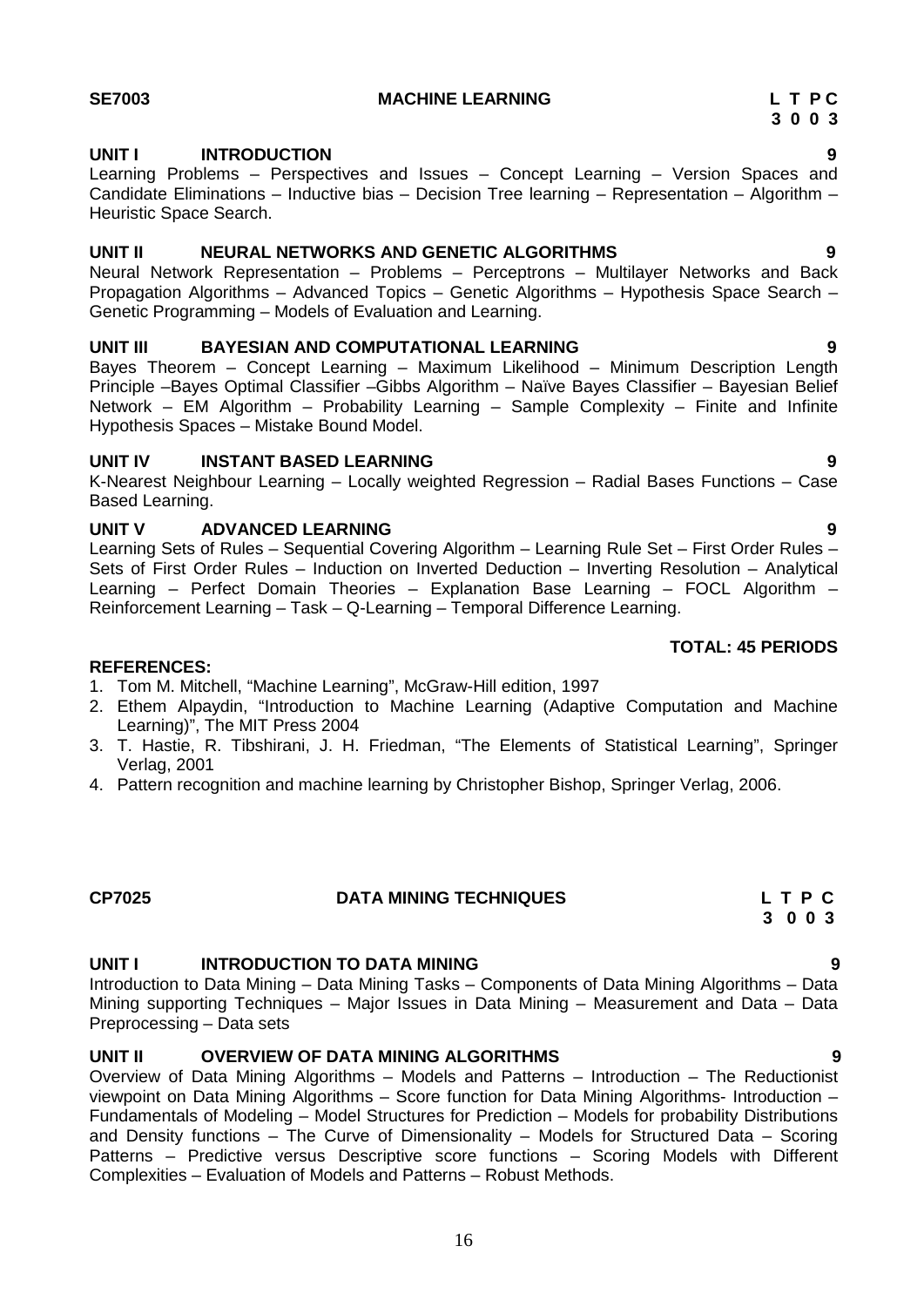# **UNIT III CLASSIFICATIONS 9**

Classifications – Basic Concepts – Decision Tree induction – Bayes Classification Methods – Rule Based Classification – Model Evaluation and Selection – Techniques to Improve Classification Accuracy – Classification: Advanced concepts – Bayesian Belief Networks- Classification by Back Propagation – Support Vector Machine – Classification using frequent patterns.

### **UNIT IV CLUSTER ANALYSIS 9**

Cluster Analysis: Basic concepts and Methods – Cluster Analysis – Partitioning methods – Hierarchical methods – Density Based Methods – Grid Based Methods – Evaluation of Clustering – Advanced Cluster Analysis: Probabilistic model based clustering – Clustering High – Dimensional Data – Clustering Graph and Network Data – Clustering with Constraints.

### **UNIT V ASSOCIATION RULE MINING AND VISUALIZATION 9**

Association Rule Mining – Introduction – Large Item sets – Basic Algorithms – Parallel and Distributed Algorithms – Comparing Approaches – Incremental Rules – Advanced Association Rule Techniques – Measuring the Quality of Rules – Visualization of Multidimensional Data – Diagrams for Multidimensional visualization – Visual Data Mining – Data Mining Applications – Case Study: WEKA.

### **TOTAL: 45 PERIODS**

### **REFERENCE S:**

- 1. Jiawei Han, Micheline Kamber , Jian Pei, "Data Mining: Concepts and Techniques", Third Edition (The Morgan Kaufmann Series in Data Management Systems), 2012.
- 2. David J. Hand, Heikki Mannila and Padhraic Smyth "Principles of Data Mining" (Adaptive Computation and Machine Learning), 2005
- 3. Margaret H Dunham, "Data Mining: Introductory and Advanced Topics", 2003
- 4. Soman, K. P., Diwakar Shyam and Ajay V. "Insight Into Data Mining: Theory And Practice", PHI, 2009.

### **NE7003 WEB ENGINEERING L T P C**

### **OBJECTIVES:**

- To understand the issues and process of Web design.
- To learn the concepts of Web design patterns and page design.
- To understand and learn the scripting languages with design of web applications.
- To learn the maintenance and evaluation of web design management.

### **UNIT I INTRODUCTION TO WEB ENGINEERING 9**

History of web Development, Evolution and Need for Web Engineering, World Wide Web, Introduction to TCP/IP and WAP , DNS, Email, TelNet, HTTP and FTP, Introduction to Browser and search engines, Web Servers, Features of web servers, caching, case study-IIS, Apache, Configuring web servers.

### **UNIT II INFORMATION ARCHITECTURE 9**

The role of Information Architect, Collaboration& Communication, Organizing Information, Organizational Challenges, Organizing Web sites parameters and Intranets, Creating Cohesive Websites, Architectural Page Mockups, Design Sketches, Navigation Systems, Searching Systems Good & bad web design, Process of Web Publishing, Phases of Web Site development, Requirements Engineering for Web Applications.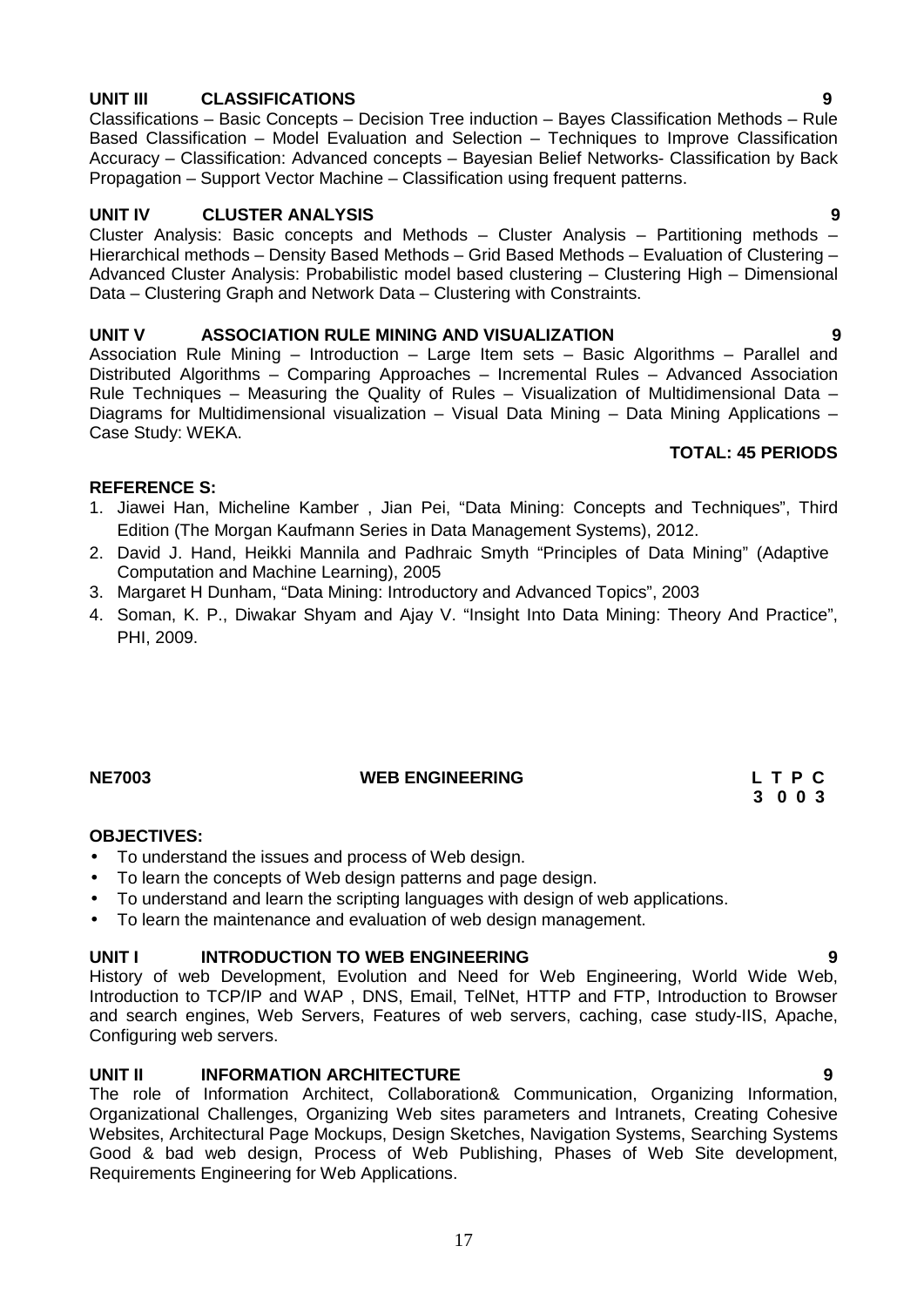### **UNIT III HTML & DHTML 9**

HTML Basic Concept, Static & dynamic HTML, Structure of HTML documents, HTML Elements, Linking in HTML, Anchor Attributes, Image Maps, Meta Information, Image Preliminaries, Layouts, backgrounds, Colors and Text, Fonts, Tables, Frames and layers, Audio and Video Support with HTML Database integration, CSS, Positioning with Style sheets, Forms Control, Form Elements, Introduction to CGI PERL, JAVA SCRIPT, PHP, ASP , Cookies Creating and Reading Cookies.

**UNIT IV XML 9** Introduction of XML, Validation of XML documents, DTD, Ways to use XML,XML for data files HTML Vs XML, Embedding XML into HTML documents, Converting XML to HTML for Display, Displaying XML using CSS and XSL, Rewriting HTML as XML, Relationship between HTML, SGML and XML, web personalization , Semantic web, Semantic Web Services, Ontology.

### **UNIT V APPLICATIONS AND SECURITY 9**

E-commerce Business Models, The Internet and World Wide Web, Modes of Electronic Commerce, Approaches to safe Electronic Commerce, Electronic Cash and Electronic Payment Schemes, Online Security and Payment Systems, E-commerce Marketing Concepts, Advertising on the Internet, Electronic Publishing issues, approaches, Legalities & technologies, Privacy & Security, Web Security, Encryption schemes, Secure Web document, Digital Signatures and Firewalls, Cyber crime and laws, IT Act.

### **TOTAL: 45 PERIODS**

### **OUTCOMES:**

Upon completion of the course, the students will be able to

- Identify the various issues of web design process and evaluation.
- Determine templates for web pages and layout.
- Develop simple web applications using scripting languages.
- Determine the various issues of web project development.
- Address the core issues of web page maintenance and evaluation.

### **REFERENCES:**

- 1. Roger S. Pressman, David Lowe, "Web Engineering", Tata McGraw Hill Publication, 2007
- 2. Web Engineering: A Practitioner's Approach by Roger Pressman and David Lowe, McGraw‐Hill, 2009.
- 3. Achyut S Godbole and Atul Kahate, "Web Technologies", Tata McGraw Hill
- 4. NEIL GRAY ,"Web server Programming" Wiley
- 5. CHRIS BATES Web Programming :Building Internet applications, Wiley
- 6. Moller, "An Introduction to XML and Web Technologies", Pearson Education New Delhi, 2009

### **BC7004 ACCESS CONTROL AND IDENTITY MANAGEMENT SYSTEM L T P C 3 0 0 3**

### **UNIT I ACESS CONTROL 9**

Access control – Introduction - Attenuation of privileges – Trust and Assurance – Confinement problem - Security design principles– Identity Management models – local –Network - federal – global web identity – XNS approach for global Web identity - Centralized enterprise level Identity Management.

### **UNIT II TRUST PARADIGMS IN COMPUTING 9**

Elements of trust paradigms in computing – Third party approach to identity trust – Kerberos - Explicit third party authentication paradigm – PKI approach to trust establishment - Attribute certificates – Generalized web of trust models – Examples.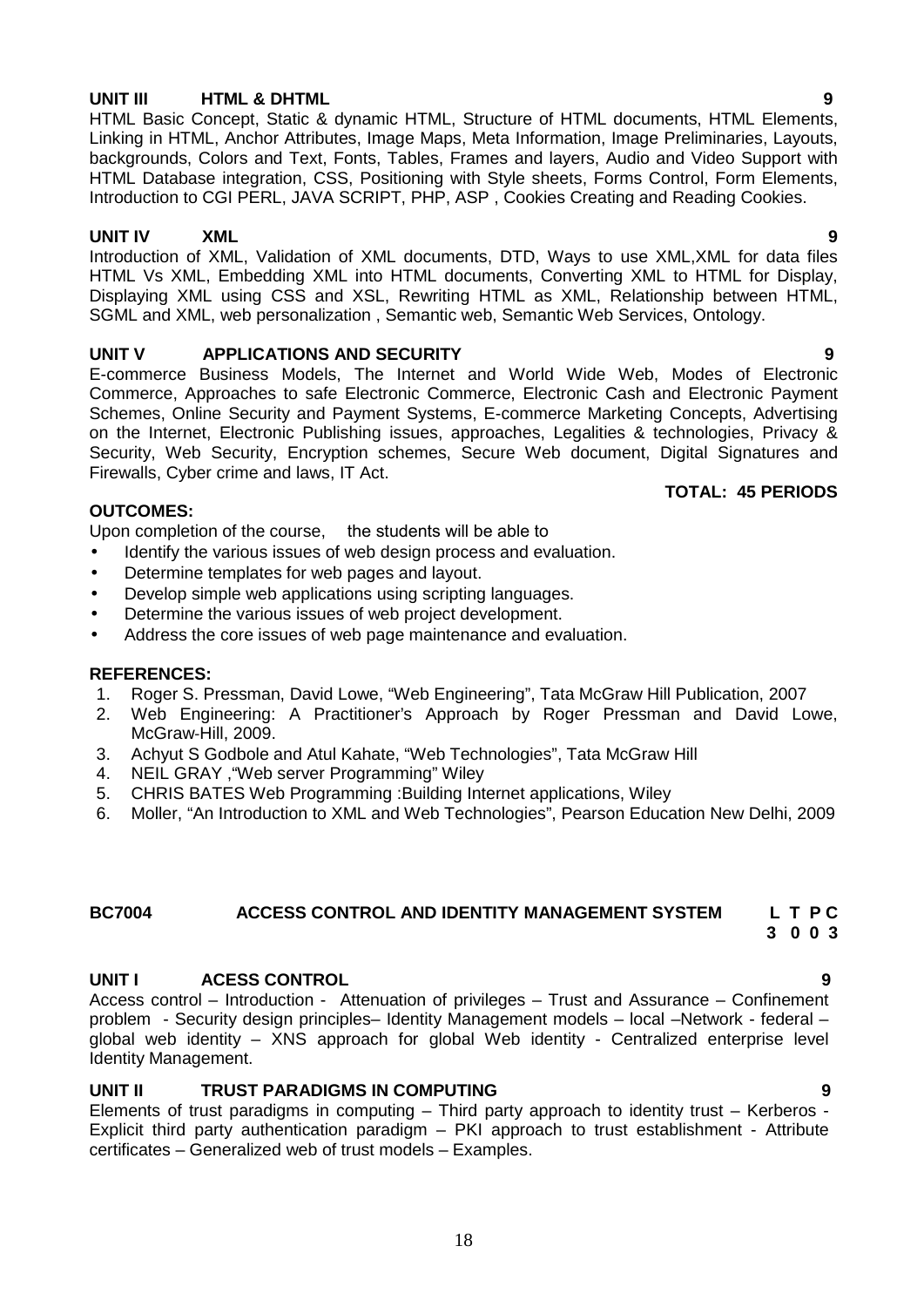### **UNIT III MANDATORY ACESS CONTROL 9**

Mandatory access control - Comparing information flow in BLP and BIBA models – Combining the BLP and BIBA models – Chinese wall problem.

### **UNIT IV DISCRETIONARY ACCESS CONTROL 9**

Discretionary access control and Access matrix model – definitions – Safety problem – The take grant protection model – Schematic protection model – SPM rules and operations – Attenuating– Applications

### **UNIT V ROLE BASED ACCESS CONTROL 9**

Role based access control – Hierarchical Access Control - Mapping of a mandatory policy to RABC – Mapping discretionary control to RBAC – RBAC flow analysis – Separation of Duty in RBAC – RBAC consistency properties - The privileges perspective of separation of duties – Functional specification for RBAC .

### **REFERENCES**

- 1. Messaoud Benantar, "Access Control Systems, Security, Identity Management and Trust Models", Springer Publications, 2006.
- 2. Messoud Benantar, "Access Control Systems: Security, Identity Management and Trust Models", Springer, 2009.
- 3. Elena Ferrari and M. Tamer A-zsu , "Access Control In Data Management Systems", Morgan & Claypool Publishers, 2010.

## **EL7001 ARTIFICIAL INTELLIGENCE L T P C**

**3 0 0 3**

### **OBJECTIVES:**

To provide in-depth knowledge about

- Searching Techniques
- Knowledge Representation
- Learning

### **OUTCOMES:**

Students will be able to

- Explain Uniform search strategies and searching with partial information
- Understand Backtracking, Local and Adversarial Search
- Describe Learning decision trees
- Explain Probabilistic language processing

### **UNIT I INTRODUCTION 8**

Intelligent Agents – Agents and environments – Good behavior – The nature of environments – structure of agents – Problem Solving – problem solving agents – example problems – searching for solutions – uniformed search strategies – avoiding repeated states – searching with partial information.

### **UNIT II SEARCHING TECHNIQUES 10**

Informed search strategies – heuristic function – local search algorithms and optimistic problems – local search in continuous spaces – online search agents and unknown environments **–** Constraint satisfaction problems (CSP) – Backtracking search and Local search – Structure of problems **–** Adversarial Search – Games – Optimal decisions in games – Alpha – Beta Pruning – imperfect real-time decision – games that include an element of chance.

**TOTAL : 45 PERIODS**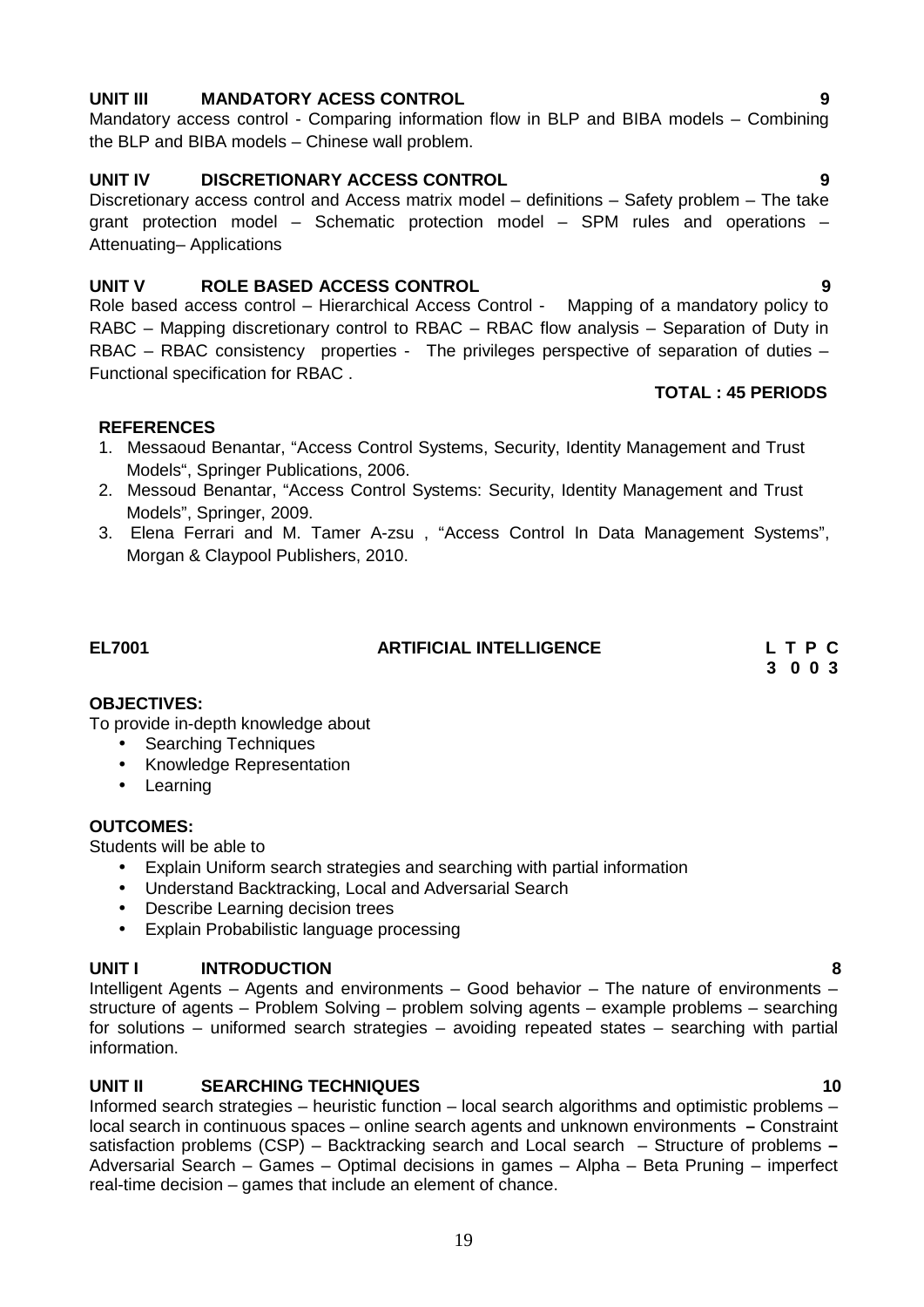### **UNIT III KNOWLEDGE REPRESENTATION 10**

First order logic - syntax and semantics – Using first order logic – Knowledge engineering **–** Inference – prepositional versus first order logic – unification and lifting – forward chaining – backward chaining **–** Resolution **–** Knowledge representation **–** Ontological Engineering **–** Categories and objects – Actions **–** Simulation and events **–** Mental events and mental objects.

# **UNIT IV LEARNING 9**

Learning from observations **–** forms of learning **–** Inductive learning - Learning decision trees **–** Ensemble learning **–** Knowledge in learning – Logical formulation of learning – Explanation based learning – Learning using relevant information – Inductive logic programming - Statistical learning methods **–** Learning with complete data **–** Learning with hidden variable **–** EM algorithm **–** Instance based learning **–** Neural networks **–** Reinforcement learning – Passive reinforcement learning **–** Active reinforcement learning **–** Generalization in reinforcement learning.

# **UNIT V APPLICATIONS 8**

Communication – Communication as action – Formal grammar for a fragment of English – Syntactic analysis – Augmented grammars – Semantic interpretation – Ambiguity and disambiguation – Discourse understanding – Grammar induction **–** Probabilistic language processing **–** Probabilistic language models – Information retrieval – Information Extraction – Machine translation. **TOTAL : 45 PERIODS**

### **REFERENCES:**

- 1. Stuart Russell, Peter Norvig, "Artificial Intelligence A Modern Approach", Second Edition, Pearson Education / Prentice Hall of India, 2004.
- 2. Nils J. Nilsson, "Artificial Intelligence: A new Synthesis", Harcourt Asia Pvt. Ltd., 2000.
- 3. Elaine Rich and Kevin Knight, "Artificial Intelligence", Second Edition, Tata McGraw Hill, 2003.
- 4. George F. Luger, "Artificial Intelligence-Structures And Strategies For Complex Problem Solving", Pearson Education / PHI, 2002.

## **BC7005 OPERATING SYSTEMS SECURITY L T P C**

### **UNIT I INTRODUCTION 7**

Operating system concepts – Functions – Structure of Operating system – Types of operating system

### **UNIT II PROCESS MANAGEMENT 10**

Introduction to processes – Process Scheduling - Threads-CPU Scheduling objectives, criteria – Types of scheduling algorithms – Performance comparison – Inter process communications- Synchronization – Semaphores – Dead lock Prevention, Recovery, Detection and Avoidance

### **UNIT III MEMORY MANAGEMENT 10**

Single contiguous allocation – Partitioned allocation – Paging – Virtual memory concepts – Swapping – Demand paging – Page replacement algorithms – Segmentation.

### **UNIT IV DEVICE AND FILE MANAGEMENT 8**

Principles of I/O hardware – I/O software – Disks – Disk Scheduling Algorithms--File Systems - Files and Directories- File System Implementation - Allocation Methods.

### **UNIT V SECURITY ISSUES 10**

Protection in General Purpose Operating Systems: protected objects and methods of protection – memory and address protection – control of access to general objects – file protection Mechanisms – user authentication - Designing Trusted Operating Systems.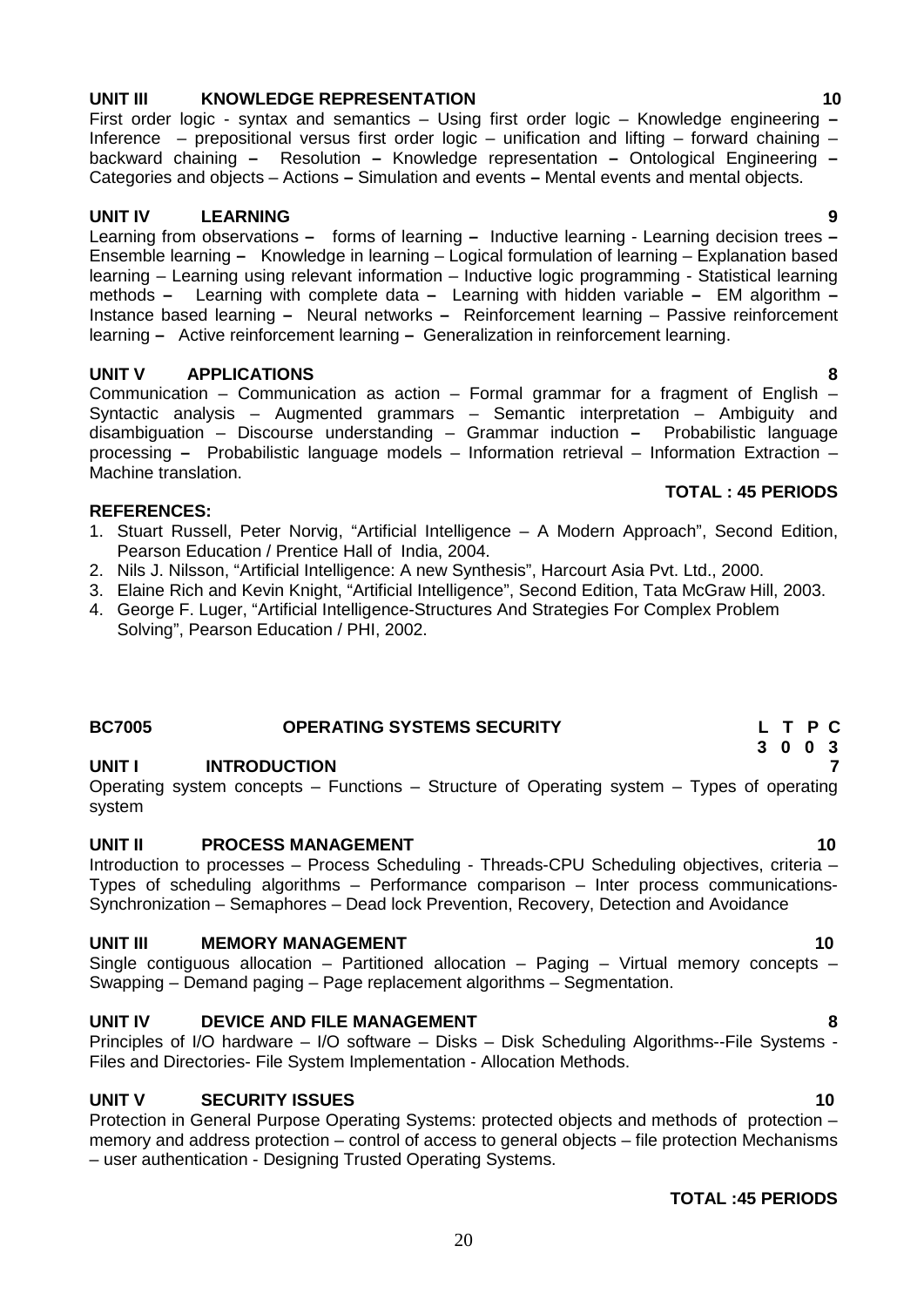# **UNIT I BIOMETRICS 9**

Biometrics- Introduction- benefits of biometrics over traditional authentication systems -benefits of biometrics in identification systems-selecting a biometric for a system –Applications - Key biometric terms and processes - biometric matching methods -Accuracy in biometric systems.

# **REFERENCES:**

- 1. Silberschatz A, Galvin P, Gagne G, "Operating Systems Concepts", John Wiley & Sons, Singapore, 2006.
- 2. Michael Palmer, Guide to Operating Systems Security", Course Technology Cengage Learning, New Delhi, 2008
- 3. Charles P. Pleeger, "Security in Computing", Prentice Hall, New Delhi, 2009
- 4. Deitel H M, "Operating Systems ", PHI/ Pearson Education, New Delhi, 2004.

# **BC7006 TRUST MANAGEMENT IN E-COMMERCE L T P C**

**UNIT I INTRODUCTION TO E-COMMERCE**<br>Introduction to E-Commerce – Network and E-Commerce – Types of E-Commerce – E-Commerce Business Models: B2C, B2B, C2C, P2P and M-commerce business models – E-Commerce Payment systems: Types of payment system – Credit card E-Commerce transactions– B2C E-Commerce Digital payment systems – B2B payment system.

### **UNIT II E-COMMERCE SECURITY 9**

Security and Encryption: E-Commerce Security Environment – Security threats in E-Commerce environment – Policies, Procedures and laws.

## **UNIT III TRUST IN E-COMMERCE 9**

Inter-organizational trust in E-Commerce: Need – Trading partner trust – Perceived benefits and risks of E-Commerce – Technology trust mechanism in E-Commerce – Perspectives of organizational, economic and political theories of inter-organizational trust – Conceptual model of inter-organizational trust in E-Commerce participation.

## **UNIT IV TRUSTED COMPUTING PLATFORM 9**

Introduction to trusted computing platform: Overview – Usage Scenarios – Key components of trusted platform – Trust mechanisms in a trusted platform

## **UNIT V TRUST MODELS 9**

Trusted platforms for organizations and individuals – Trust models and the E-Commerce domain.

## **REFERENCES**

- 1. Kenneth C. Laudon and Carol Guercio Trave, "E-Commerce Business Technology Society", Pearson Education, 2005.
- 2. Pauline Ratnasingam, "Inter-Organizational Trust for Business-to-Business E- Commerce", IRM Press, 2005.
- 3. Siani Pearson, et al, "Trusted Computing Platforms: TCPA Technology in Context" Prentice Hall PTR, 2002.

# **BC7007 BIOMETRIC SECURITY L T P C**

# **TOTAL: 45 PERIODS**

# **3 0 0 3**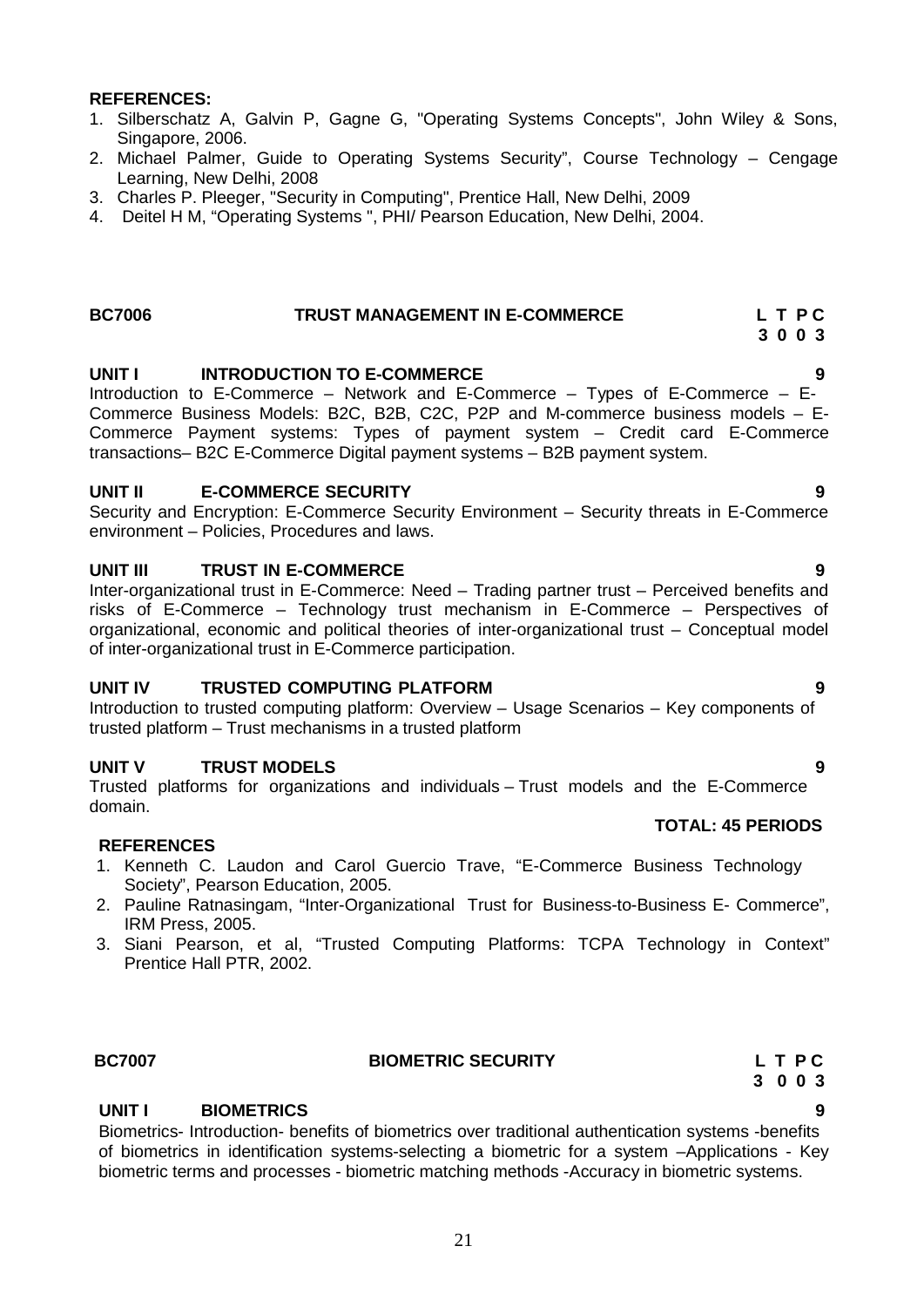### **UNIT II PHYSIOLOGICAL BIOMETRIC TECHNOLOGIES 9**

Physiological Biometric Technologies: Fingerprints - Technical description -characteristics -Competing technologies - strengths – weaknesses – deployment - Facial scan - Technical description - characteristics - weaknesses-deployment - Iris scan - Technical description – characteristics - strengths – weaknesses – deployment - Retina vascular pattern - Technical description – characteristics - strengths – weaknesses –deployment - Hand scan - Technical description-characteristics - strengths – weaknesses deployment – DNA biometrics.

### **UNIT III BEHAVIORAL BIOMETRIC TECHNOLOGIES 9**

Behavioral Biometric Technologies: Handprint Biometrics - DNA Biometrics - signature and handwriting technology - Technical description – classification - keyboard / keystroke dynamics - Voice – data acquisition - feature extraction - characteristics - strengths – weaknesses- deployment.A

### **UNIT IV MULTI BIOMETRICS 9**

Multi biometrics: Multi biometrics and multi factor biometrics - two-factor authentication with passwords - tickets and tokens – executive decision - implementation Plan.

### **UNIT V CASE STUDIES 9**

Case studies on Physiological, Behavioral and multifactor biometrics in identification systems.

### **REFERENCES**

- 1. Samir Nanavathi, Michel Thieme, and Raj Nanavathi, "Biometrics -Identity verification in a network", Wiley Eastern, 2002.
- 2. John Chirillo and Scott Blaul," Implementing Biometric Security", Wiley Eastern Publications, 2005.
- 3. John Berger," Biometrics for Network Security", Prentice Hall, 2004.

### **BC7008 DISTRIBUTED SYSTEMS SECURITY L T P C**

### **UNIT I INTRODUCTION 9**

Introduction – Distributed Systems, Distributed Systems Security. Security in Engineering: Secure Development Lifecycle Processes - A Typical Security Engineering Process - Security Engineering Guidelines and Resources. Common Security Issues and Technologies: Security Issues, Common Security Techniques.

### **UNIT II HOST-LEVEL THREATS AND VULNERABILITIES 9**

Host-level Threats and Vulnerabilities: Transient code Vulnerabilities - Resident Code Vulnerabilities - Malware: Trojan Horse – Spyware - Worms/Viruses – Eavesdropping -<br>Job Faults. Politiastructure-Level Threats and Vulnerabilities: Network-Level Threats and Infrastructure-Level Threats and Vulnerabilities: Network-Level Threats and Vulnerabilities -Grid Computing Threats and Vulnerabilities – Storage Threats and Vulnerabilities – Overview of Infrastructure Threats and Vulnerabilities.

### **UNIT III APPLICATION-LEVEL THREATS AND VULNERABILITIES 9**

Application-Layer Vulnerabilities - Injection Vulnerabilities - Cross-Site Scripting (XSS) -Improper Session Management - Improper Error Handling - Improper Use of Cryptography - Insecure Configuration Issues - Denial of Service - Canonical Representation Flaws Overflow Issues. Service-Level Threats and Vulnerabilities: SOA and Role of Standards - Service-Level Security Requirements - Service-Level Threats and Vulnerabilities - Service-Level Attacks - Services Threat Profile.

**TOTAL : 45 PERIODS**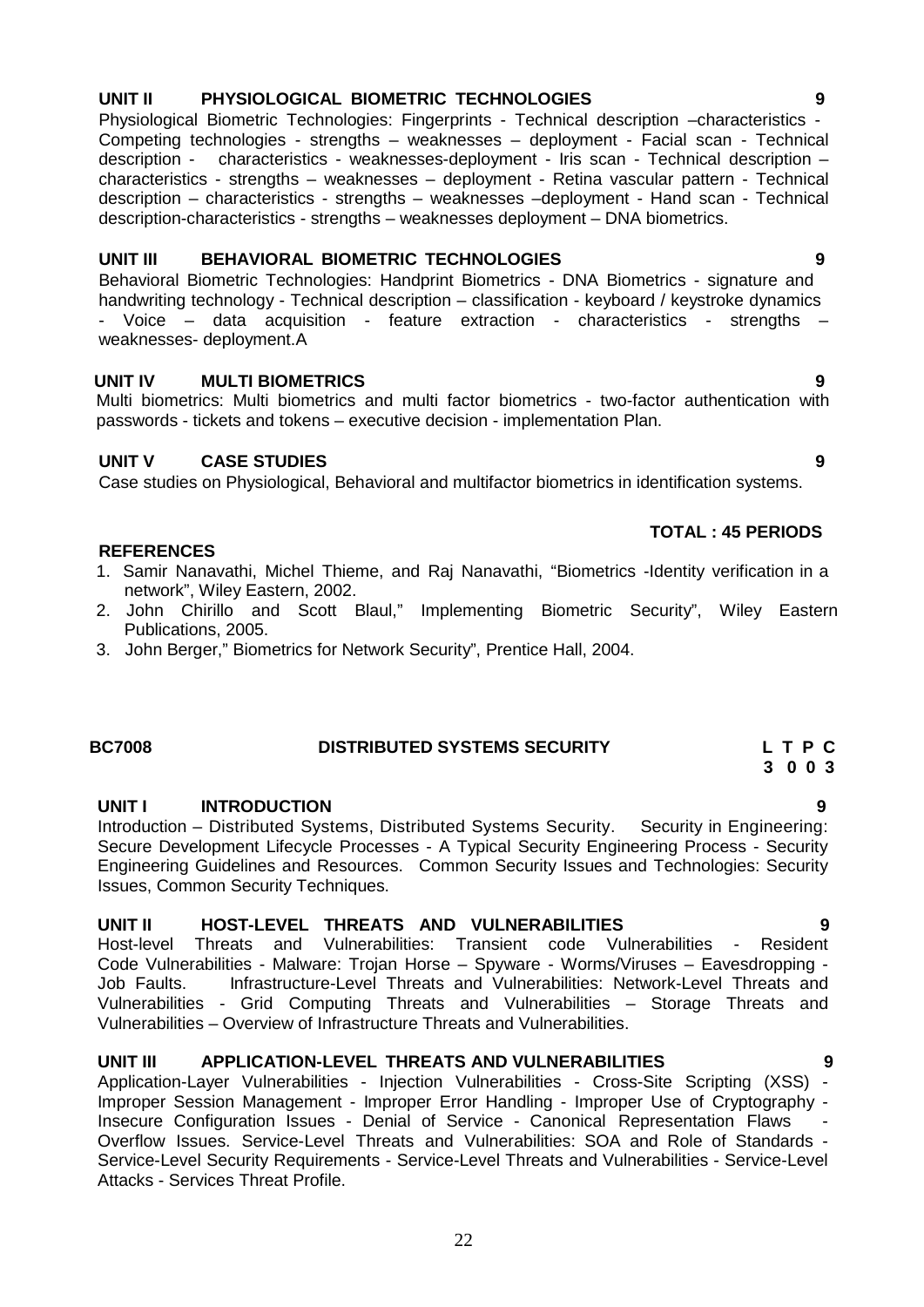### **UNIT IV HOST-LEVEL SOLUTIONS 9**

Sandboxing – Virtualization - Resource Management - Proof-Carrying Code -Memory Firewall – Antimalware. Infrastructure-Level Solutions: Network-Level Solutions - Grid- Level Solutions - Storage-Level Solutions. Application-Level Solutions: Application-Level Security Solutions.

## **UNIT V SERVICE-LEVEL SOLUTIONS 9**

Services Security Policy - SOA Security Standards Stack – Standards in Dept - Deployment Architectures for SOA Security - Managing Service-Level Threats - Compliance in Financial Services **-** SOX Compliance - SOX Security Solutions - Multilevel Policy-Driven Solution Architecture - Case Study: Grid **-** The Financial Application **-** Security Requirements Analysis. Future Directions **-** Cloud Computing Security **–** Security Appliances **-** Usercentric Identity Management **-** Identity-Based Encryption (IBE) **-** Virtualization in Host Security.

## **TOTAL:45 PERIODS**

## **REFERENCES**

- 1. Abhijit Belapurakar, Anirban Chakrabarti and et al., "Distributed Systems Security:
- 2. Issues. Processes and solutions", Wiley, Ltd., Publication, 2009.
- 3. Abhijit Belapurkar, Anirban Chakrabarti, Harigopal Ponnapalli, Niranjan Varadarajan, Srinivas Padmanabhuni and Srikanth Sundarrajan, "Distributed Systems Security: Issues, Processes and Solutions", Wiley publications, 2009.
- 4. Rachid Guerraoui and Franck Petit, "Stabilization, Safety, and Security of Distributed Systems", Springer, 2010.

**OBJECTIVES :**

# To understand the basics of Mobile Computing and Personal Computing

- To learn the role of cellular networks in Mobile and Pervasive Computing
- To expose to the concept of sensor and mesh networks
- To expose to the context aware and wearable computing
- To learn to develop applications in mobile and pervasive computing environment

## **UNIT I INTRODUCTION 9**

Differences between Mobile Communication and Mobile Computing – Contexts and Names – Functions – Applications and Services – New Applications – Making Legacy Applications Mobile Enabled – Design Considerations – Integration of Wireless and Wired Networks – Standards Bodies – Pervasive Computing – Basics and Vision – Principles of Pervasive Computing – Categories of Pervasive Devices

# **UNIT II 3G AND 4G CELLULAR NETWORKS 9**

Migration to 3G Networks – IMT 2000 and UMTS – UMTS Architecture – User Equipment – Radio Network Subsystem – UTRAN – Node B – RNC functions – USIM – Protocol Stack – CS and PS Domains – IMS Architecture – Handover – 3.5G and 3.9G a brief discussion – 4G LAN and Cellular Networks – LTE – Control Plane – NAS and RRC – User Plane – PDCP, RLC and MAC – WiMax IEEE 802.16d/e – WiMax Internetworking with 3GPP

# **UNIT III SENSOR AND MESH NETWORKS 9**

Sensor Networks – Role in Pervasive Computing – In Network Processing and Data Dissemination – Sensor Databases – Data Management in Wireless Mobile Environments – Wireless Mesh Networks – Architecture – Mesh Routers – Mesh Clients – Routing – Cross Layer Approach – Security Aspects of Various Layers in WMN – Applications of Sensor and Mesh networks

### **NE7002 MOBILE AND PERVASIVE COMPUTING L T P C 3 0 0 3**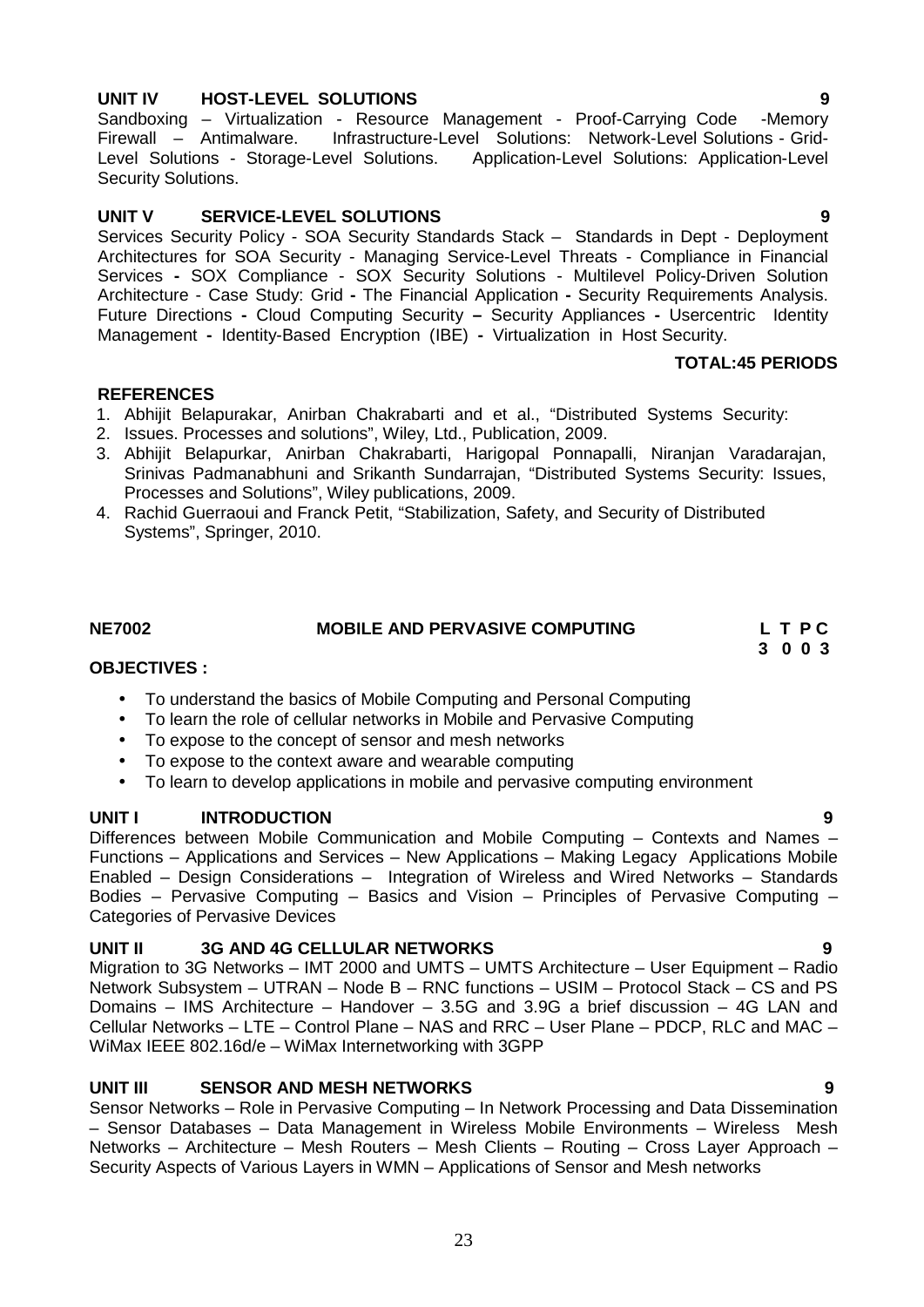### **UNIT IV CONTEXT AWARE COMPUTING & WEARABLE COMPUTING 9**

Adaptability – Mechanisms for Adaptation - Functionality and Data – Transcoding – Location Aware Computing – Location Representation – Localization Techniques – Triangulation and Scene Analysis – Delaunay Triangulation and Voronoi graphs – Types of Context – Role of Mobile Middleware – Adaptation and Agents – Service Discovery Middleware

Health BAN- Medical and Technological Requirements-Wearable Sensors-Intra-BAN communications

### **UNIT V APPLICATION DEVELOPMENT 9**

Three tier architecture - Model View Controller Architecture - Memory Management – Information Access Devices – PDAs and Smart Phones – Smart Cards and Embedded Controls – J2ME – Programming for CLDC – GUI in MIDP – Application Development ON Android and iPhone

### **TOTAL:45 PERIODS**

### **OUTCOMES:**

At the end of the course the student should be able to

- Design a basic architecture for a pervasive computing environment
- Design and allocate the resources on the 3G-4G wireless networks
- Analyze the role of sensors in Wireless networks
- Work out the routing in mesh network
- Deploy the location and context information for application development
- Develop mobile computing applications based on the paradigm of context aware computing and wearable computing

### **REFERENCES:**

- 1. Asoke K Talukder, Hasan Ahmed, Roopa R Yavagal, "Mobile Computing: Technology, Applications and Service Creation", 2nd ed, Tata McGraw Hill, 2010.
- 2. Reto Meier, "Professional Android 2 Application Development", Wrox Wiley,2010.
- 3. .Pei Zheng and Lionel M Li, 'Smart Phone & Next Generation Mobile Computing', Morgan Kaufmann Publishers, 2006.
- 4. Frank Adelstein, 'Fundamentals of Mobile and Pervasive Computing', TMH, 2005
- 5. Jochen Burthardt et al, 'Pervasive Computing: Technology and Architecture of Mobile Internet Applications', Pearson Education, 2003
- 6. Feng Zhao and Leonidas Guibas, 'Wireless Sensor Networks', Morgan Kaufmann Publishers, 2004
- 7. Uwe Hansmaan et al, 'Principles of Mobile Computing', Springer, 2003
- 8. Reto Meier, "Professional Android 2 Application Development", Wrox Wiley, 2010.
- 9. Mohammad s. Obaidat et al, "Pervasive Computing and Networking",John wiley
- 10. Stefan Poslad, "Ubiquitous Computing: Smart Devices, Environments and Interactions", Wiley, 2009
- 11. Frank Adelstein Sandeep K. S. Gupta Golden G. Richard III Loren Schwiebert "Fundamentals of Mobile and Pervasive Computing, ", McGraw-Hill, 2005

### **CU7001 REAL TIME EMBEDDED SYSTEMS L T P C**

# **UNIT I INTRODUCTION TO EMBEDDED COMPUTING 9**

Complex systems and microprocessors – Design example: Model train controller – Embedded system design process – Formalism for system design – Instruction sets Preliminaries – ARM Processor – CPU: Programming input and output – Supervisor mode, exception and traps – Coprocessor – Memory system mechanism – CPU performance – CPU power consumption.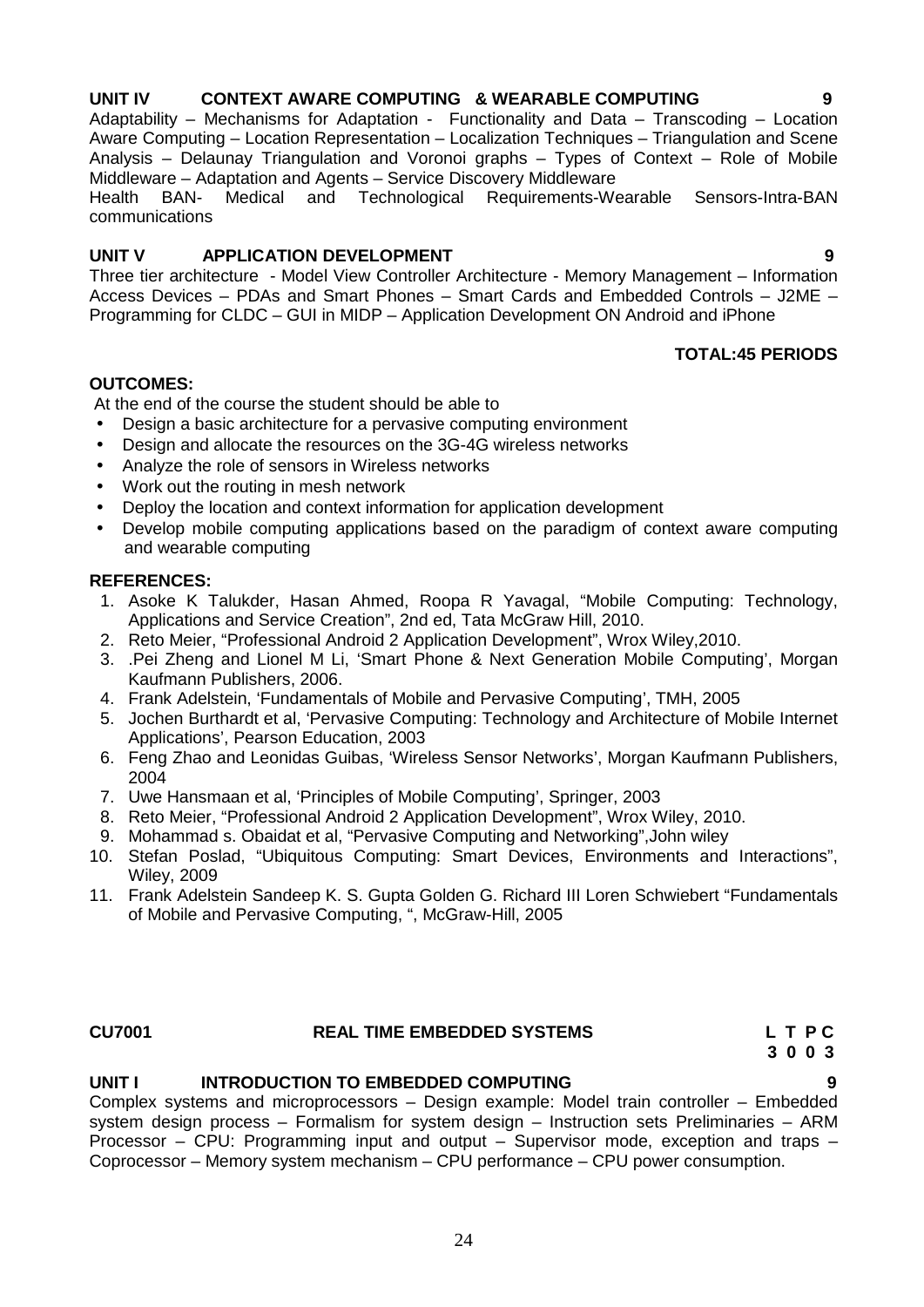### **UNIT II COMPUTING PLATFORM AND DESIGN ANALYSIS 9**

CPU buses – Memory devices – I/O devices – Component interfacing – Design with microprocessors – Development and Debugging – Program design – Model of programs – Assembly and Linking – Basic compilation techniques – Analysis and optimization of execution time, power, energy, program size – Program validation and testing.

### **UNIT III PROCESS AND OPERATING SYSTEMS 9**

Multiple tasks and multi processes – Processes – Context Switching – Operating Systems – Scheduling policies - Multiprocessor – Inter Process Communication mechanisms – Evaluating operating system performance – Power optimization strategies for processes.

### **UNIT IV HARDWARE ACCELERATES & NETWORKS 9**

Accelerators – Accelerated system design – Distributed Embedded Architecture – Networks for Embedded Systems – Network based design – Internet enabled systems.

### **UNIT V CASE STUDY 9**

Hardware and software co-design - Data Compressor - Software Modem – Personal Digital Assistants – Set–Top–Box. – System-on-Silicon – FOSS Tools for embedded system development.

# **TOTAL: 45 PERIODS**

### **REFERENCES:**

- 1. Wayne Wolf, "Computers as Components Principles of Embedded Computer System Design", Morgan Kaufmann Publisher, 2006.
- 2. David E-Simon, "An Embedded Software Primer", Pearson Education, 2007.
- 3. K.V.K.K.Prasad, "Embedded Real-Time Systems: Concepts, Design & Programming", dreamtech press, 2005.
- 4. Tim Wilmshurst, "An Introduction to the Design of Small Scale Embedded Systems", Pal grave Publisher, 2004.
- 5. Sriram V Iyer, Pankaj Gupta, "Embedded Real Time Systems Programming", Tata Mc-Graw Hill, 2004.
- 6. Tammy Noergaard, "Embedded Systems Architecture", Elsevier, 2006.

### **NE7201 NETWORK PROGRAMMING L T P C**

### **OBJECTIVES** :

- To understand interprocess and inter-system communication
- To understand socket programming in its entirety
- To understand usage of TCP/UDP / Raw sockets
- To understand how to build network applications

### **UNIT I INTRODUCTION 9**

Overview of UNIX OS - Environment of a UNIX process - Process control – Process relationships Signals – Interprocess Communication- overview of TCP/IP protocols

### **UNIT II ELEMENTARY TCP SOCKETS 9**

Introduction to Socket Programming –Introduction to Sockets – Socket address Structures – Byte ordering functions – address conversion functions – Elementary TCP Sockets – socket, connect, bind, listen, accept, read, write , close functions – Iterative Server – Concurrent Server.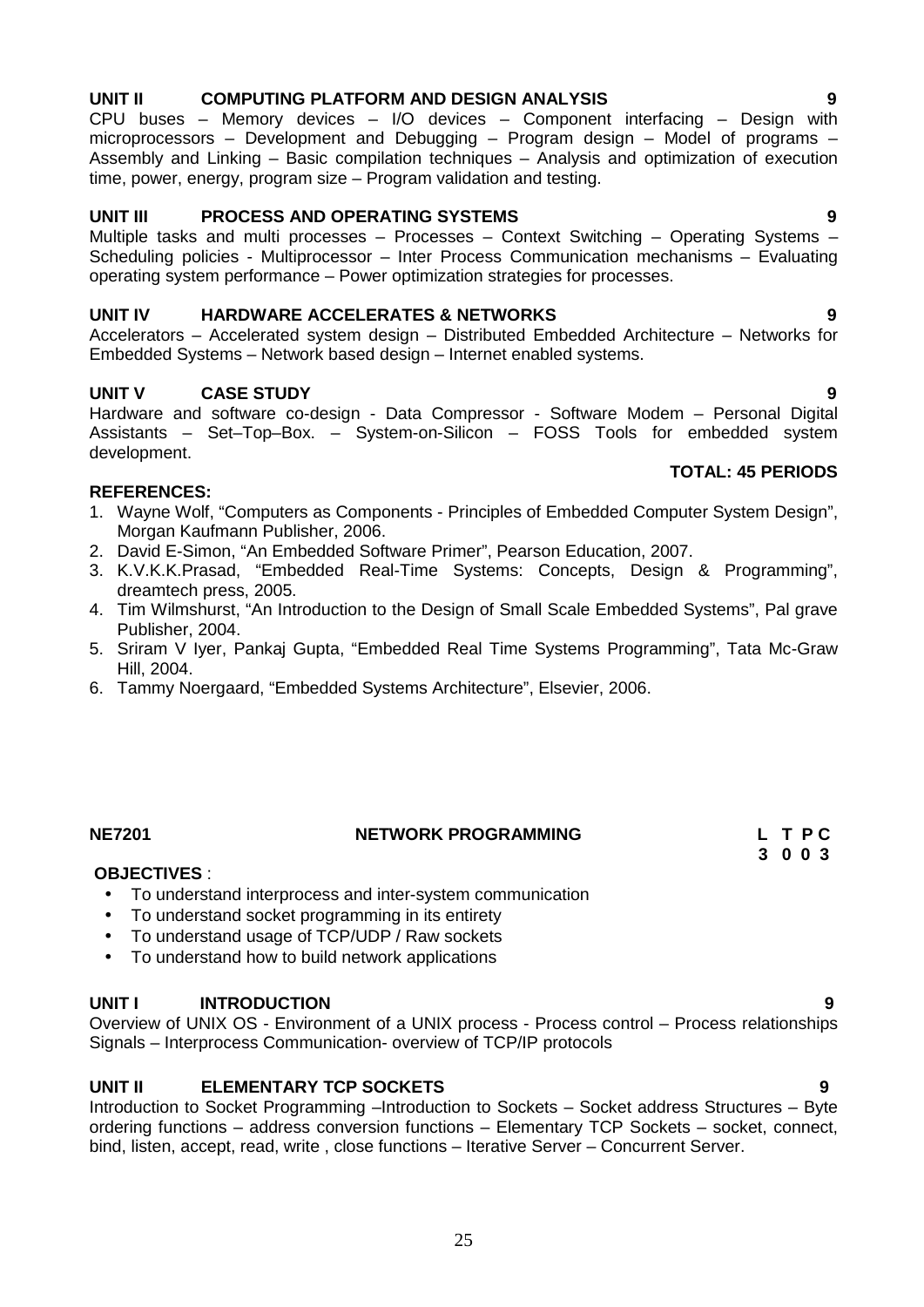### **UNIT III APPLICATION DEVELOPMENT 9**

TCP Echo Server – TCP Echo Client – Posix Signal handling – Server with multiple clients – boundary conditions: Server process Crashes, Server host Crashes, Server Crashes and reboots, Server Shutdown – I/O multiplexing – I/O Models – select function – shutdown function – TCP echo Server (with multiplexing) – poll function – TCP echo Client (with Multiplexing)

### **UNIT IV SOCKET OPTIONS, ELEMENTARY UDP SOCKETS 9**

Socket options – getsocket and setsocket functions – generic socket options – IP socket options – ICMP socket options – TCP socket options – Elementary UDP sockets – UDP echo Server – UDP echo Client – Multiplexing TCP and UDP sockets – Domain name system – gethostbyname function – Ipv6 support in DNS – gethostbyadr function – getservbyname and getservbyport functions.

### **UNIT V ADVANCED SOCKETS 9**

Ipv4 and Ipv6 interoperability – threaded servers – thread creation and termination –TCP echo server using threads – Mutexes – condition variables – raw sockets – raw socket creation – raw socket output – raw socket input – ping program – trace route program. **TOTAL : 45 PERIODS**

### **OUTCOMES:**

- To write socket API based programs
- To design and implement client-server applications using TCP and UDP sockets
- To analyze network programs

### **REFERENCES:**

- 1. W. Richard Stevens, B. Fenner, A.M. Rudoff, "Unix Network Programming The Sockets Networking API", 3<sup>rd</sup> edition, Pearson, 2004.
- 2. W. Richard Stevens, S.A Rago, "Programming in the Unix environment",  $2^{nd}$  edition, Pearson, 2005.

# **NE7012 SOCIAL NETWORKS ANALYSIS L T P C**

### **OBJECTIVES:**

- To understand the components of the social network
- To model and visualize the social network
- To mine the users in the social network
- To understand the evolution of the social network
- To mine the interest of the user

### **UNIT I INTRODUCTION 9**

Introduction to Web - Limitations of current Web – Development of Semantic Web – Emergence of the Social Web – Statistical Properties of Social Networks -Network analysis - Development of Social Network Analysis - Key concepts and measures in network analysis - Discussion networks - Blogs and online communities - Web-based networks

### **UNIT II MODELING AND VISUALIZATION 9**

Visualizing Online Social Networks - A Taxonomy of Visualizations - Graph Representation - Centrality- Clustering - Node-Edge Diagrams - Visualizing Social Networks with Matrix-Based Representations- Node-Link Diagrams - Hybrid Representations - Modelling and aggregating social network data **–** Random Walks and their Applications –Use of Hadoop and Map Reduce - Ontological representation of social individuals and relationships.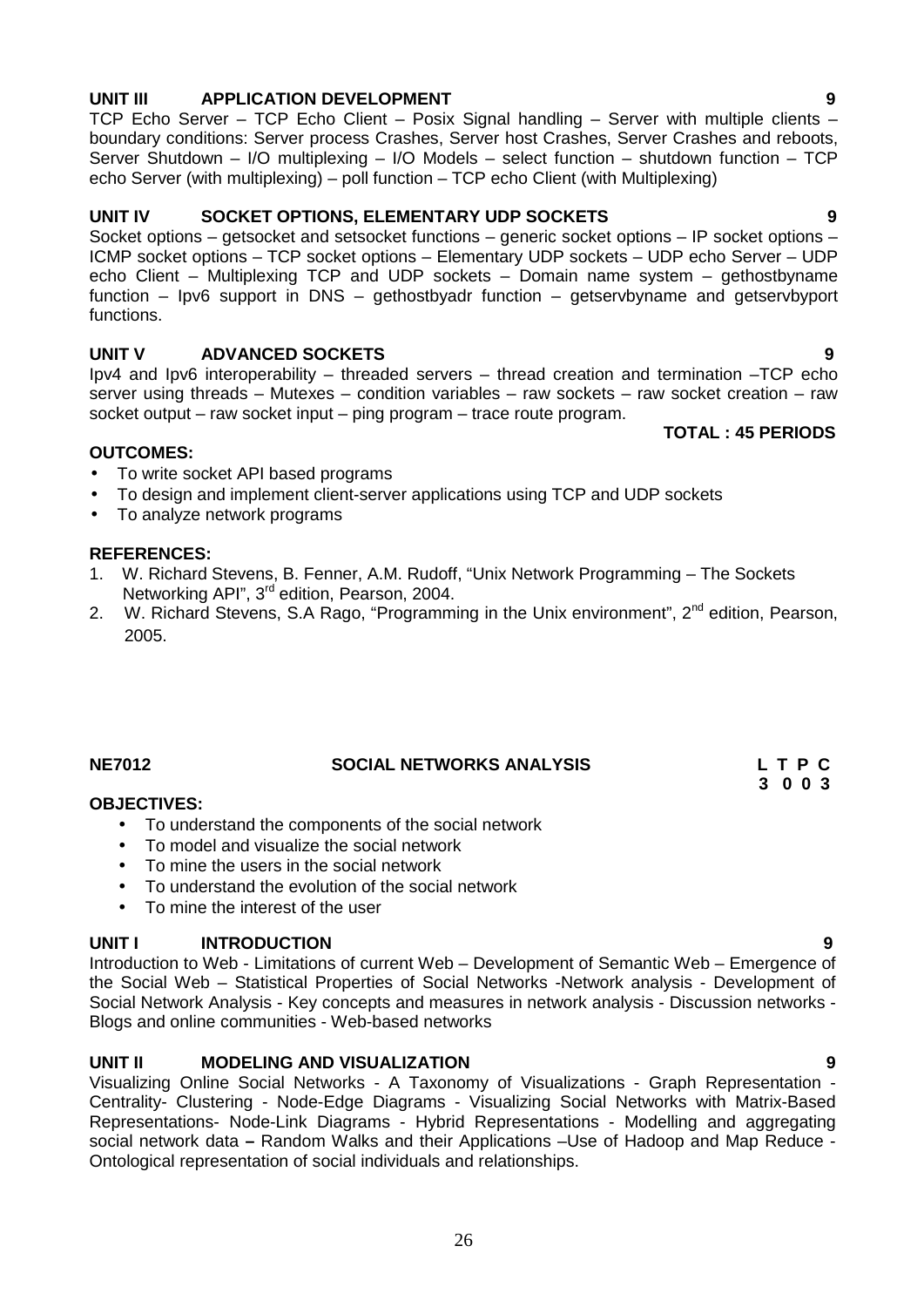### 27

### **UNIT III MINING COMMUNITIES 9**

Aggregating and reasoning with social network data, Advanced Representations - Extracting evolution of Web Community from a Series of Web Archive - Detecting Communities in Social Networks - Evaluating Communities – Core Methods for Community Detection & Mining - Applications of Community Mining Algorithms - Node Classification in Social Networks.

### **UNIT IV EVOLUTION 9**

Evolution in Social Networks – Framework - Tracing Smoothly Evolving Communities - Models and Algorithms for Social Influence Analysis - Influence Related Statistics - Social Similarity and Influence - Influence Maximization in Viral Marketing - Algorithms and Systems for Expert Location in Social Networks - Expert Location without Graph Constraints - with Score Propagation – Expert Team Formation - Link Prediction in Social Networks - Feature based Link Prediction - Bayesian Probabilistic Models - Probabilistic Relational Models

### **UNIT V TEXT AND OPINION MINING 9**

Text Mining in Social Networks -Opinion extraction – Sentiment classification and clustering - Temporal sentiment analysis - Irony detection in opinion mining - Wish analysis - Product review mining – Review Classification – Tracking sentiments towards topics over time.

### **TOTAL: 45 PERIODS**

### **OUTCOMES:**

Upon Completion of the course, the students will be able to

- Work on the internals components of the social network
- Model and visualize the social network
- Mine the behaviour of the users in the social network
- Predict the possible next outcome of the social network
- Mine the opinion of the user

### **REFERENCES:**

- 1. Charu C. Aggarwal, "Social Network Data Analytics", Springer; 2011
- 2. Peter Mika, "Social Networks and the Semantic Web", Springer, 1<sup>st</sup> edition, 2007.
- 3. Borko Furht, "Handbook of Social Network Technologies and Applications", Springer, 1<sup>st</sup> edition, 2010.
- 4. Guandong Xu , Yanchun Zhang and Lin Li, "Web Mining and Social Networking Techniques and applications", Springer, 1<sup>st</sup> edition, 2011.
- 5. Giles, Mark Smith, John Yen, "Advances in Social Network Mining and Analysis", Springer, 2010.
- 6. Ajith Abraham, Aboul Ella Hassanien, Václav Snášel, "Computational Social Network Analysis: Trends, Tools and Research Advances", Springer, 2009.
- 7. Toby Segaran, "Programming Collective Intelligence", O'Reilly, 2012

# **OBJECTIVES:**

- Analyze specifications
- Describe approaches to design
- Develop design documentation
- Evaluate the design

# **CP7022 SOFTWARE DESIGN L T P C**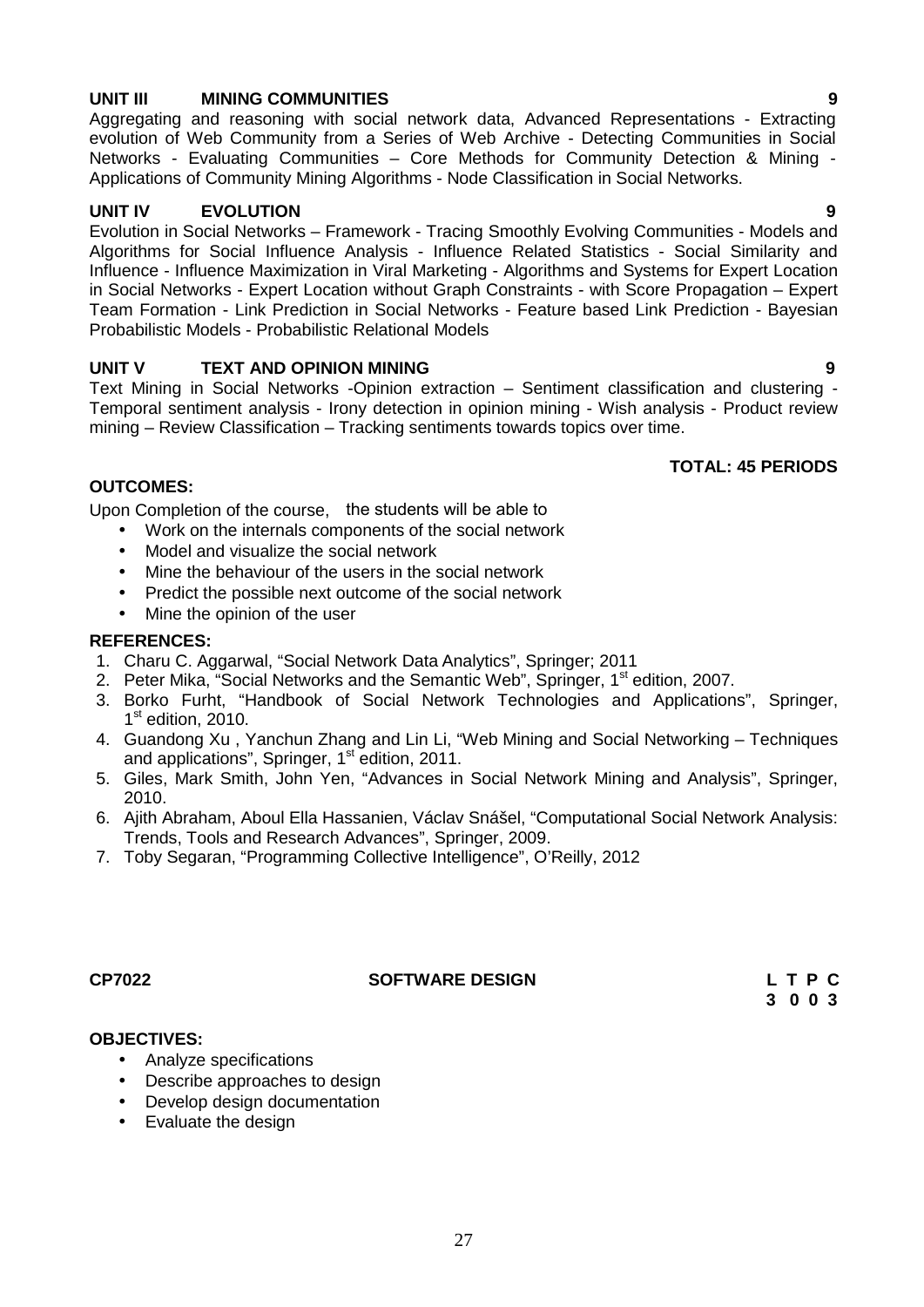# **UNIT I SOFTWARE DESIGN PRINCIPLES 9**

Introduction – Design process – Managing complexity – Software modeling and notations – Abstraction – Modularity – Hierarchy – Coupling - Cohesion – Design guidelines and checklists – Refactoring

### **UNIT II OO DESIGN 9**

Object model – Classes and objects – Object oriented analysis – Key abstractions and mechanisms – Object oriented design – Identifying design elements – Detailed design – Case studies.

### **UNIT III DESIGN PATTERNS 9**

Introduction to patterns – Design context – Reusable solutions – Documenting reusable solutions – Standard patterns from GOF book.

### **UNIT IV FUNCTION AND SERVICE ORIENTED DESIGNS 9**

Structural decomposition – Detailed Design – Function oriented design Case study – Services – Service identification – Service design – Service composition – choreography and orchestration – Service oriented design Case study

### **UNIT V USER CENTERED DESIGN AND DESIGN REVIEW 9**

Introduction to user centered design – Use in context – Interface and interaction – User centered design principles – Task analysis – Evaluation – Introduction to design review– Testing the design – Walk throughs – Review against check lists.

### **TOTAL : 45 PERIODS**

### **OUTCOMES:**

Upon completion of the course, the students will be able to

- Describe different approaches to desigining a software application
- Analyze specifications and identify appropriate design strategies.
- Develop an appropriate design for a given set of requirements
- Identify applicatble design patterns for the solution
- Abstract and document reusable design patterns
- Evaluate a given design against the specifications

### **REFERENCES:**

- 1. Grady Booch et al., "Object Oriented Analysis and Design with Applications", 3rd Edition, Pearson, 2010.
- 2. Carlos Otero, "Software Engineering Design: Theory and Practice", CRC Press, 2012
- 3. David Budgen, "Software Design",  $2^{nd}$  Edtion, Addison Wesley, 2003
- 4. Alan Shalloway and James R Trott, "Design Patterns Explained: A New Perspective on Object- Oriented Design", 2nd Edition, Addison-Wesley Professional, 2004
- 5. Hassan Gomaa, "Software Modeling and Design", Cambridge University Press, 2011
- 6. Eric Gamma et al., "Design Patterns: Elements of Reusable Object-Oriented Software", Addison-Wesley Professional, 1994
- 7. Ian Sommerville, "Software Engineering", 9<sup>th</sup> Edition, Addison-Wesley, 2010
- 8. M B Rosson and J M Carroll, "Usability Engineering: Scenario-Based Development of Human- Computer Interaction"**,** Morgan Kaufmann, 2002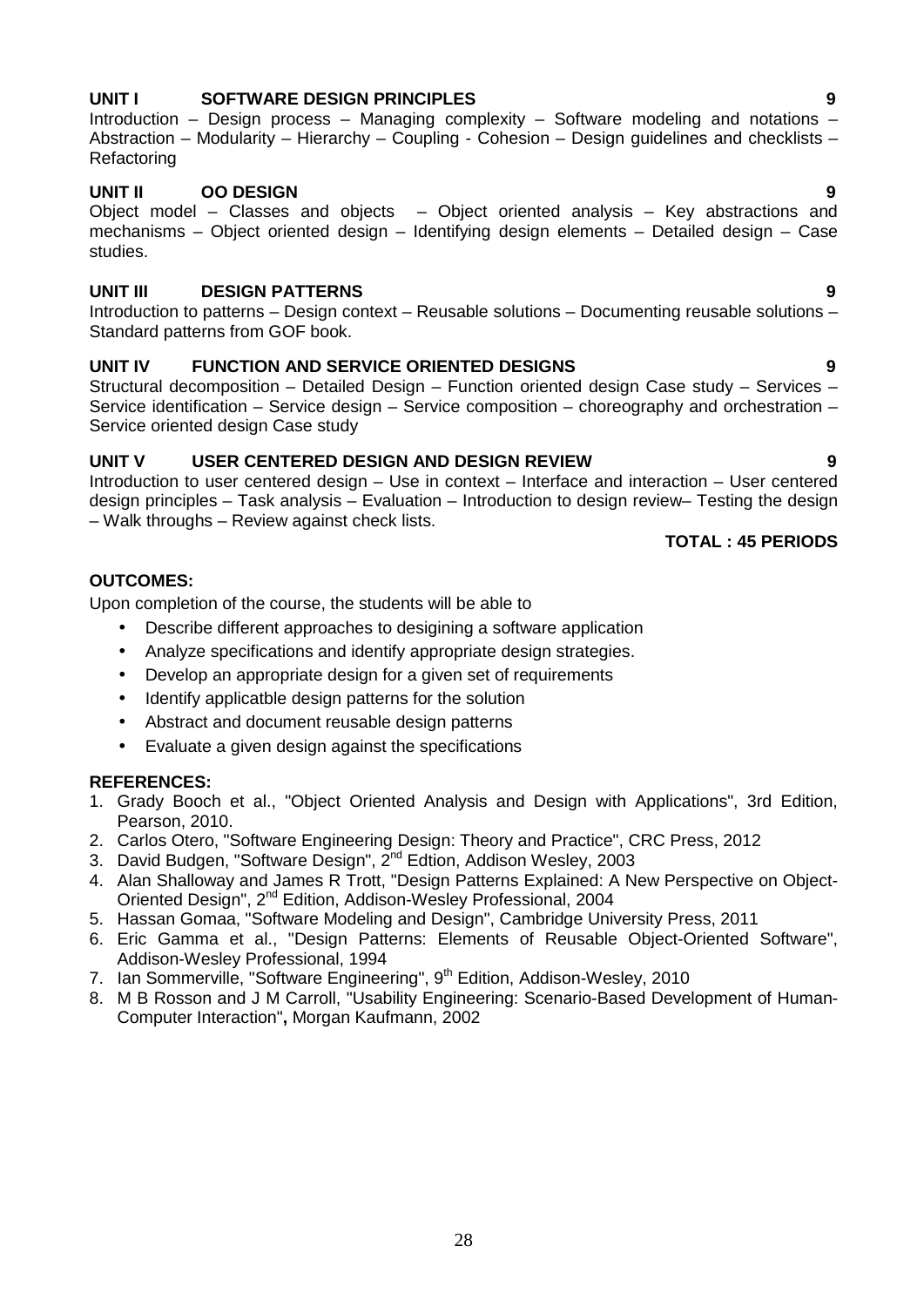### **BC7009 STEGANOGRAPHY AND DIGITAL WATERMARKING L T P C**

### **UNIT I STEGANOGRAPHY 9**

Steganography communication – Notation and terminology – Information-theoretic foundations of steganography – Practical steganographic methods – Minimizing the embedding impact – **Steganalysis** 

### **UNIT II WATERMARKING 9**

Information Hiding, Steganography and Watermarking – History of watermarking – Importance of digital watermarking – Applications – Properties – Evaluating watermarking systems. Notation – Communications – Communication based models – Geometric models – Mapping messages into message vectors – Error correction coding – Detecting multi-symbol watermarks.

# **UNIT III WATERMARKING WITH SIDE INFORMATION & ANALYZING ERRORS 9**

Informed Embedding – Informed Coding – Structured dirty-paper codes - Message errors – False positive errors – False negative errors – ROC curves – Effect of whitening on error rates.

## **UNIT IV PERCEPTUAL MODELS 9**

Evaluating perceptual impact – General form of a perceptual model – Examples of perceptual models – Robust watermarking approaches - Redundant Embedding, Spread Spectrum Coding, Embedding in Perceptually significant coefficients

## **UNIT V WATERMARK SECURITY & AUTHENTICATION 9**

Security requirements – Watermark security and cryptography – Attacks – Exact authentication – Selective authentication – Localization – Restoration.

### **REFERENCES:**

- 1. Ingemar J. Cox, Matthew L. Miller, Jeffrey A. Bloom, Jessica Fridrich, Ton Kalker, "Digital Watermarking and Steganography", Margan Kaufmann Publishers, New York, 2008.
- 2. Ingemar J. Cox, Matthew L. Miller, Jeffrey A. Bloom, "Digital Watermarking", Margan Kaufmann Publishers, New York, 2003.
- 3. Michael Arnold, Martin Schmucker, Stephen D. Wolthusen, "Techniques and Applications of Digital Watermarking and Contest Protection", Artech House, London, 2003.
- 4. Juergen Seits, "Digital Watermarking for Digital Media", IDEA Group Publisher, New York, 2005.
- 5. Peter Wayner, "Disappearing Cryptography Information Hiding: Steganography & Watermarking", Morgan Kaufmann Publishers, New York, 2002.
- 6. Stefan Katzenbelsser and Fabien A. P. Petitcolas, "Information hiding techniques for Steganography and Digital Watermarking", ARTECH House Publishers, January 2004.
- 7. Jessica Fridrich, "Steganography in Digital Media: Principles, Algorithms, and Applications", Cambridge university press, 2010.
- 8. Steganography, Abbas Cheddad, Vdm Verlag and Dr. Muller, "Digital Image" Aktienge sells chaft & Co. Kg, Dec 2009.
- 9. Ingemar Cox, Matthew Miller,Jeffrey Bloom,Jessica Fridrich and Ton Kalker, "Digital Watermarking and Steganography", Morgan Kaufmann Publishers, Nov 2007.



**TOTAL: 45 PERIODS**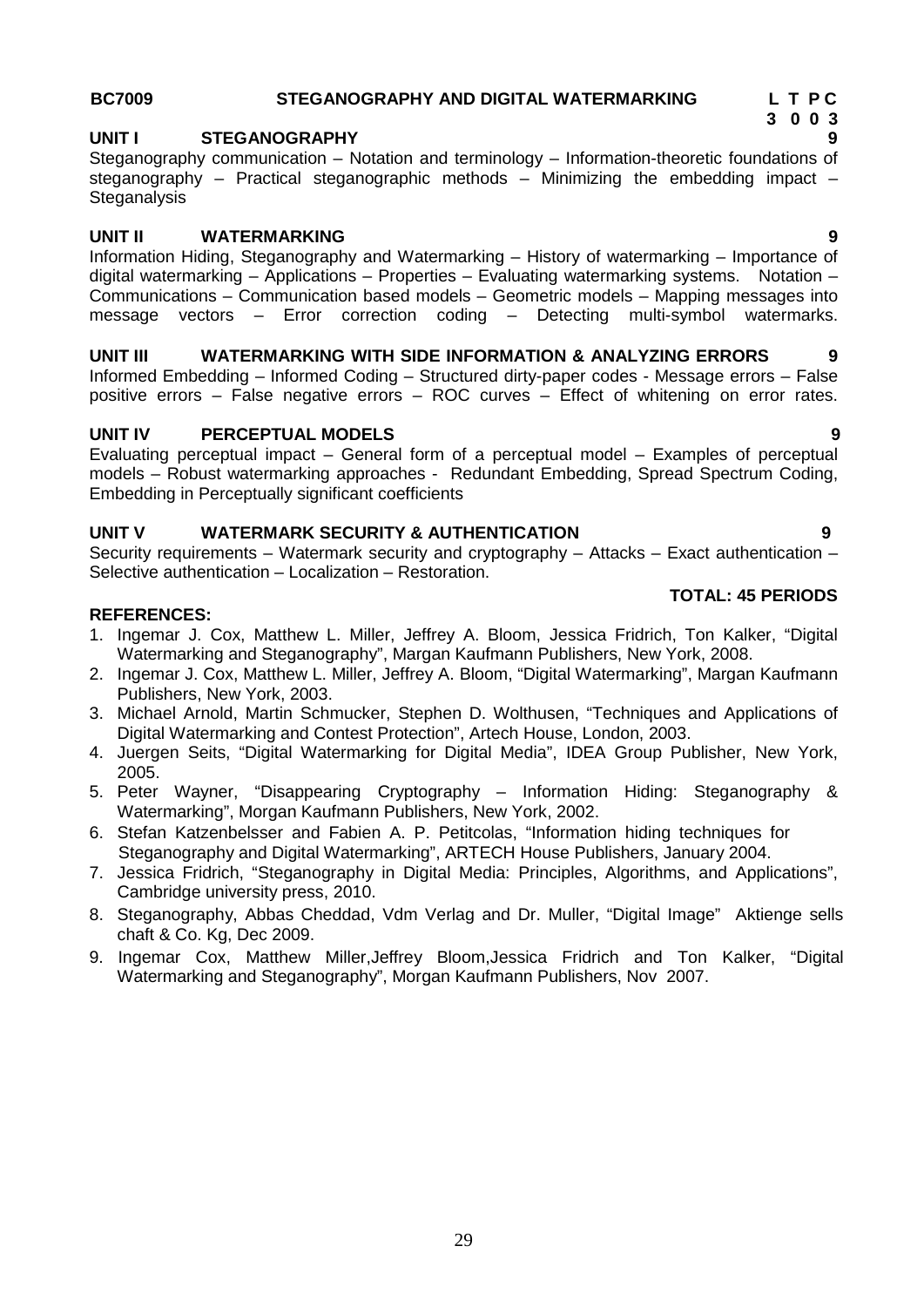### **UNIT I SECURITY THREATS 9**

Security threats - Sources of security threats- Motives - Target Assets and vulnerabilities – Consequences of threats- E-mail threats - Web-threats - Intruders and Hackers, Insider threats, Cyber crimes.

### **UNIT II NETWORK THREATS 9**

Active/ Passive – Interference – Interception – Impersonation – Worms –Virus – Spam's – Ad ware - Spy ware – Trojans and covert channels – Backdoors – Bots - IP Spoofing - ARP spoofing - Session Hijacking - Sabotage-Internal treats- Environmental threats - Threats to Server security.

### **UNIT III SECURITY THREAT MANAGEMENT 9**

Risk Assessment - Forensic Analysis - Security threat correlation – Threat awareness - Vulnerability sources and assessment- Vulnerability assessment tools - Threat identification - Threat Analysis - Threat Modeling - Model for Information Security Planning.

### **UNIT IV SECURITY ELEMENTS 9**

Authorization and Authentication - types, policies and techniques - Security certification Security monitoring and Auditing - Security Requirements Specifications - Security Polices and Procedures, Firewalls, IDS, Log Files, Honey Pots

### **UNIT V ACCESS CONTROL 9**

Access control, Trusted Computing and multilevel security - Security models, Trusted Systems, Software security issues, Physical and infrastructure security, Human factors – Security awareness, training , Email and Internet use policies.

### **REFERENCES**

- 1. Joseph M Kizza, "Computer Network Security", Springer Verlag, 2005
- 2. Swiderski, Frank and Syndex, "Threat Modeling", Microsoft Press, 2004.
- 3. William Stallings and Lawrie Brown, "Computer Security: Principles and Practice", Prentice Hall, 2008.
- 4. Thomas Calabres and Tom Calabrese, "Information Security Intelligence: Cryptographic Principles & Application", Thomson Delmar Learning, 2004.

### **CP7019 MANAGING BIG DATA L T P C**

# **OBJECTIVES:**

- Understand big data for business intelligence
- Learn business case studies for big data analytics
- Understand nosql big data management
- Perform map-reduce analytics using Hadoop and related tools

### **UNIT I UNDERSTANDING BIG DATA 9**

What is big data – why big data – convergence of key trends – unstructured data – industry examples of big data – web analytics – big data and marketing – fraud and big data – risk and big data – credit risk management – big data and algorithmic trading – big data and healthcare – big data in medicine – advertising and big data – big data technologies – introduction to Hadoop – open source technologies – cloud and big data – mobile business intelligence – Crowd sourcing analytics – inter and trans firewall analytics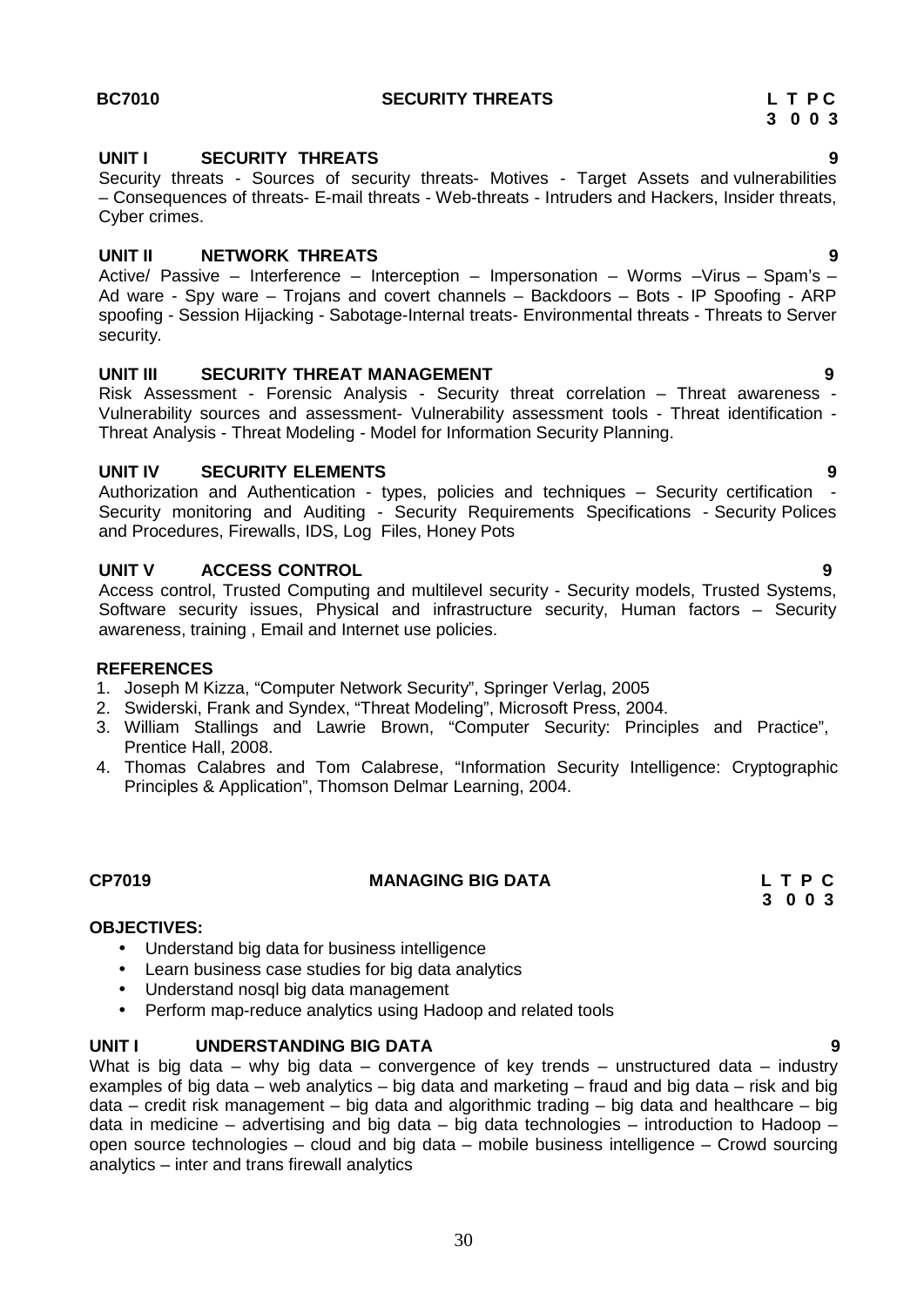### 31

## **UNIT II NOSQL DATA MANAGEMENT 9**

Introduction to NoSQL – aggregate data models – aggregates – key-value and document data models – relationships – graph databases – schemaless databases – materialized views – distribution models – sharding – master-slave replication – peer-peer replication – sharding and replication – consistency – relaxing consistency – version stamps – map-reduce – partitioning and combining – composing map-reduce calculations

## **UNIT III BASICS OF HADOOP 9**

Data format – analyzing data with Hadoop – scaling out – Hadoop streaming – Hadoop pipes – design of Hadoop distributed file system (HDFS) – HDFS concepts – Java interface – data flow – Hadoop I/O – data integrity – compression – serialization – Avro – file-based data structures

# **UNIT IV MAPREDUCE APPLICATIONS 9**

MapReduce workflows – unit tests with MRUnit – test data and local tests – anatomy of MapReduce job run – classic Map-reduce – YARN – failures in classic Map-reduce and YARN – job scheduling – shuffle and sort – task execution – MapReduce types – input formats – output formats

# **UNIT V HADOOP RELATED TOOLS 9**

Hbase – data model and implementations – Hbase clients – Hbase examples – praxis.Cassandra – cassandra data model – cassandra examples – cassandra clients – Hadoop integration. Pig – Grunt – pig data model – Pig Latin – developing and testing Pig Latin scripts.

Hive – data types and file formats – HiveQL data definition – HiveQL data manipulation – HiveQL queries.

### **OUTCOMES:**

Upon Completion of the course, the students will be able to

- Describe big data and use cases from selected business domains
- Explain NoSQL big data management
- Install, configure, and run Hadoop and HDFS
- Perform map-reduce analytics using Hadoop
- Use Hadoop related tools such as HBase, Cassandra, Pig, and Hive for big data analytics

### **REFERENCES:**

- 1. Michael Minelli, Michelle Chambers, and Ambiga Dhiraj, "Big Data, Big Analytics: Emerging Business Intelligence and Analytic Trends for Today's Businesses", Wiley, 2013.
- 2. P. J. Sadalage and M. Fowler, "NoSQL Distilled: A Brief Guide to the Emerging World of Polyglot Persistence", Addison-Wesley Professional, 2012.
- 3. Tom White, "Hadoop: The Definitive Guide", Third Edition, O'Reilley, 2012.
- 4. Eric Sammer, "Hadoop Operations", O'Reilley, 2012.
- 5. E. Capriolo, D. Wampler, and J. Rutherglen, "Programming Hive", O'Reilley, 2012.
- 6. Lars George, "HBase: The Definitive Guide", O'Reilley, 2011.
- 7. Eben Hewitt, "Cassandra: The Definitive Guide", O'Reilley, 2010.
- 8. Alan Gates, "Programming Pig", O'Reilley, 2011.

# **NE7011 MOBILE APPLICATION DEVELOPMENT L T P C**

# **OBJECTIVES:**

- Understand system requirements for mobile applications
- Generate suitable design using specific mobile development frameworks
- Generate mobile application design
- Implement the design using specific mobile development frameworks
- Deploy the mobile applications in marketplace for distribution

**TOTAL: 45 PERIODS**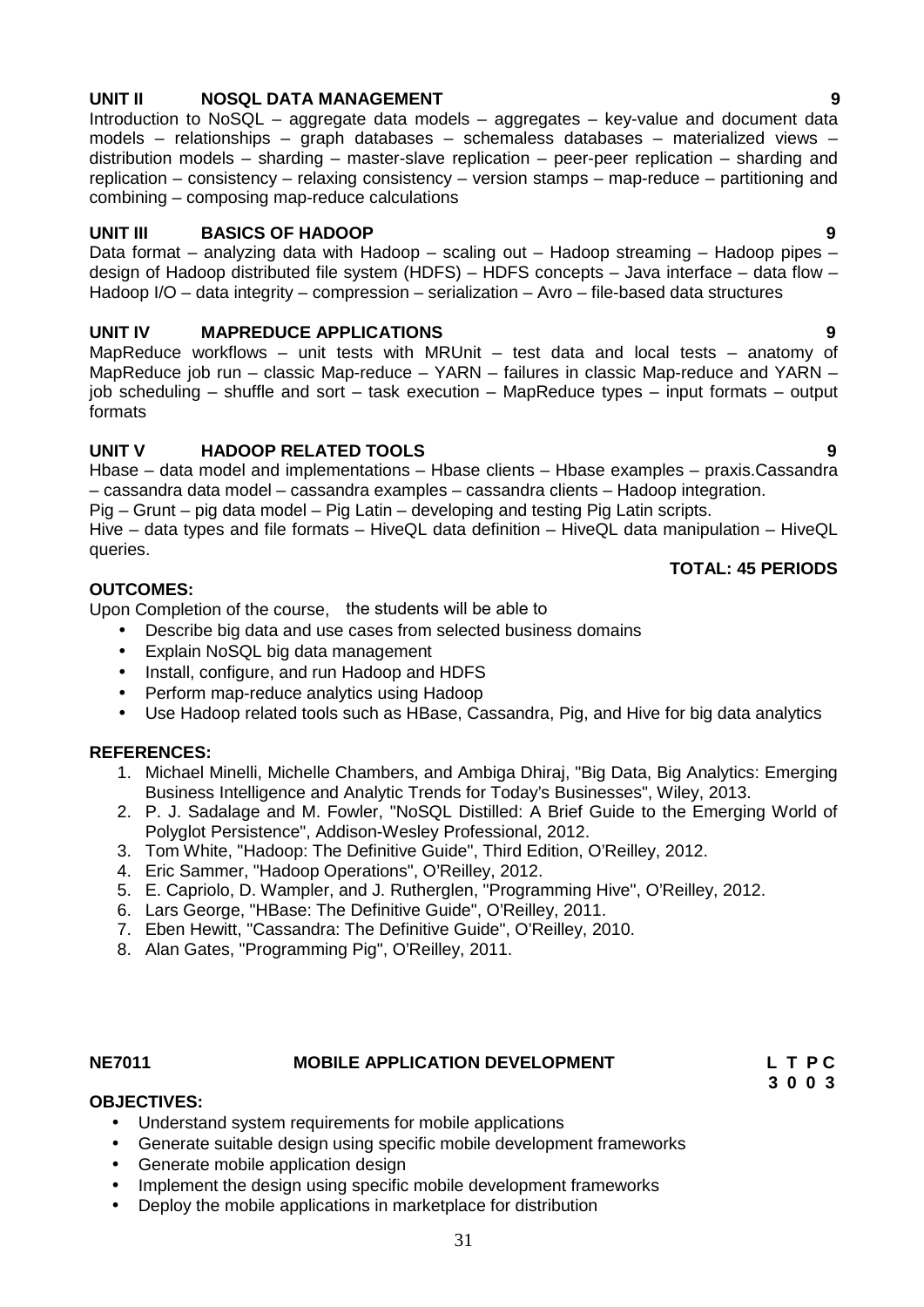### **UNIT I INTRODUCTION 5**

Introduction to mobile applications – Embedded systems - Market and business drivers for mobile applications – Publishing and delivery of mobile applications – Requirements gathering and validation for mobile applications

### **UNIT II BASIC DESIGN 8**

Introduction – Basics of embedded systems design – Embedded OS - Design constraints for mobile applications, both hardware and software related – Architecting mobile applications – User interfaces for mobile applications – touch events and gestures – Achieving quality constraints – performance, usability, security, availability and modifiability.

### **UNIT III ADVANCED DESIGN 8**

Designing applications with multimedia and web access capabilities – Integration with GPS and social media networking applications – Accessing applications hosted in a cloud computing environment – Design patterns for mobile applications.

### **UNIT IV TECHNOLOGY I - ANDROID 12**

Introduction – Establishing the development environment – Android architecture – Activities and views – Interacting with UI – Persisting data using SQLite – Packaging and deployment – Interaction with server side applications – Using Google Maps, GPS and Wifi – Integration with social media applications.

### **UNIT V TECHNOLOGY II - IOS 12**

Introduction to Objective C – iOS features – UI implementation – Touch frameworks – Data persistence using Core Data and SQLite – Location aware applications using Core Location and Map Kit – Integrating calendar and address book with social media application – Using Wifi iPhone marketplace.

### **OUTCOMES:**

Upon the students will be able to Completion of the course,

- 1. Describe the requirements for mobile applications
- 2. Explain the challenges in mobile application design and development
- 3. Develop design for mobile applications for specific requirements
- 4. Implement the design using Android SDK
- 5. Implement the design using Objective C and iOS
- 6. Deploy mobile applications in Android and iPone marketplace for distribution

### **REFERENCES:**

- 1. http://developer.android.com/develop/index.html
- 2. Jeff McWherter and Scott Gowell, "Professional Mobile Application Development", Wrox, 2012
- 3. Charlie Collins, Michael Galpin and Matthias Kappler, "Android in Practice", DreamTech, 2012
- 4. James Dovey and Ash Furrow, "Beginning Objective C", Apress, 2012
- 5. David Mark, Jack Nutting, Jeff LaMarche and Frederic Olsson, "Beginning iOS Development: Exploring the iOS SDK", Apress, 2013.

### **BC7011 WIRELESS SECURITY L T P C**

# **3 0 0 3**

# **UNIT I WIRELESS TECHNOLOGIES 9**

Introduction to wireless technologies- Wireless data networks-Personal Area Networks - Transmission Media – WLAN standards - Securing WLANS - Countermeasures - WEP (Wired Equivalence Protocol).

**TOTAL: 45 PERIODS**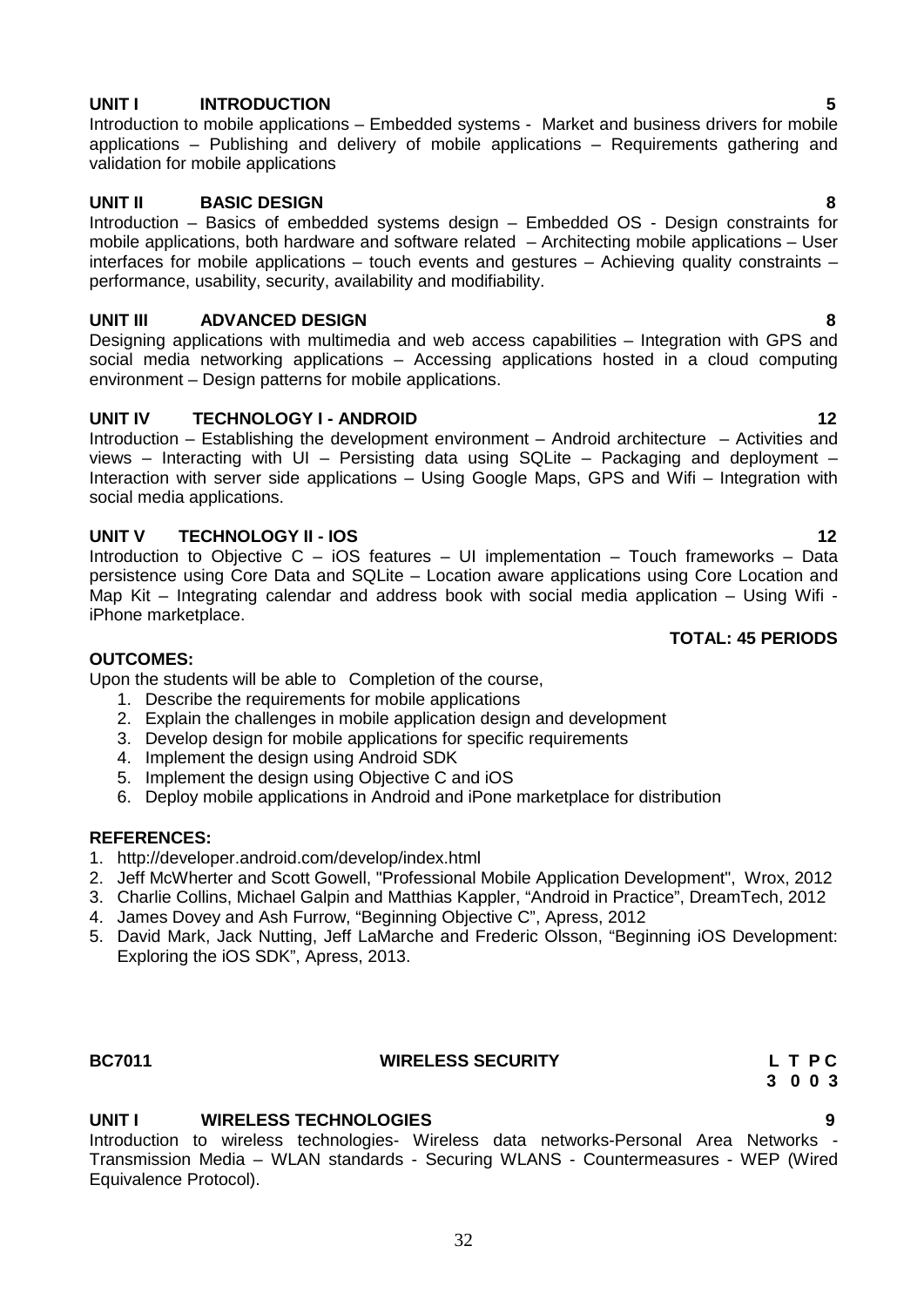## **UNIT II WIRELESS THREATS 9**

### Kinds of security breaches - Eavesdropping - Communication Jamming - RF interference - Covert wireless channels - DOS attack – Spoofing - Theft of services - Traffic Analysis - Cryptographic threats - Wireless security Standards.

### **UNIT III SECURITY IN DATA NETWORKS 9**

Wireless Device security issues - CDPD security (Cellular Digital Packet Data)-GPRS security (General Packet Radio Service) - GSM (Global System for Mobile Communication) security – IP security

### **UNIT IV WIRELESS TRANSPORT LAYER SECURITY 9**

Secure Socket Layer - Wireless Transport Layer Security - WAP Security Architecture - WAP Gateway.

### **UNIT BLUETOOTH SECURITY 9**

Basic specifications – Piconets – Bluetooth security architecture – Scatternets – Security at the baseband layer and link layer – Frequency hopping – Security manager – Authentication – Encryption – Threats to Bluetooth security.

### **TOTAL : 45 PERIODS**

"

### **REFERENCES:**

- 1. Nichols and Lekka, "Wireless Security-Models, Threats and Solutions", Tata McGraw Hill, New Delhi, 2006.
- 2. Merritt Maxim and David Pollino, "Wireless Security", Osborne/McGraw Hill, New Delhi, 2005.
- 3. William Stallings, "Cryptography and Network Security Principles and practices, Prentice Hall, New Delhi, 2006.

**IF7202 CLOUD COMPUTING L T P C**

### **OBJECTIVES:**

- To introduce the broad perceptive of cloud architecture and model
- To understand the concept of Virtualization
- To be familiar with the lead players in cloud.
- To understand the features of cloud simulator
- To apply different cloud programming model as per need.
- To be able to set up a private cloud.
- To understand the design of cloud Services.
- To learn to design the trusted cloud Computing system

### **UNIT I CLOUD ARCHITECTURE AND MODEL 9**

Technologies for Network-Based System – System Models for Distributed and Cloud Computing – NIST Cloud Computing Reference Architecture.

Cloud Models: Characteristics – Cloud Services – Cloud models (IaaS, PaaS, SaaS) – Public vs Private Cloud –Cloud Solutions - Cloud ecosystem – Service management – Computing on demand.

### **UNIT II VIRTUALIZATION 9**

Basics of Virtualization - Types of Virtualization - Implementation Levels of Virtualization - Virtualization Structures - Tools and Mechanisms - Virtualization of CPU, Memory, I/O Devices - Virtual Clusters and Resource management – Virtualization for Data-center Automation.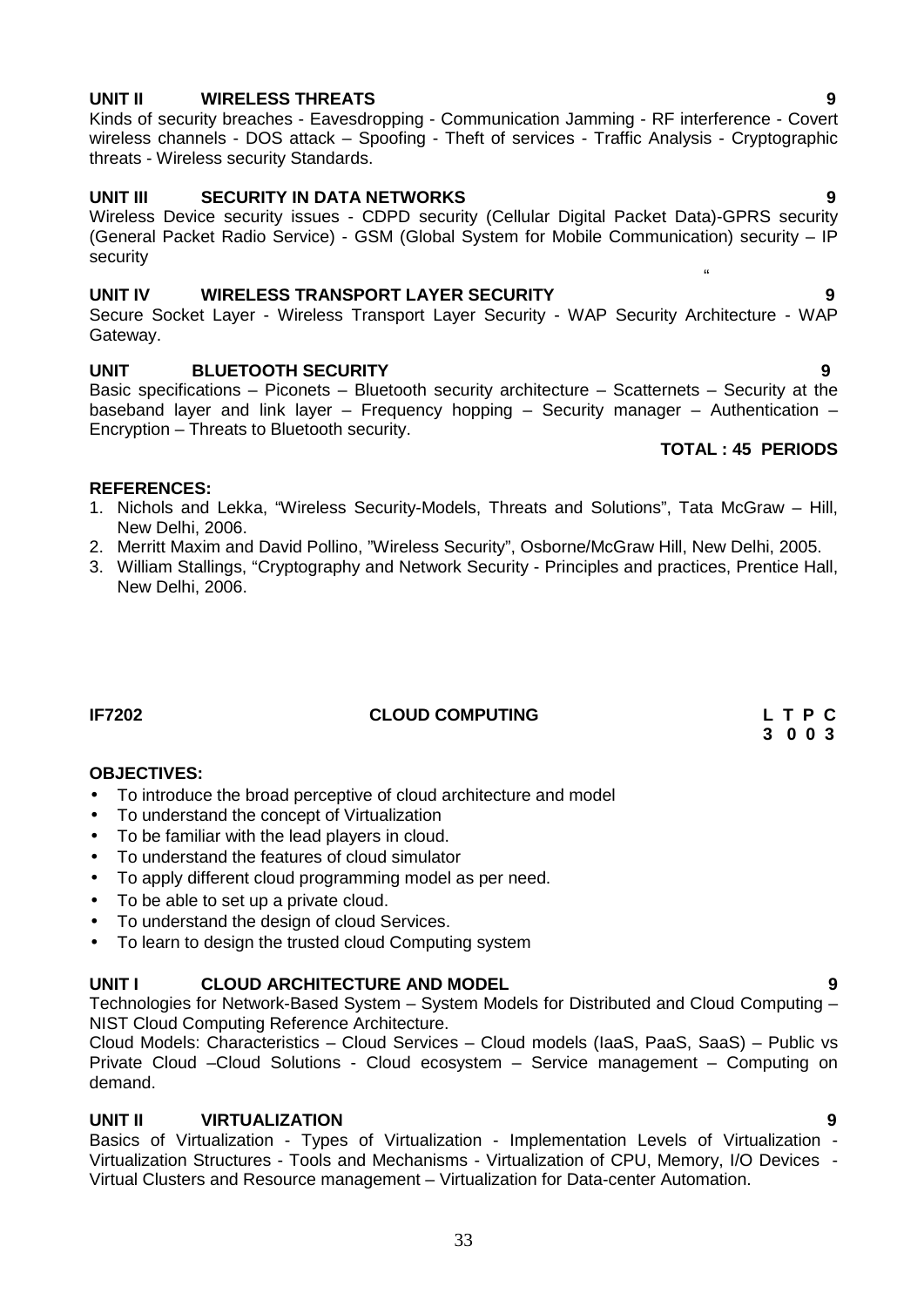### **UNIT III CLOUD INFRASTRUCTURE 9**

Architectural Design of Compute and Storage Clouds – Layered Cloud Architecture Development – Design Challenges - Inter Cloud Resource Management – Resource Provisioning and Platform Deployment – Global Exchange of Cloud Resources.

### **UNIT IV PROGRAMMING MODEL 9**

Parallel and Distributed Programming Paradigms – MapReduce, Twister and Iterative Map Reduce – Hadoop Library from Apache – Mapping Applications - Programming Support - Google App Engine, Amazon AWS - Cloud Software Environments -Eucalyptus, Open Nebula, OpenStack, Aneka, CloudSim

### **UNIT V SECURITY IN THE CLOUD 9**

Security Overview – Cloud Security Challenges and Risks – Software-as-a-Service Security – Security Governance – Risk Management – Security Monitoring – Security Architecture Design – Data Security – Application Security – Virtual Machine Security - Identity Management and Access Control – Autonomic Security.

### **TOTAL:45 PERIODS**

### **OUTCOMES:**

- Compare the strengths and limitations of cloud computing
- Identify the architecture, infrastructure and delivery models of cloud computing
- Apply suitable virtualization concept.
- Choose the appropriate cloud player
- Choose the appropriate Programming Models and approach.
- Address the core issues of cloud computing such as security, privacy and interoperability
- Design Cloud Services
- Set a private cloud

### **REFERENCES:**

- 1. Kai Hwang, Geoffrey C Fox, Jack G Dongarra, "Distributed and Cloud Computing, From Parallel Processing to the Internet of Things", Morgan Kaufmann Publishers, 2012.
- 2. John W.Rittinghouse and James F.Ransome, "Cloud Computing: Implementation, Management, and Security", CRC Press, 2010.
- 3. Toby Velte, Anthony Velte, Robert Elsenpeter, "Cloud Computing, A Practical Approach", TMH, 2009.
- 4. Kumar Saurabh, "Cloud Computing insights into New-Era Infrastructure", Wiley India, 2011.
- 5. George Reese, "Cloud Application Architectures: Building Applications and Infrastructure in the Cloud" O'Reilly
- 6. James E. Smith, Ravi Nair, "Virtual Machines: Versatile Platforms for Systems and Processes", Elsevier/Morgan Kaufmann, 2005.
- 7. Katarina Stanoevska-Slabeva, Thomas Wozniak, Santi Ristol, "Grid and Cloud Computing A Business Perspective on Technology and Applications", Springer.
- 8. Ronald L. Krutz, Russell Dean Vines, "Cloud Security A comprehensive Guide to Secure Cloud Computing", Wiley – India, 2010.
- 9. Rajkumar Buyya, Christian Vecchiola, S.Thamarai Selvi, 'Mastering Cloud Computing", TMGH,2013.
- 10. Gautam Shroff, Enterprise Cloud Computing, Cambridge University Press, 2011
- 11. Michael Miller, Cloud Computing, Que Publishing, 2008
- 12. Nick Antonopoulos, Cloud computing, Springer Publications, 2010